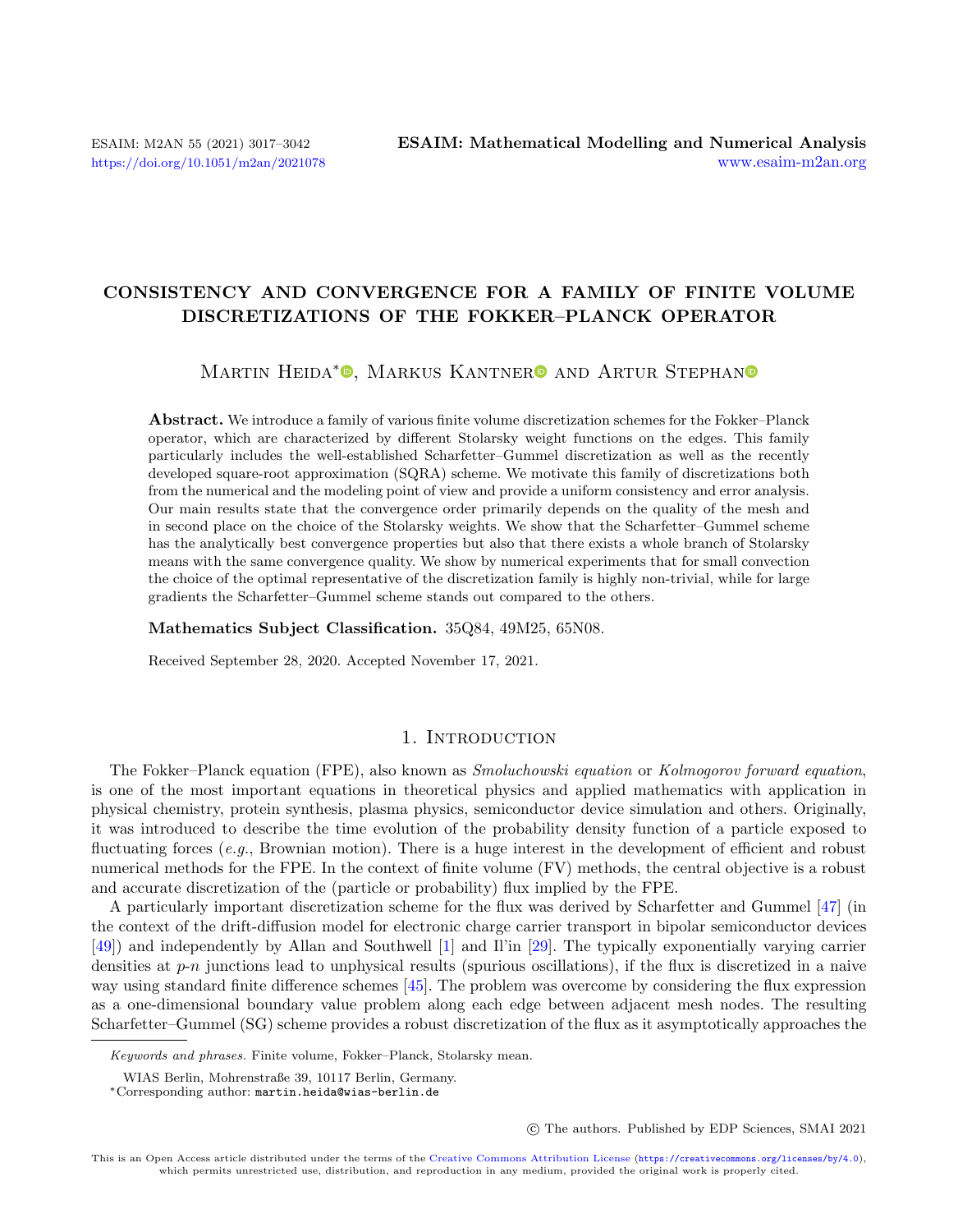numerically stable discretizations in the drift- (upwind scheme) and diffusion-dominated (central finite difference scheme) limits. The SG-scheme and its several generalizations are nowadays widely used in semiconductor device simulation [\[21,](#page-24-2) [38\]](#page-25-3) and have been extensively studied in the literature [\[4,](#page-24-3) [18,](#page-24-4) [20,](#page-24-5) [31\]](#page-24-6).

Recently, an alternative flux discretization method, called *square-root approximation* (SQRA) scheme, has been derived explicitly for high dimensional problems in molecular dynamics [\[33\]](#page-25-4). It was independently obtained from a maximum entropy path principle [\[13\]](#page-24-7) and from discretizing the Jordan–Kinderlehrer–Otto variational formulation of the FPE [\[40\]](#page-25-5). In Section [3.2,](#page-11-0) we derive the SQRA from the theory of gradient flows. In contrast to the SG-scheme, the SQRA is very recent and only sparsely investigated.

We point out that the SG and the SQRA schemes as well as others  $(e.a.,\,$  the Chang–Cooper scheme [\[9\]](#page-24-8)) are special cases of a family of discretization schemes based on weighted Stolarsky means [\[48\]](#page-25-6), see Section [3.1,](#page-11-1) allowing for a unified analysis. We provide further mathematical context in Section [1.2](#page-4-0) below.

## 1.1. The FPE and the SG and SQRA discretization schemes

In this work, we consider the stationary Fokker–Planck equation in the formulations

<span id="page-1-1"></span>
$$
-\nabla \cdot (\kappa \nabla u) - \nabla \cdot (\kappa u \nabla V) = f,\tag{1.1}
$$

<span id="page-1-3"></span><span id="page-1-0"></span>
$$
or \t\t div J(u, V) = f \t\t(1.2)
$$

using the flux  $J(u, V) = -\kappa(\nabla u + u\nabla V)$ , where  $\kappa > 0$  is a (possibly space-dependent) diffusion coefficient and  $V : \Omega \to \mathbb{R}$  is a given potential. For simplicity of presentation, we study the case  $\kappa \equiv 1$  but emphasize that the results also hold for  $\kappa \in C^2(\overline{\Omega})$  with constants  $0 < \underline{\kappa} < \overline{\kappa} < \infty$  and  $\underline{\kappa} \leq \kappa \leq \overline{\kappa}$ . The flux **J** consists of a diffusive part  $\kappa \nabla u$  and a drift part  $\kappa u \nabla V$ , which compensates for the stationary density  $\pi = e^{-V}$  (Boltzmann distribution) as  $\mathbf{J}(e^{-V}, V) = 0$ . The right-hand side f describes possible sink or source terms.

In what follows, we assume for simplicity of presentation  $\kappa \equiv 1$  but we emphasize that the calculations hold true also for the general case. However, super convergence of order 2 on cubic meshes only holds for  $\kappa \equiv \text{const.}$ 

**Assumption 1.1.** Unless stated otherwise, we assume  $\Omega \subset \mathbb{R}^d$  to be a polygonal convex bounded domain,  $V \in C^2(\overline{\Omega}), f \in L^2(\Omega)$  real-valued functions. The standard boundary conditions in  $(1.1)$  are the homogeneous Dirichlet boundary conditions.

The assumption  $V \in C^2(\overline{\Omega})$  implies strict positivity  $\pi > 0$ . Using a transformation  $U = u/\pi$  we find that  $(1.1)$  is equivalent with

<span id="page-1-2"></span>
$$
-\nabla \cdot (\pi \nabla U) = f. \tag{1.3}
$$

Discretizing  $(1.3)$  on an admissible mesh in the sense of Definition 10.1 in Chapter 3 of  $|17|$  or in  $|24|$  we write  $\mathcal{T} = (\mathcal{V}, \mathcal{E}, \mathcal{P})$  for the mesh consisting of convex polytope control volumes  $\mathcal{V} := \{\Omega_i, i = 1, ..., N\}$  with mass  $m_i$ , $(d-1)$ -dimensional flat interfaces  $\mathcal{E}_{\Omega} = \{\sigma_{i,j}\}\$  with measure  $m_{i,j}$  and points  $\mathcal{P}_{\Omega} = \{x_i, i = 1, \ldots, N\}\$  which we sometimes call the cell centers. Two cells  $\Omega_i$ ,  $\Omega_j$  are neighbors if  $\sigma_{i,j} := \partial \Omega_i \cap \partial \Omega_j$  has positive measure and we write  $i \sim j$ . If  $i \sim j$ , the distance of the cell centers is  $h_{i,j} := |x_i - x_j|$ .

In order to formulate discrete Dirichlet conditions, we follow [\[24\]](#page-24-10) and enrich the mesh with finitely many points  $\mathcal{P}_{\partial\Omega} = (y_k)_k \subset \partial\Omega$  and virtual interfaces  $\mathcal{E}_{\partial\Omega} = \{\sigma_{i,k} \text{ flat} : \exists i \text{ with } \sigma_{i,k} \subset \partial\Omega \cap \partial\Omega_i\}$  i.e., for every flat segment  $\sigma_{i,k} \subset \partial \Omega \cap \partial \Omega_i$  we chose  $y_k \in \sigma_{i,k}$  such that  $(y_k - x_i) \perp \sigma_{i,k}$  and denote  $m_{i,k} := |\sigma_{i,k}|$  with  $h_{i,k} := |y_k - x_i|$ . We further generalize the notation  $i \sim j$  if  $\sigma_{i,j} \subset \partial \Omega_i$  or  $\sigma_{i,j} \subset \partial \Omega_j$ . Then, when summing up over the interfaces in the calculations below, we do not have to distinguish between inner interface of type  $\partial\Omega_i \cap \partial\Omega_j$  and outer interfaces of type  $\partial\Omega \cap \partial\Omega_i$ .

We finally denote  $P = P_{\Omega} \cup P_{\partial \Omega}$  and  $\mathcal{E} = \mathcal{E}_{\Omega} \cup \mathcal{E}_{\partial \Omega}$  and write  $\sum_{j:j\sim i}$  for the sum over all interfaces belonging to  $\Omega_i$  and  $\sum_{j\sim i}$  for the sum over all interfaces  $\mathcal{E}$ .

**Remark 1.2.** Since  $\Omega_i$  are convex polytopes, the cones defined by  $x_i$  and  $\sigma_{i,j}$  are mutually disjoint. Hence, writing  $\mathcal{E}(x_i) = \{\sigma_{i,j} \in \mathcal{E} : \sigma_{i,j} \subset \Omega_i\}$  for  $d \geq 2$  there exists a constant  $C_d$  depending only on the dimension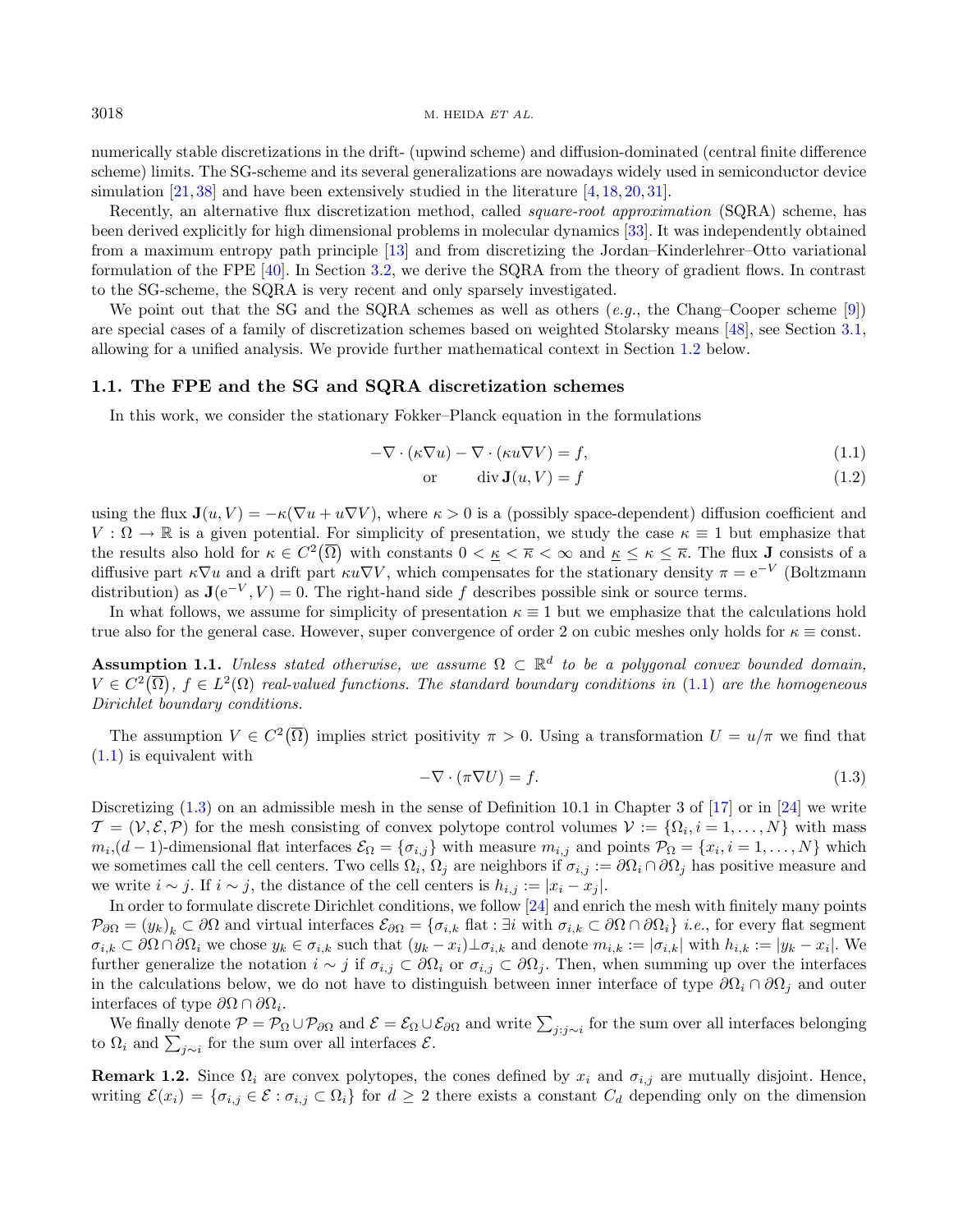<span id="page-2-0"></span>TABLE 1. Several mean values expressed as Stolarsky means  $S_{\alpha,\beta}$  with corresponding weight functions  $B_{\alpha,\beta}$ , see equation [\(1.7\)](#page-3-0). The geometric mean corresponds to the SQRA scheme, the  $S_{0,-1}$ -mean to the Scharfetter–Gummel discretization.

| Mean                    | $\alpha$       | β              |           | $\alpha + \beta$ $S_{\alpha,\beta}(x,y)$            | $B_{\alpha,\beta}(x)$                                            |
|-------------------------|----------------|----------------|-----------|-----------------------------------------------------|------------------------------------------------------------------|
| Max                     | $+\infty$      | $\overline{1}$ | $+\infty$ | $\max(x, y)$                                        | $e^{-x}, \quad x \le 0$<br>1, $x > 0$                            |
| Quadratic mean          | $\overline{4}$ | 2              | 6         | $\sqrt{\frac{1}{2}(x^2+y^2)}$<br>$\frac{1}{2}(x+y)$ | $\sqrt{\frac{1}{2}(1+e^{-2x})}$                                  |
| Arithmetic mean         | $\overline{2}$ | $\mathbf{1}$   | 3         |                                                     | $\frac{1}{2}(1+e^{-x})$                                          |
| Logarithmic mean        | 1              | $\overline{0}$ | 1         | $(x-y)/\log(x/y)$                                   | $\frac{1}{x}(1-e^{-x})$                                          |
| Geometric mean (SQRA)   |                | $-1$           | $\Omega$  | $\sqrt{xy}$                                         | $e^{-x/2}$                                                       |
| Scharfetter-Gummel mean | $\Omega$       | $-1$           | $-1$      | $xy \log (x/y)/(x-y)$                               | $x/(e^x-1)$                                                      |
| Harmonic Mean           | $-2$           | $-1$           | $-3$      | $2xy/(x+y)$                                         | $2/(e^x+1)$                                                      |
| Min                     | $-\infty$      |                | $-\infty$ | $\min(x, y)$                                        | $e^x$ ,<br>$\begin{aligned}\nx &\leq 0 \\ x &> 0\n\end{aligned}$ |

such that

<span id="page-2-1"></span>
$$
\forall i: \qquad C_d^{-1} m_i \leq \sum_{\sigma_{i,j} \in \mathcal{E}(x_i)} m_{i,j} h_{i,j} \leq C_d m_i.
$$

<span id="page-2-3"></span>**Definition 1.3.** Given a family of admissible meshes  $\mathcal{T}_h = (\mathcal{V}_h, \mathcal{E}_h, \mathcal{P}_h)$  we denote for  $\Omega_i \in \mathcal{V}_h$  the diameter  $h_i = \text{diam}\Omega_i$ . The family of meshes is called *quasi uniform* if for every  $x_i, x_j \in \mathcal{P}_h$ ,  $i \sim j$ , it holds  $h_{i,j} < h$  and if there exists  $R, r > 0$  independent from  $\mathcal{T}_h$  such that the following holds: For every  $\Omega_i \in \mathcal{V}_h$  there exists  $x \in \Omega_i$ such that  $\mathbb{B}_{rh_i}(x) \subset \Omega_i \subset \mathbb{B}_{Rh_i}(x)$ .

We make the following proposal for a discretization of  $(1.3)$ 

<span id="page-2-2"></span>
$$
\forall x_i \in \mathcal{P}_{\Omega} \qquad -\sum_{j:j \sim i} \frac{m_{i,j}}{h_{i,j}} S_{i,j} (U_{\mathcal{T},j} - U_{\mathcal{T},i}) = m_i f_{\mathcal{T},i}, \tag{1.4}
$$

where  $\pi_i = e^{-V_i}$ ,  $V_i = V(x_i)$  resp.  $V_i = V(y_i)$ ,  $f_{\mathcal{T}, i} = \int_{\Omega_i} f$  is the average of f over  $\Omega_i$ ,  $\sum_{j:j \sim i}$  denotes the sum over all neighbors of cell *i* and  $S_{i,j} = S_{\alpha,\beta}(\pi_i, \pi_j)$  is a Stolarsky mean of  $\pi_i$  and  $\pi_j$  [\[48\]](#page-25-6)

$$
S_{\alpha,\beta}(x,y) = \left(\frac{\beta(x^{\alpha} - y^{\alpha})}{\alpha(x^{\beta} - y^{\beta})}\right)^{\frac{1}{\alpha-\beta}}, \qquad \alpha \neq 0, \ \beta \neq 0, \ \alpha \neq \beta, \ x \neq y. \tag{1.5}
$$

Stolarsky means can be extended to the critical points  $\alpha = 0$ ,  $\beta = 0$ ,  $\alpha = \beta$ ,  $x = y$  in a continuous way and generalize the logarithmic mean and other means, see Table [1.](#page-2-0)

It is well known that [\(1.3\)](#page-1-1) has a unique solution  $U \in H^2(\Omega) \cap H_0^1(\Omega)$  satisfying homogeneous Dirichlet boundary conditions and we demand that  $U_{\mathcal{T}} : \mathcal{P} \to \mathbb{R}$  as a solution of [\(1.4\)](#page-2-1) satisfies discrete Dirichlet boundary conditions. Then, the discrete linear operator in the above schemes is an  $M$ -matrix and  $(1.4)$  with discrete homogeneous Dirichlet conditions has a unique solution  $U_{\mathcal{I}}: \mathcal{P} \to \mathbb{R}$ .

Finally, we reverse the above discretization  $U = u/\pi$  and obtain that  $u_{\mathcal{T},i} := U_{\mathcal{T},i}\pi_i$  solves the *discrete FPE* 

$$
\forall x_i \in \mathcal{P}_{\Omega} \qquad -\sum_{j:j \sim i} \frac{m_{i,j}}{h_{i,j}} S_{i,j} \left( \frac{u_{\mathcal{T},j}}{\pi_j} - \frac{u_{\mathcal{T},i}}{\pi_i} \right) = m_i f_{\mathcal{T},i}, \tag{1.6}
$$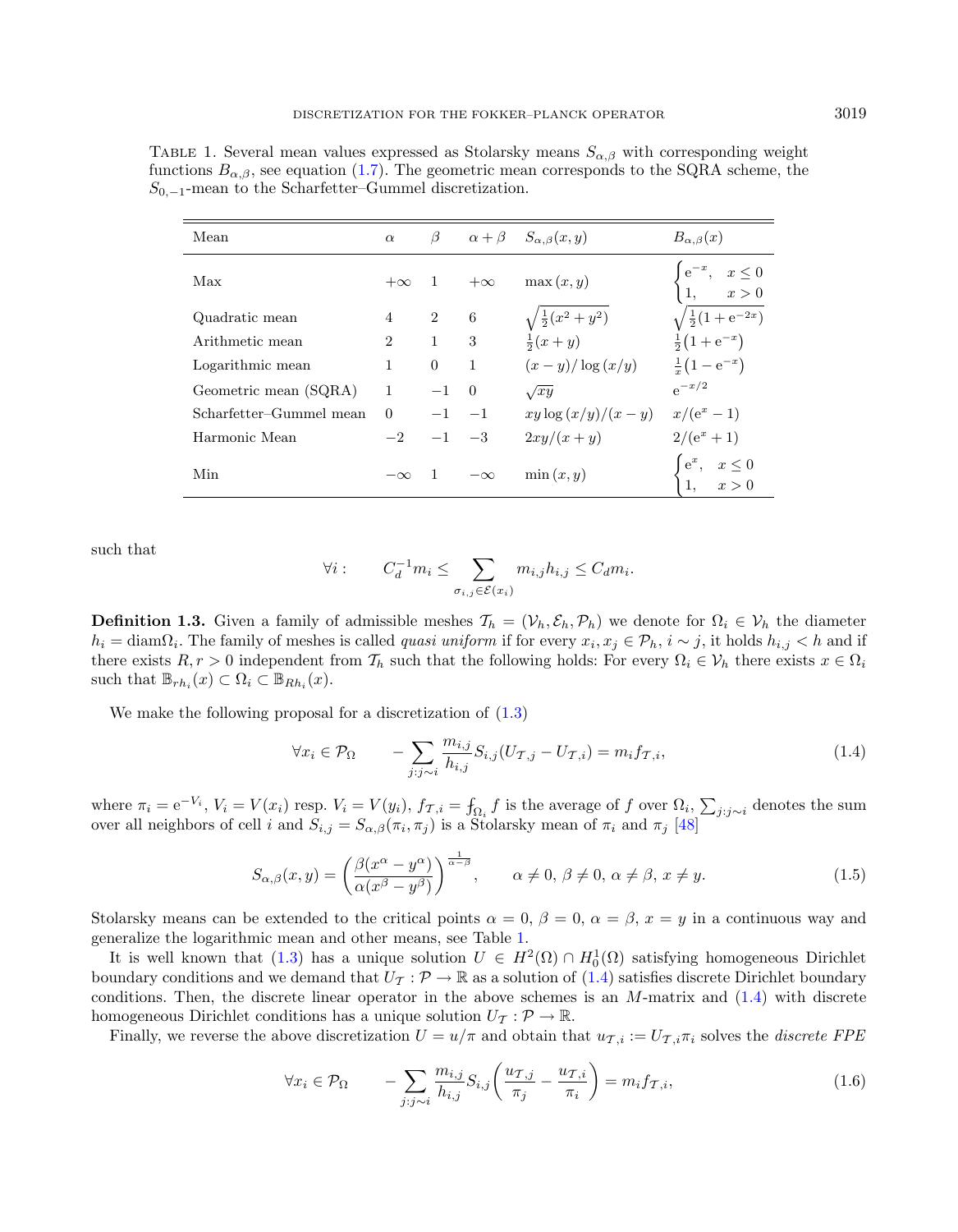<span id="page-3-1"></span>

FIGURE 1. (a) Weight functions  $B_{\alpha,\beta}$  of the discrete flux scheme for different Stolarsky means  $S_{\alpha,\beta}$  according to equation [\(1.7\)](#page-3-0), cf. Table [1.](#page-2-0) (b) Weight functions for  $\alpha + \beta = -1$  using the parametrization  $\alpha = -(1 - \delta)/2$ ,  $\beta = -(1 + \delta)/2$  for  $\delta \ge 0$ . The SG-mean  $(\alpha, \beta) = (0, -1)$  is obtained for  $\delta = 1$ . The grey shaded region indicates the full range  $\delta = [0, \infty)$ , where the limit  $\delta \to \infty$  is given by the weight function  $e^{-x/2}$  of the SORA scheme.

To highlight the relation to the Scharfetter–Gummel (SG) scheme, we use the relation  $S_{\alpha,\beta}(x, y)$  =  $x S_{\alpha,\beta}(1, y/x)$  and introduce the weight function

<span id="page-3-0"></span>
$$
B_{\alpha,\beta}(x) = S_{\alpha,\beta}(1, e^{-x}) \quad \text{with} \quad B_{\alpha,\beta}(-x) = e^x B_{\alpha,\beta}(x), \tag{1.7}
$$

such that equation  $(1.6)$  can equally be reformulated as

$$
-\sum_{j:i\sim j}\frac{m_{i,j}}{h_{i,j}}(B_{\alpha,\beta}(V_i-V_j)u_j-B_{\alpha,\beta}(V_j-V_i)u_i)=m_if_{\mathcal{T},i}.
$$

Two special cases of particular interest are

$$
B_{0,-1}(V_i - V_j) = \frac{V_i - V_j}{e^{V_i - V_j} - 1} = S_{0,-1}(\pi_i, \pi_j) \pi_j^{-1},
$$
\n(1.8)

$$
B_{1,-1}(V_i - V_j) = e^{-\frac{1}{2}(V_i - V_j)} = S_{1,-1}(\pi_i, \pi_j)\pi_j^{-1}.
$$
\n(1.9)

With regard to Table [1,](#page-2-0) these coefficients are known as the Bernoulli function  $B_{0,-1}$  (for SG) and the SQRAcoefficient  $B_{1,-1}$ . FV schemes with general weight functions  $B$  have been investigated in [\[7,](#page-24-11)[35\]](#page-25-7) ( $B$ -schemes). We emphasize here that the case  $\alpha = 0$  and  $\beta = -1$  is indeed very special in the analysis but all schemes with  $\alpha + \beta = -1$  behave very similar.

To make this more clear, we write  $J_{i,j} := \frac{S_{i,j}}{h_{i,j}} \left( \frac{u_{\mathcal{T},j}}{\pi_j} \right)$  $\frac{d\tau_{,j}}{\pi_j}-\frac{u_{\mathcal{T},i}}{\pi_i}$  $(\frac{\partial \tau_{,i}}{\pi_i})$ . In the diffusion regime  $V \approx$  const we observe for fixed  $\alpha$ ,  $\beta$  that  $B_{\alpha,\beta}(V_i - V_j) \approx e^0 S_{\alpha,\beta}(1,1) = 1$  and  $J_{i,j} \approx (u_i - u_j)/h_{i,j}$  is reduced to the discrete diffusive flux  $(Fig. 1)$  $(Fig. 1)$ .

In the drift-dominated regime, *i.e.*, for  $|V_j - V_i| \gg 1$ , the various  $B_{\alpha,\beta}$  behave differently. While  $B_{1,-1}(V_i - V_j)$  cannot be controlled in a reasonable way, we may introduce

$$
J_{i,j}^{\infty} := -\frac{V_j - V_i}{h_{i,j}} \begin{cases} u_j & \text{if } V_j > V_i \\ u_i & \text{if } V_j < V_i \end{cases}
$$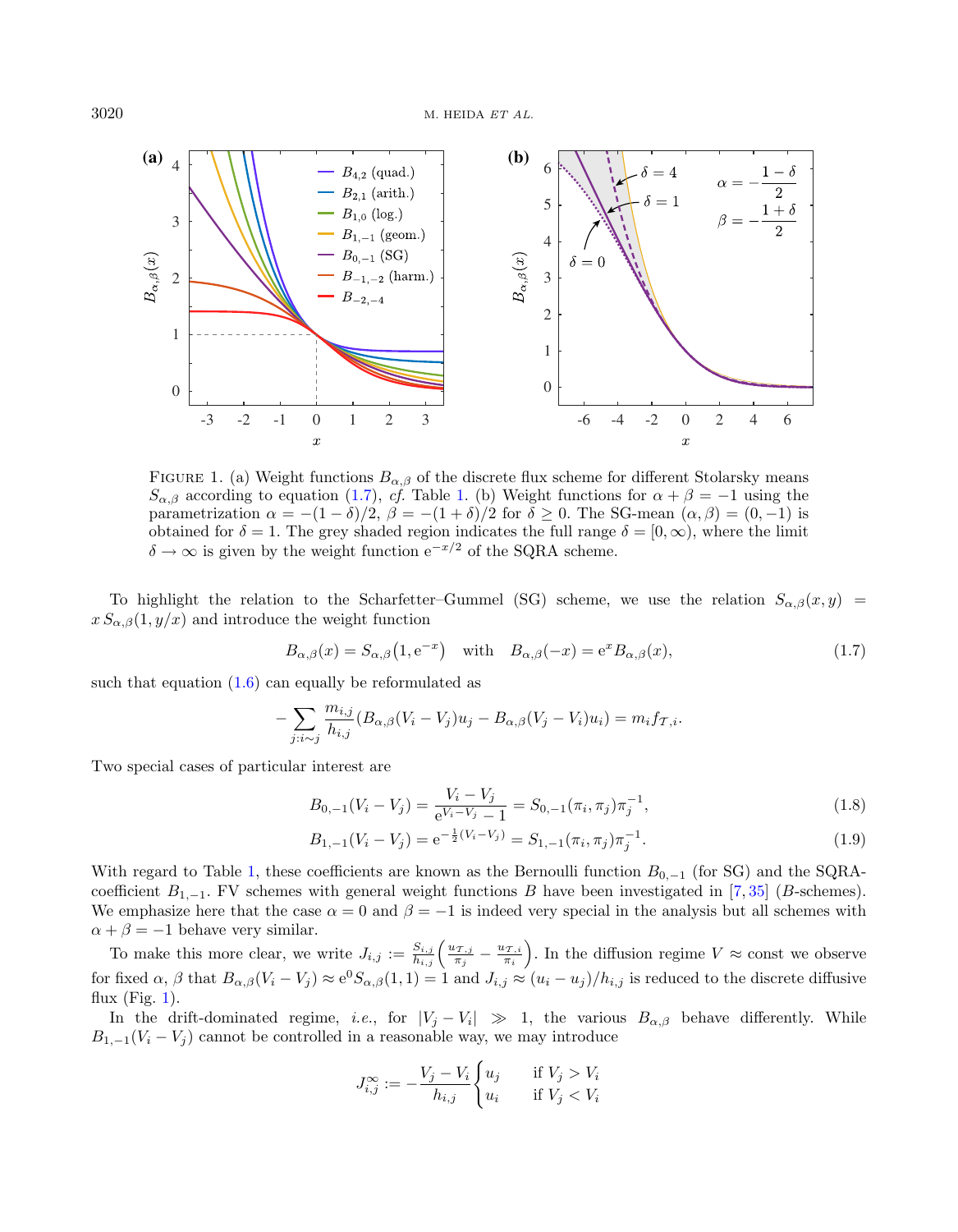which is a robust discretization of the drift part of the flux, with  $u$  being evaluated in the donor cell of the flux. For  $\alpha = 0$ ,  $\beta = -1$  we recover the upwind scheme, *i.e.*,

<span id="page-4-1"></span>
$$
\left|J_{i,j}^{\infty}\right|^{-1}\left|J_{i,j}-J_{i,j}^{\infty}\right| \to 0 \quad \text{as} \quad |V_j - V_i| \to \infty. \tag{1.10}
$$

Hence, the Bernoulli function  $B_{0,-1}$  interpolates between the appropriate discretizations for the drift- and diffusion-dominated limits, which is why the SG scheme is the preferred FV scheme for Fokker–Planck type operators. Mathematically, this is formulated in Section [5.2.](#page-15-0)

For convenience, we often write  $O(h^k)$  which means

there exists a constant C not depending on h, 
$$
\mathcal{T}
$$
,  $\pi$  s.t.  $|O(h^k)| \leq C|h|^k$  for  $h \to 0$ . (1.11)

In this introduction, C in [\(1.11\)](#page-4-1) also depends on  $||f||_{L^2}$  and  $||\pi||_{C^2}$ . In recent years, convergence order has been derived for many different schemes. In [\[32\]](#page-25-8), quantitative convergence of order  $O(h^2)$  for several upwind schemes on rectangular grids has been shown. In [\[2\]](#page-24-12) the finite volume Scharfetter–Gummel discretization (of steady convection diffusion equations) is connected to a finite element method and convergence of order  $O(h)$  is obtained by using results from  $[53]$ . Investigating general B-schemes, Chainais-Hillairet and Droniou  $[7]$  proved strong convergence in  $L^2$  for the solutions of the FV scheme to the continuous solution. Recently, convergence of order  $O(h)$  for general B-schemes including SG, SQRA as well as Stolarsky means has been proved in 1D [\[35\]](#page-25-7). Independently, convergence for the SQRA discretization has been investigated in [\[40\]](#page-25-5) in 1D, Donati et al. [\[14\]](#page-24-13) (formally, rectangular meshes) and [\[26\]](#page-24-14) using G-convergence on grids with random weights.

#### <span id="page-4-0"></span>1.2. Major contributions of this work

We derive the order of convergence in the energy norm for general Stolarsky schemes benefiting from analytical properties of Stolarsky means and using consistency theory in the sense of [\[11\]](#page-24-15). The error naturally splits into the consistency error for the discretization of the Laplace operator (the consistency of the elliptic operator) plus an error which is due to the convective part. Clearly, we have the possibility to study the error in terms of  $U$  and of u. While the error in terms of U can be directly inferred from the diffusive estimate in Lemma [2.6,](#page-8-0) one can also apply a splitting into diffusion- and convection-part of the error in terms of  $u$ . The order of convergence is in general limited by the consistency of the mesh but can be improved up to order  $O(h)$  in u (on all Voronoï grids), resp.  $O(h^2)$  in U (on cubic grids). It is interesting to observe that the optimal Stolarsky mean can be different in the variables  $u$  and  $U$  for the same problem on the same mesh. This is indicated by the numerical experiment of Example [7.2.](#page-19-0)

<span id="page-4-3"></span>The choice of the Stolarsky mean does basically not affect the rate of convergence in the variable  $U$ . However, in the variable u the scheme  $S_{0,-1}$  (SG scheme) is special among all schemes as the additional error term which is solely due to the convection and not the consistency of the grid is of order  $O(h^2)$  (Thm. [1.5\)](#page-5-0), compared to  $O(h)$  for the other schemes. Due to a perturbation result (Cor. [4.2\)](#page-14-0), the good convergence properties of the SG scheme carry over to every Stolarsky scheme where  $\alpha + \beta = -1$ . However, in our 1-dimensional sample calculations, this effect cannot be seen due to part 2 of Theorem [5.2](#page-15-1) and the relation [\(1.16\)](#page-5-1) below. On the other hand, extensive 2d or 3d studies are beyond the scope of this work.

In what follows, we denote  $L^2(\mathcal{P}) := \{U : \mathcal{P}_{\Omega} \to \mathbb{R}\}\$  and  $H_{\mathcal{T}} := \{U : \mathcal{P} \to \mathbb{R} \mid U|_{\mathcal{P}_{\partial\Omega}} \equiv 0\}$  with the natural imbedding  $H_{\mathcal{I}} \hookrightarrow L^2(\mathcal{P})$  and introduce the norms

$$
\forall \tilde{v} \in L^{2}(\mathcal{P}), v \in H_{:T}: \qquad \|v\|_{H_{T}}^{2} := \sum_{i \sim j} \frac{m_{i,j}}{h_{i,j}} (v_{j} - v_{i})^{2}, \qquad \|\tilde{v}\|_{L^{2}(\mathcal{P})}^{2} := \sum_{\Omega_{i}} m_{i} \tilde{v}_{i}^{2}.
$$
 (1.12)

Werecall the discrete Poincaré inequality for zero boundary values  $([17], \text{ Sect. } 10.2)$  $([17], \text{ Sect. } 10.2)$  $([17], \text{ Sect. } 10.2)$ 

<span id="page-4-2"></span>
$$
\forall v \in H_T: \qquad \|v\|_{L^2(\mathcal{P})} \le C \|v\|_{H_T},\tag{1.13}
$$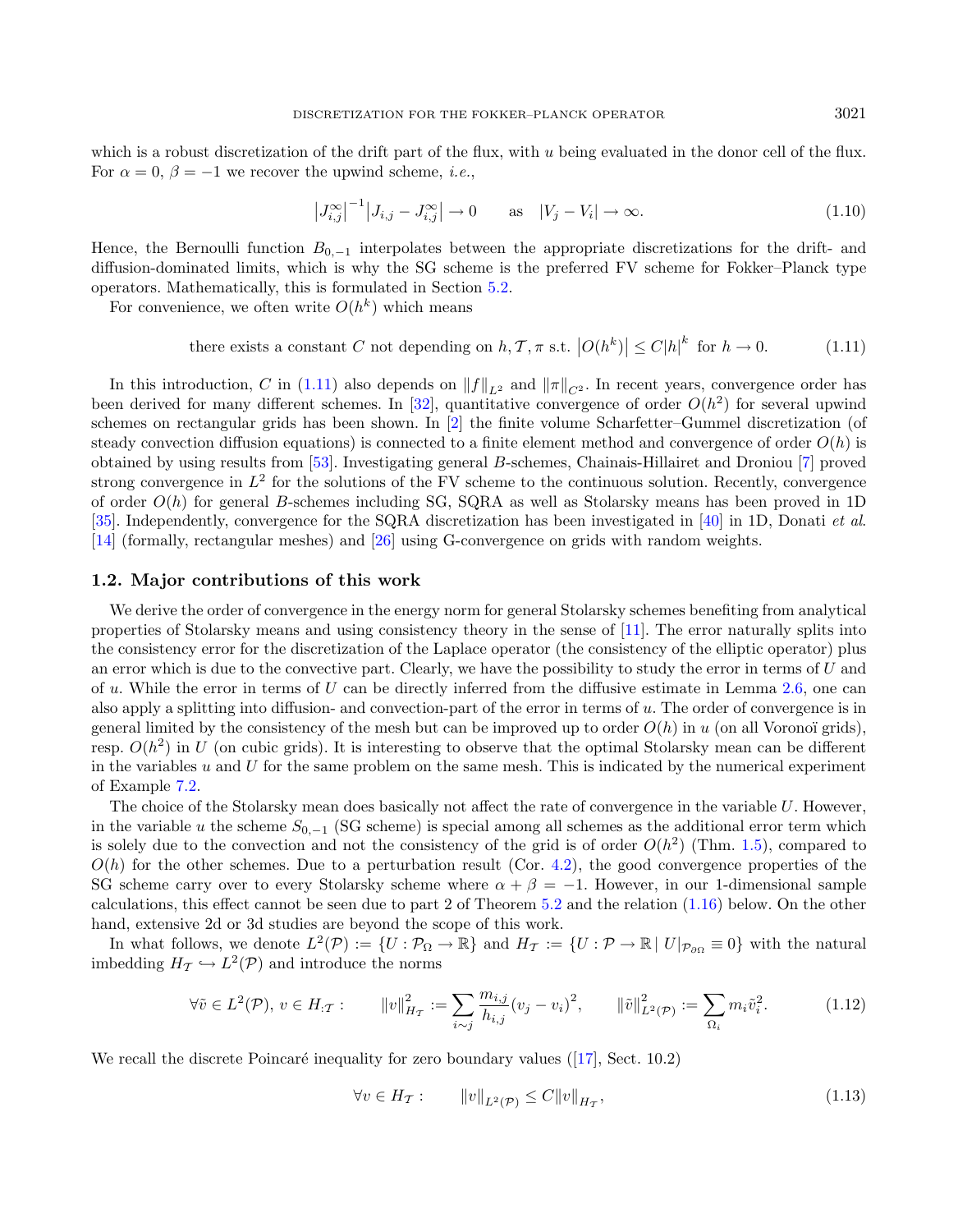where C depends only on  $\Omega$  but not on T. Now, the discrete Poincaré inequality applied to [\(1.4\)](#page-2-1) implies that the solution  $U_T$  satisfies uniformly the discrete a priori estimate

<span id="page-5-5"></span><span id="page-5-4"></span><span id="page-5-3"></span><span id="page-5-1"></span>
$$
||U_{\mathcal{T}}||_{H_{\mathcal{T}}} \le C||f_{\mathcal{T}}||_{L^{2}(\mathcal{P}_{\Omega})}.
$$
\n(1.14)

Of course we cannot expect solutions of  $(1.4)$  to approximate solutions of  $(1.3)$  better than in the case  $\pi = \text{const.}$ We will acknowledge this in terms of  $\varphi$ -consistency in Definition [2.8](#page-9-0) below in a rigorous way. For the moment, the reader may refer to  $\varphi(h) \|U\|_{H^2(\Omega)}$  as the speed of convergence of the scheme [\(1.4\)](#page-2-1) for constant  $\pi = 1$  and continuous solution  $U \in H^2(\Omega)$ . Then, as we will see, we can express the general order of convergence for  $u_7$ (sol. of [\(1.6\)](#page-2-2)) towards u (sol of [\(1.1\)](#page-1-0)) in terms of  $\varphi$  plus some correcting terms.

Finally, given  $u \in H^2(\Omega)$  in the following we set  $(\mathcal{R}_{\mathcal{T}} u)(y_j) = u(y_j)$  for  $y_j \in \mathcal{P}_{\partial \Omega}$  and

 $(\mathcal{R}_{\mathcal{T}} u)_i := u(x_i)$  is the pointwise evaluation of u in the centers of the cells  $\Omega_i$ .

As a consequence of the Poincaré inequality [\(1.13\)](#page-4-2) we can transfer order of convergence estimates on  $u_{\tau}$ directly to  $U_T$  and *vice versa* through the following relations: for  $\tilde{U} \in H_T$  with  $\tilde{u} = \tilde{U} \mathcal{R}_T \pi$ 

<span id="page-5-2"></span>
$$
\tilde{U}_j - \tilde{U}_i = \frac{\tilde{u}_j}{\pi_j} - \frac{\tilde{u}_i}{\pi_i} = \frac{1}{2} (\tilde{u}_j - \tilde{u}_i) \left( \frac{1}{\pi_j} + \frac{1}{\pi_i} \right) + \frac{1}{2} (\tilde{u}_j + \tilde{u}_i) \left( \frac{1}{\pi_j} - \frac{1}{\pi_i} \right),\tag{1.15}
$$

$$
\tilde{u}_j - \tilde{u}_i = \pi_j \tilde{U}_j - \pi_i \tilde{U}_i = \frac{1}{2} \left( \tilde{U}_j - \tilde{U}_i \right) (\pi_j + \pi_i) + \frac{1}{2} \left( \tilde{U}_j + \tilde{U}_i \right) (\pi_j - \pi_i),\tag{1.16}
$$

which imply with help of Remark [1.2](#page-1-2) that:

$$
\left\|\tilde{U}\right\|_{H_{\mathcal{T}}} \le \left\|\pi^{-1}\right\|_{\infty} \left\|\tilde{u}\right\|_{H_{\mathcal{T}}} + 2C_d \left\|\nabla \pi^{-1}\right\|_{\infty} \left\|\tilde{u}\right\|_{L^2(\mathcal{P})},\tag{1.17}
$$

$$
\left\|\tilde{u}\right\|_{H_{\mathcal{T}}} \leq \left\|\pi\right\|_{\infty} \left\|\tilde{U}\right\|_{H_{\mathcal{T}}} + 2C_d \left\|\nabla\pi\right\|_{\infty} \left\|\tilde{U}\right\|_{L^2(\mathcal{P})}.\tag{1.18}
$$

Hence it is, in principle, sufficient to derive order of convergence estimates in  $U$  for  $(1.4)$  and transfering these estimates to the solutions of  $(1.6)$ .

**Theorem 1.4.** Let  $d \leq 3$  and  $T_h = (\mathcal{V}_h, \mathcal{E}_h, \mathcal{P}_h)$  be a quasi uniform family of admissible meshes and let V satisfy Assumption [1.1.](#page-1-3) Moreover, let  $\mathcal{T}_h$  be  $\varphi$ -consistent (Def. [2.8\)](#page-9-0). If  $U \in H^2(\Omega) \cap H_0^1(\Omega)$  is the solution of  $(1.3)$  and  $U_{\mathcal{T}_h}$  the solution of  $(1.4)$  with discrete homogeneous Dirichlet boundary conditions then

<span id="page-5-0"></span>
$$
||U_{\mathcal{T}_h} - \mathcal{R}_{\mathcal{T}_h} U||_{H_{\mathcal{T}_h}}^2 \leq C_1 ||\pi||_{\infty}^2 \varphi(h)^2 + C_2 h^k,
$$

where  $k = 2$  in general and  $k = 4$  if the grid is cubic or  $d = 1$ . Here,  $C_1$  and  $C_2$  depend only on d and  $\Omega$ , r and R.

We provide a proof of Theorem [1.4](#page-5-2) at the end of Section [6.](#page-17-0)

The convergence rate of U is directly related to the convergence rate of the flux since  $\mathbf{J}(u, V) = -\pi \nabla U$ . Through  $(1.18)$  and the Poincaré inequality, we also get a rate of convergence for the variable  $u$ . However, the second term on the right hand side of  $(1.16)$  is non-local since the  $L^2(\mathcal{P})$ -norm is controlled by the  $H_{\mathcal{T}}$ norm. Furthermore, we want to track the influence of the choices of the Stolarsky mean onto the quality of convergence of  $u_{\mathcal{T}}$ . Also the proof of convergence of  $U_{\mathcal{T}}$  cannot explain the observed supremacy of the SG coefficient. Therefore, we spend some effort in direct calculations based on  $u$ , despite the calculations in  $U$  are much easier. The result is the following

**Theorem 1.5.** Let  $d \leq 3$  and  $\mathcal{T}_h = (\mathcal{V}_h, \mathcal{E}_h, \mathcal{P}_h)$  be a quasi uniform family of admissible meshes and let V satisfy Assumption [1.1.](#page-1-3) Moreover, let  $\mathcal{T}_h$  be  $\varphi$ -consistent (Def. [2.8\)](#page-9-0). If  $u \in H^2(\Omega) \cap H_0^1(\Omega)$  is the solution of  $(1.1)$  and  $u_{\mathcal{T}_h}$  the solution of  $(1.6)$  with discrete homogeneous Dirichlet boundary conditions then

$$
||u_{\mathcal{T}_h} - \mathcal{R}_{\mathcal{T}_h} u||_{H_{\mathcal{T}_h}}^2 \leq C_1 \Big( ||u||_{H^2}^2 + ||u||_{\infty}^2 ||V||_{H^2}^2 \Big) \varphi(h)^2 + C_2 h^k,
$$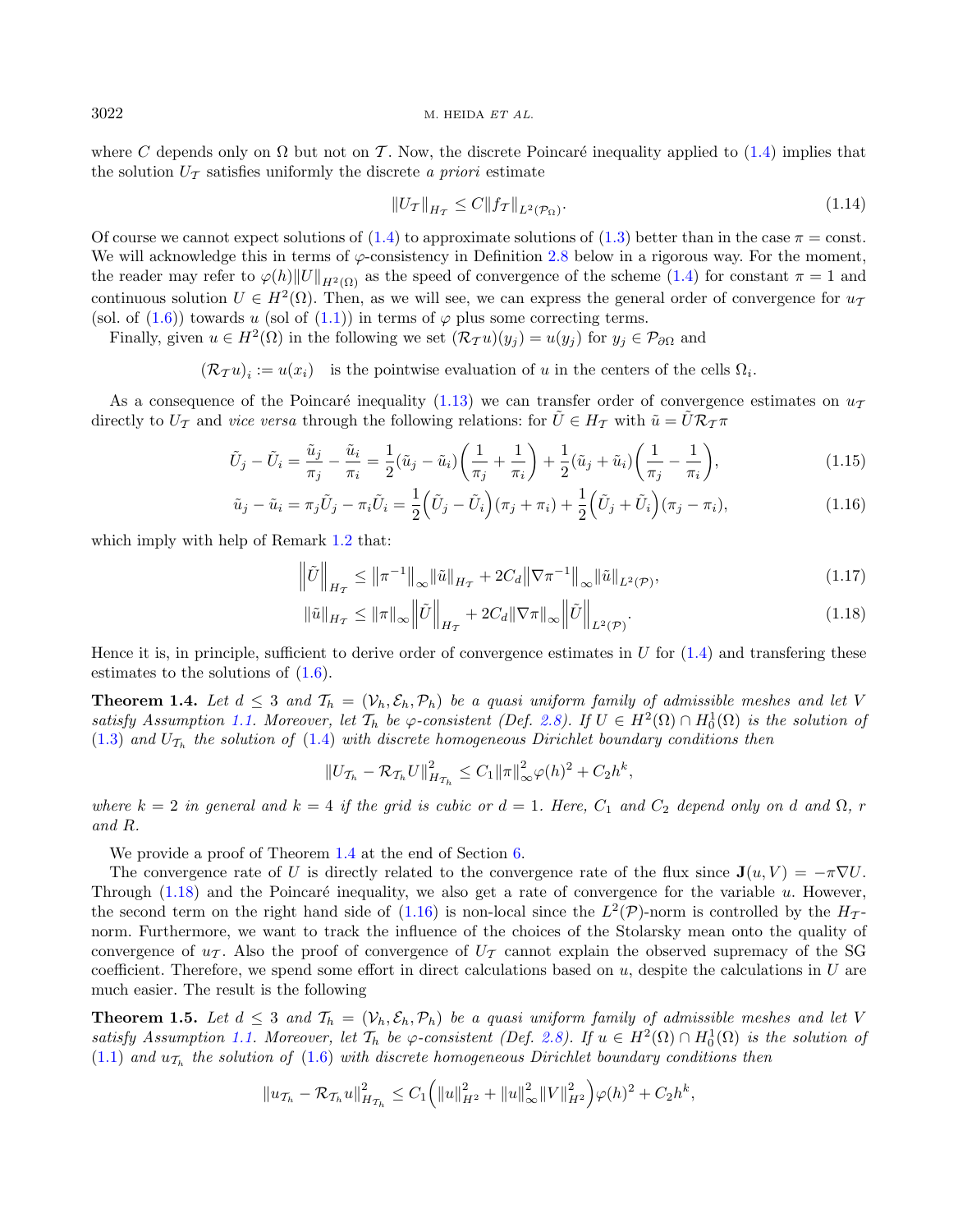where  $k = 2$  in general and  $k = 4$  if  $\alpha + \beta = -1$  and where  $C_1$  depends on  $\Omega, d$ , r and R and  $C_2$  additionally depends on  $||V||_{C^2}$  and  $||u||_{H^2}$ .

We provide a proof of Theorem [1.5](#page-5-0) at the end of Section [5.2.](#page-15-0)

This theorem compared to Theorem [1.4](#page-5-2) shows that for non-cubic grids, the "higher order" error, which is not due to the grid consistency, can be of one order smaller for the SG scheme than for the other schemes. This is an information which was not possible to obtain from the considerations in  $U$ .

**Remark 1.6.** As a consequence of former works (see Props. [2.9](#page-9-1) and [2.10\)](#page-9-2) it holds  $\varphi(h) = |h|$  on Voronoï grids and  $\varphi(h) = h^2$  on cubic grids. This explains the next result.

<span id="page-6-0"></span>**Theorem 1.7.** Let  $d \leq 3$  and  $\mathcal{T}_h = (\mathcal{V}_h, \mathcal{E}_h, \mathcal{P}_h)$  be a sequence of cubic grids  $h\mathbb{Z}^d$  and let V satisfy Assump-tion [1.1.](#page-1-3) If  $u \in H^2(\Omega) \cap H_0^1(\Omega)$  is the solution of  $(1.1)$  and  $u_{\mathcal{T}_h}$  the solution of  $(1.6)$  with discrete homogeneous Dirichlet boundary conditions then

$$
||u_{\mathcal{T}_h} - \mathcal{R}_{\mathcal{T}_h} u||_{H_{\mathcal{T}_h}}^2 \le Ch^k,
$$

where  $k = 2$  in general and  $k = 4$  if  $\alpha + \beta = -1$  and where C depends on on  $\Omega$ , d,  $||V||_{C^2}$  and  $||u||_{H^2}$ .

We provide a proof of Theorem [1.7](#page-6-0) at the end of Section [6.](#page-17-0)

We note at this point, that these estimates are only "worst case" estimates, while the true rate of convergence could also be better. In Section [4](#page-13-0) we will see that the rate of convergence is close for different Stolarsky schemes that share the same value of  $\alpha + \beta$ , *i.e.*, the difference in the error due to switching  $S_{\alpha,\beta}$  with  $S_{\tilde{\alpha},\tilde{\beta}}$  is of order  $h^3$ if  $\tilde{\alpha} + \tilde{\beta} = \alpha + \beta$ , see Proposition [4.1.](#page-14-1) This explains the shape of the error graphs in Figures [2a](#page-20-0), [2c](#page-20-0) and [3a](#page-21-0), [3c](#page-21-0). Furthermore, we observe that in case  $d = 1$  we always get order 2 convergence.

Although we treat the Stolarsky means as an explicit example, note that some of the main results also hold for other smooth means.

#### 1.3. Outline of this work

We recall the consistency theory of [\[11\]](#page-24-15) in Section [2](#page-6-1) and afterwards present two different points of view on the derivation of the above numerical scheme in Section [3.](#page-11-2)

The mathematical investigation starts in Section [4.](#page-13-0) In Section [4](#page-13-0) we observe that the variational consistency error is close for two different Stolarsky means when they share the same value for  $\alpha + \beta$ . In Section [5](#page-14-2) we prove Theorem [1.5](#page-5-0) in a version that uses the language of the variational consistency error and in Section [6](#page-17-0) we do the same with Theorem [1.7.](#page-6-0)

<span id="page-6-1"></span>Finally, our main results are illustrated in Section [7](#page-19-1) by numerical simulations.

## 2. Consistency and inf-sup stability

We use the framework of [\[11\]](#page-24-15) and consider on an admissible mesh  $\mathcal{T} = (\mathcal{V}, \mathcal{E}, \mathcal{P})$  the space

 $H_{\mathcal{T}} := \{ v \in L^2(\mathcal{P}) : v \text{ satisfies hom. Dir. b.c.} \}$ 

with the norm  $\|\cdot\|_{H_{\mathcal{T}}}$  given in [\(1.12\)](#page-4-3). We sometimes later also use the following notation for some positive coefficient field  $\Omega$  on  $\mathcal{E}$ :

$$
||v||_{H_T,\omega} := \left(\sum_{i \sim j} \frac{m_{i,j}}{h_{i,j}} \omega_{i,j} (v_j - v_i)^2\right)^{\frac{1}{2}}.
$$

**Definition 2.1** (inf-sup stability). Let  $\mathcal{T}_h = (\mathcal{V}_h, \mathcal{E}_h, \mathcal{P}_h)$  be a quasi uniform family of admissible meshes. A family of bilinear forms  $a_h$  on  $H_{\mathcal{T}_h}$  is called *uniformly inf-sup stable* with respect to two norms  $\lVert \cdot \rVert_{h,1}$ ,  $\lVert \cdot \rVert_{h,2}$  if there exists  $\gamma > 0$  (independent from h) such that

$$
\forall u \in H_{\mathcal{T}_h}: \quad \gamma \|u\|_{h,1} \leq \sup_{v \in H_{\mathcal{T}_h}} \frac{a_h(u,v)}{\|v\|_{h,2}}.
$$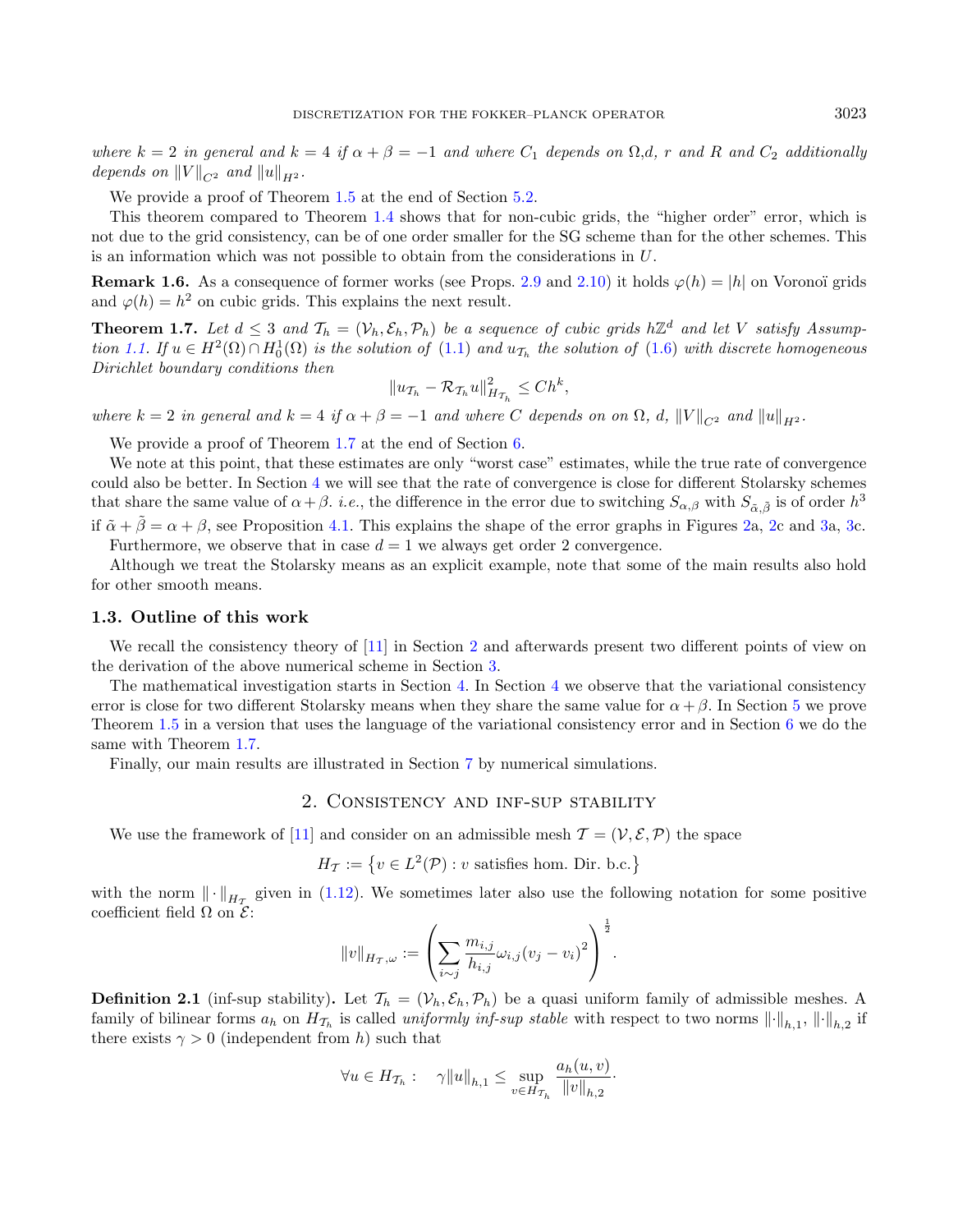Throughout this paper we write  $\mathcal{R}_h := \mathcal{R}_{\mathcal{T}_h}$  for simplicity and sometimes  $u_i = (\mathcal{R}_{\mathcal{T}} u)_i$  if the meaning is clear and no confusion with discrete variables occurs. For a continuous and coercive bilinear form  $a: H_0^1(\Omega) \times H_0^1(\Omega) \to$ R, the associated linear operator  $A: H^2(\Omega) \to L^2(\Omega)$  is defined by

<span id="page-7-1"></span><span id="page-7-0"></span>
$$
\forall u \in H^2(\Omega) \cap H_0^1(\Omega), v \in H_0^1(\Omega): \quad a(u, v) = \int_{\Omega} v \, Au. \tag{2.1}
$$

**Definition 2.2** (Consistency). Let  $a: H_0^1(\Omega) \times H_0^1(\Omega) \to \mathbb{R}$  be bilinear and continuous with linear operator A such that [\(2.1\)](#page-7-0) holds and let  $\mathcal{T}_h = (\mathcal{V}_h, \mathcal{E}_h, \mathcal{P}_h)$  be a family of admissible meshes with  $a_h : H_{\mathcal{T}_h} \times H_{\mathcal{T}_h} \to \mathbb{R}$ continuous bilinear forms. The variational consistency error of  $a_h$  in  $u \in H^2(\Omega) \cap H_0^1(\Omega)$  is the linear form  $\mathfrak{E}_h(u; \cdot) : H_{\mathcal{T}_h} \to \mathbb{R}$  where

$$
\forall v \in H_{\mathcal{T}_h}: \quad \mathfrak{E}_h(u; v) := \sum_i v_i \int_{\Omega_i} Au - a_h(\mathcal{R}_h u, v). \tag{2.2}
$$

<span id="page-7-3"></span>We say for the norm  $\|\cdot\|_{h,2}$  on  $H_{\mathcal{T}_h}$  and  $u \in H^2(\Omega) \cap H_0^1(\Omega)$  that consistency holds if

$$
\|\mathfrak{E}_h(u;\cdot)\|_{h,2,*} := \sup_{v \in H_{\mathcal{T}_h} \setminus \{0\}} \frac{|\mathfrak{E}_h(u;v)|}{\|v\|_{h,2}} \to 0 \quad \text{as} \quad h \to 0.
$$

**Proposition 2.3** ([\[11\]](#page-24-15), Thm. 10). Let  $a : H_0^1(\Omega) \times H_0^1(\Omega) \to \mathbb{R}$  be bilinear and continuous with A such that [\(2.1\)](#page-7-0) holds and let  $\mathcal{T}_h = (\mathcal{V}_h, \mathcal{E}_h, \mathcal{P}_h)$  be a family of admissible meshes with  $a_h : H_{\mathcal{T}_h} \times H_{\mathcal{T}_h} \to \mathbb{R}$  bilinear and uniformly inf-sup stable forms. If  $u \in H^2(\Omega) \cap H_0^1(\Omega)$  and  $u_h \in H_{\mathcal{T}_h}$  are solutions to

$$
\forall v \in H_0^1(\Omega) : a(u, v) = \int f v = \int Au v; \qquad \forall v \in H_{\mathcal{T}_h} : a_h(u_h, v) = \sum_i v_i \int_{\Omega_i} Au,
$$

then it holds

<span id="page-7-4"></span>
$$
||u_h - \mathcal{R}_h u||_{h,1} \le \gamma^{-1} ||\mathfrak{E}_h(u; \cdot)||_{h,2,*}.
$$
\n(2.3)

Using the above general insights, we introduce for  $\mathcal{T}_h = (\mathcal{V}_h, \mathcal{E}_h, \mathcal{P}_h)$  the bilinear forms

$$
a_{\text{FPE}}: H_0^1(\Omega) \times H_0^1(\Omega) \to \mathbb{R}
$$
  
\n
$$
a_{h,\text{FPE}}(u,v): H_{\mathcal{T}_h} \times H_{\mathcal{T}_h} \to \mathbb{R}
$$
  
\n
$$
(u,v) \mapsto \int_{\Omega} \nabla u \cdot \nabla v + u \nabla V \cdot \nabla v,
$$
  
\n
$$
(u,v) \mapsto \sum_{i \sim j} \frac{m_{i,j}}{h_{i,j}} S_{i,j} \left( \frac{u_j}{\pi_j} - \frac{u_i}{\pi_i} \right) (v_j - v_i),
$$

with  $A_{\text{FPE}} u := -\nabla \cdot (\nabla u + u \nabla V)$  and following [\(2.2\)](#page-7-1)

$$
\forall v \in H_{\mathcal{T}_h}: \quad \mathfrak{E}_{h,\text{FPE}}(u;v) := \sum_i v_i \int_{\Omega_i} A_{\text{FPE}} u - a_{h,\text{FPE}}(\mathcal{R}_h u, v). \tag{2.4}
$$

<span id="page-7-2"></span>**Lemma 2.4.** Under the Assumption [1.1](#page-1-3) let  $T_h = (\mathcal{V}_h, \mathcal{E}_h, \mathcal{P}_h)$  be a quasi uniform family of admissible meshes. Then  $a_{h,\text{FPE}}$  is uniformly inf-sup stable for  $\|\cdot\|_{h,1} = \|\cdot\|_{h,2} = \|\cdot\|_{H_{\mathcal{T}_h}}$ , where  $\gamma$  depends on  $\Omega$ ,  $\inf|\pi|$ ,  $\|\pi\|_{\infty}$  and  $\|\nabla\pi\|_{\infty}$ .

**Remark 2.5.** We could also consider inf-sup stability of  $a_{h,\text{FPE}}$  for  $||u||_{h,1} := \left(\sum_{i \sim j} \frac{m_{i,j}}{h_{i,j}} \left(\frac{u_{j}}{\pi_{j}}\right)\right)$  $\left(\frac{u_j}{\pi_j}-\frac{u_i}{\pi_i}\right)^2\right)^{\frac{1}{2}}$  and  $\lVert \cdot \rVert_{h,2} = \lVert \cdot \rVert_{H_{\mathcal{T}_h}}$ . This will first lead to an estimate of  $\lVert U_{\mathcal{T}} - \mathcal{R}_{\mathcal{T}} U \rVert_{H_{\mathcal{T}_h}}$  which then has to be transformed into one on  $\|u_{\mathcal{T}} - \mathcal{R}_{\mathcal{T}}u\|_{H_{\mathcal{T}_h}}$  using [\(1.17\)](#page-5-4) and the Poincaré inequality. However, the speed of convergence for U and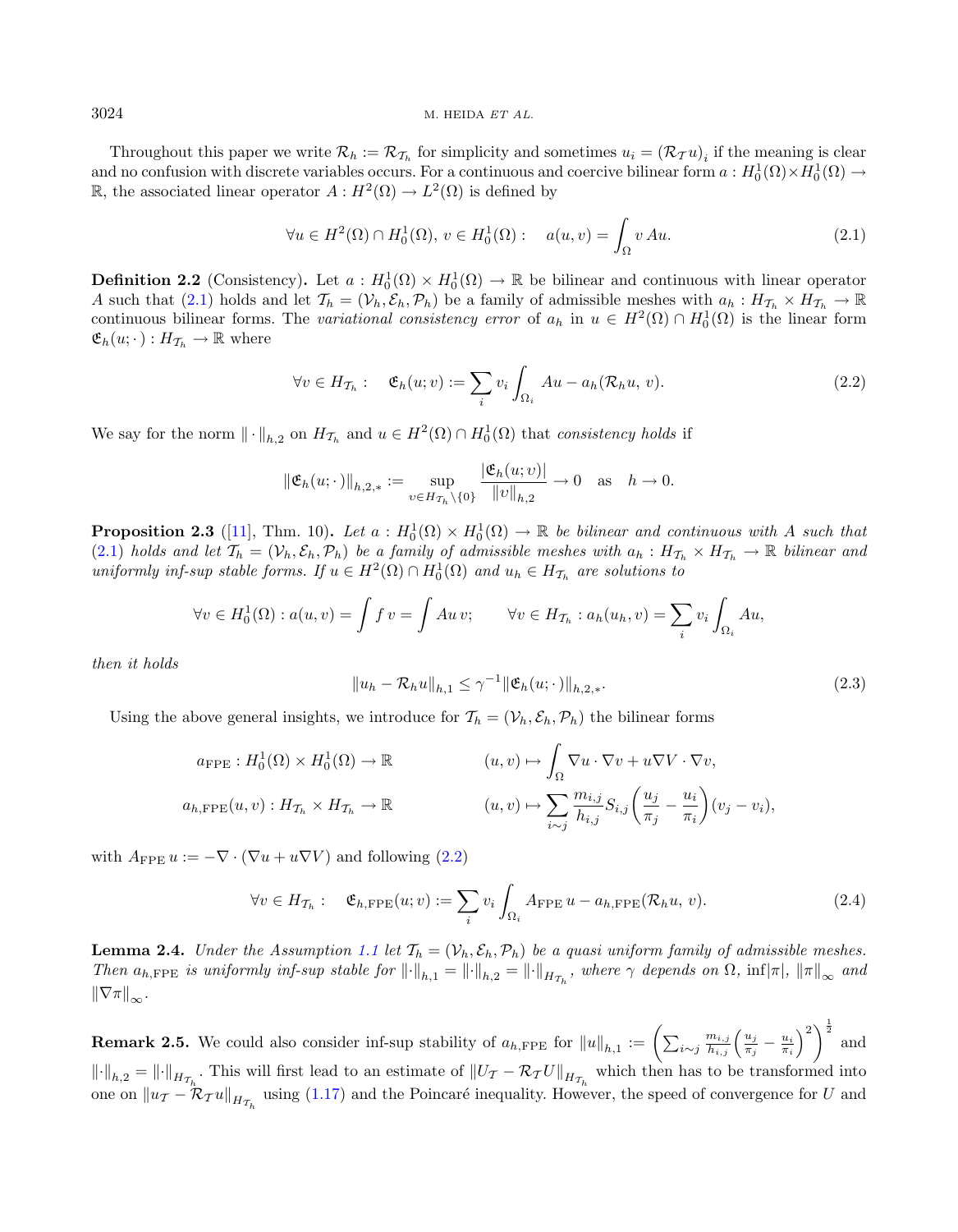$u$  may be different, which is why we study both separately in Sections [5.1](#page-15-2) and [5.2.](#page-15-0) Hence in what follows, we will always consider for  $u_{\mathcal{T}} \in H_{\mathcal{T}_h}$  and  $\mathfrak{E} \in H_{\mathcal{T}_h}^*$ 

$$
\lVert \cdot \rVert_{h,1} = \lVert \cdot \rVert_{h,2} = \lVert \cdot \rVert_{H_{\mathcal{T}_h}}, \qquad \lVert \mathfrak{E} \rVert_{H_{\mathcal{T}_h}^*} := \sup_{v \in H_{\mathcal{T}_h} \backslash \{0\}} \lVert v \rVert_{H_{\mathcal{T}_h}}^{-1} |\mathfrak{E}(v)|.
$$

*Proof of Lemma [2.4.](#page-7-2)* Introducing  $\bar{u}_{i,j} := \frac{1}{2}(u_i + u_j)$  and using [\(1.15\)](#page-5-5), we obtain with the triangle inequality

$$
2\sum_{i\sim j}\frac{m_{i,j}}{h_{i,j}}S_{i,j}\Big((U_j-U_i)(U_j-U_i)+\bar{u}_{i,j}^2(\pi_j^{-1}-\pi_i^{-1})^2\Big)\geq \sum_{i\sim j}\frac{m_{i,j}}{h_{i,j}}S_{i,j}\frac{1}{4}\bigg(\frac{(\pi_i+\pi_j)}{\pi_i\pi_j}\bigg)^2(u_j-u_i)^2.\tag{2.5}
$$

Observing that

$$
\sum_{i \sim j} \frac{m_{i,j}}{h_{i,j}} S_{i,j} \bar{u}_{i,j}^2 \left(\pi_j^{-1} - \pi_i^{-1}\right)^2 \leq 2 \sum_i U_i^2 \sum_{j:j \sim i} \frac{m_{i,j}}{h_{i,j}} S_{i,j} \pi_i^2 \left(\pi_j^{-1} - \pi_i^{-1}\right)^2
$$

and exploiting the discrete Poincaré inequality we observe that

<span id="page-8-0"></span>
$$
\sum_{i \sim j} \frac{m_{i,j}}{h_{i,j}} S_{i,j} (U_j - U_i)(U_j - U_i) \geq C ||u||^2_{H_{\mathcal{T}_h}},
$$

where C depends on  $\Omega$ ,  $0 < r < R$ ,  $\inf_{\pi} |\pi|$ ,  $\|\pi\|_{\infty}$  and  $\|\nabla \pi\|_{\infty}$ . On the other hand

$$
\sum_{i \sim j} \frac{m_{i,j}}{h_{i,j}} S_{i,j}(U_j - U_i)(U_j - U_i) = a_{h,\text{FPE}}(u, U) \le \sup_{v \in H_{\mathcal{T}_h}} \frac{a_{h,\text{FPE}}(u, v)}{\|v\|_{H_{\mathcal{T}_h}}}\|U\|_{H_{\mathcal{T}_h}},
$$

which together with [\(1.17\)](#page-5-4) and [\(2.5\)](#page-8-1) and the Poincaré inequality implies uniform inf-sup stability.  $\square$ 

Next we derive an estimate for  $\|\mathfrak{E}_{h,\text{FPE}}(u;\cdot)\|_{H^*_{\mathcal{I}_h}}$ . We introduce the diffusive part

$$
a_{\text{D}}(u,v) = \int_{\Omega} \nabla u \cdot \nabla v, \qquad a_{h,\text{D}}(u,v) = \sum_{i \sim j} \frac{m_{i,j}}{h_{i,j}} (u_j - u_i)(v_j - v_i),
$$

with  $A_{\text{D}} u := -\nabla \cdot (\nabla u)$  and  $\mathfrak{E}_{h,\text{D}}(u; \cdot)$  according to [\(2.2\)](#page-7-1).

**Lemma 2.6.** Under the Assumption [1.1](#page-1-3) let  $T_h = (\mathcal{V}_h, \mathcal{E}_h, \mathcal{P}_h)$  be a quasi uniform family of admissible meshes. It holds

$$
\mathfrak{E}_{h,\text{FPE}}(u;v) = \mathfrak{E}_{h,\text{D}}(u;v) + \mathfrak{E}_{h,\text{conv}}(u;v),\tag{2.6}
$$

where the convective part of the consistency error is given by

$$
\mathfrak{E}_{h,\text{conv}}(u;v) = \sum_{i \sim j} (v_j - v_i) \left( \int_{\sigma_{i,j}} u \nabla V \cdot \boldsymbol{\nu}_{i,j} - \frac{m_{i,j}}{h_{i,j}} \left( \frac{S_{i,j} - \pi_j}{\pi_j} u_j - \frac{S_{i,j} - \pi_i}{\pi_i} u_i \right) \right).
$$
(2.7)

In particular, we obtain

$$
\|\mathfrak{E}_{h,\text{FPE}}(u;\cdot)\|_{H_{\mathcal{T}_h}^*}^2 \le 2 \|\mathfrak{E}_{h,\text{D}}(u;\cdot)\|_{H_{\mathcal{T}_h}^*}^2 + 2 \|\mathfrak{E}_{h,\text{conv}}(u;\cdot)\|_{H_{\mathcal{T}_h}^*}^2,
$$
  

$$
\|\mathfrak{E}_{h,\text{D}}(u;\cdot)\|_{H_{\mathcal{T}_h}^*}^2 \le \sum_{i \sim j} \frac{h_{i,j}}{m_{i,j}} \left( \int_{\sigma_{i,j}} \nabla u \cdot \boldsymbol{\nu}_{i,j} - \frac{m_{i,j}}{h_{i,j}} \left( (\mathcal{R}_h u)_j - (\mathcal{R}_h u)_i \right) \right)^2,
$$
 (2.8)

$$
\|\mathfrak{E}_{h,\text{conv}}(u;\cdot)\|_{H_{T_h}^*}^2 := \sum_{i \sim j} \frac{h_{i,j}}{m_{i,j}} \left( \int_{\sigma_{i,j}} u \nabla V \cdot \boldsymbol{\nu}_{i,j} - \frac{m_{i,j}}{h_{i,j}} \left( \frac{S_{i,j} - \pi_j}{\pi_j} u_j - \frac{S_{i,j} - \pi_i}{\pi_i} u_i \right) \right)^2.
$$
 (2.9)

<span id="page-8-3"></span><span id="page-8-2"></span><span id="page-8-1"></span>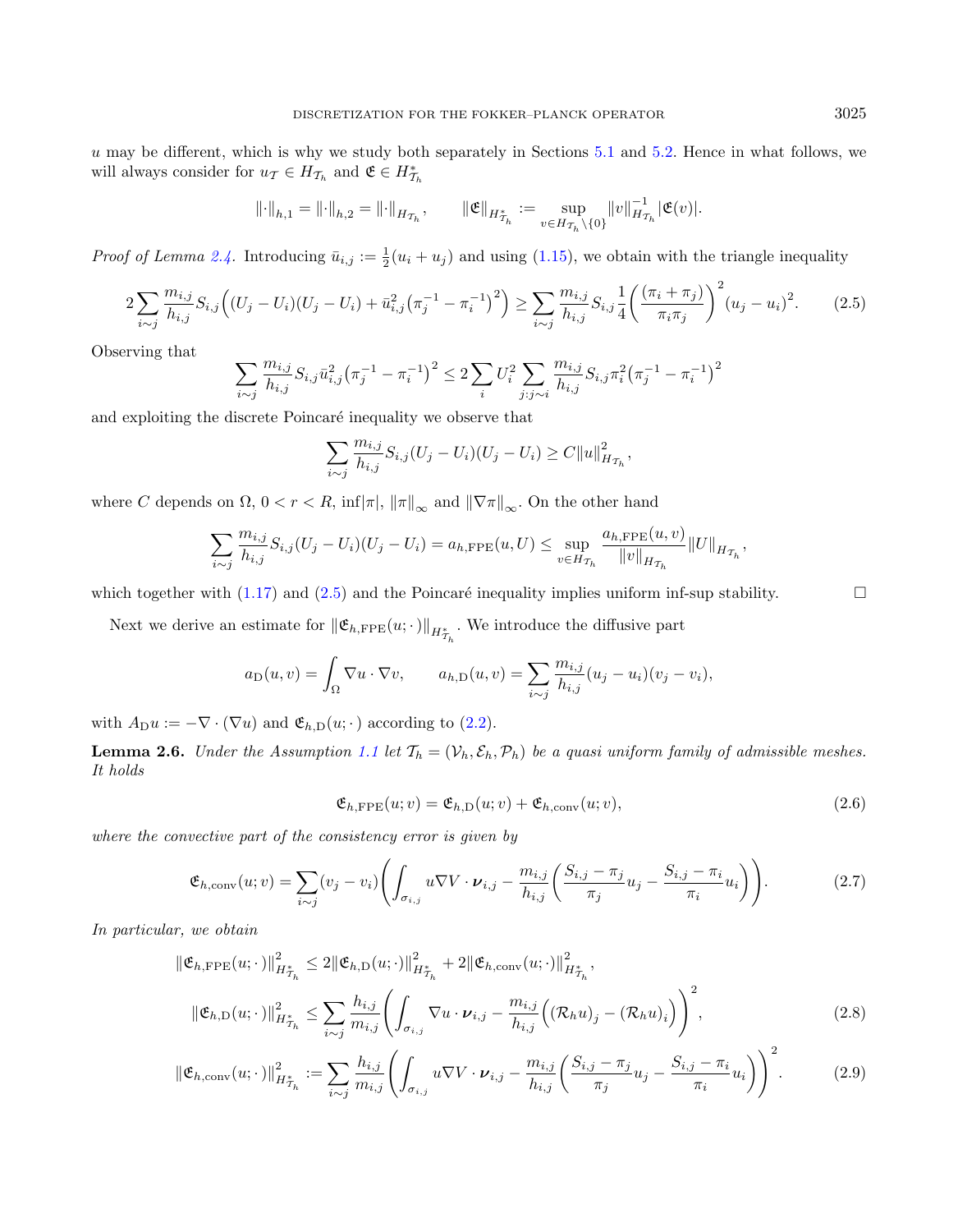We remark that estimate  $(2.8)$  was explicitly proved in [\[11\]](#page-24-15).

Proof. In what follows, we combine ideas of the proofs of Theorem 27 and 33 in [\[11\]](#page-24-15). However, since our grid and our coefficients have a simple structure, our calculations are much shorter. Then we obtain

<span id="page-9-3"></span>
$$
S_{i,j}\left(\frac{u_j}{\pi_j} - \frac{u_i}{\pi_i}\right) = (u_j - u_i) + \left(\frac{S_{i,j} - \pi_j}{\pi_j}u_j - \frac{S_{i,j} - \pi_i}{\pi_i}u_i\right)
$$

and hence

$$
\mathfrak{E}_{h,\text{FPE}}(u; v) = \sum_{i \sim j} (v_j - v_i) \left( \int_{\sigma_{i,j}} \nabla u \cdot \boldsymbol{\nu}_{i,j} - \frac{m_{i,j}}{h_{i,j}} (u_j - u_i) \right) \n+ \sum_{i \sim j} (v_j - v_i) \left( \int_{\sigma_{i,j}} u \nabla V \cdot \boldsymbol{\nu}_{i,j} - \frac{m_{i,j}}{h_{i,j}} \left( \frac{S_{i,j} - \pi_j}{\pi_j} u_j - \frac{S_{i,j} - \pi_i}{\pi_i} u_i \right) \right).
$$

From here we conclude by the definition of  $\mathfrak{E}_h(u; \cdot)$  and a direct calculation.

A particular focus of the calculations below will lie on the following structure. For a functions  $g \in C(\overline{\Omega})$  and  $g^{\mathcal{T}}: \mathcal{E}_h \to \mathbb{R}$  with  $g^{\mathcal{T}}(\sigma_{i,j}) = g_{i,j} = g_{j,i}$ , we introduce

$$
a_g(u,v) = \int_{\Omega} \nabla u \cdot g \nabla v, \qquad a_{h,g}(u,v) = \sum_{i \sim j} \frac{m_{i,j}}{h_{i,j}} g_{i,j}(u_j - u_i)(v_j - v_i),
$$

with  $A_g u := -\nabla \cdot (g \nabla u)$  and  $\mathfrak{E}_{h,g}(u; \cdot)$  accordingly.

**Lemma 2.7.** Let  $\mathcal{T} = (\mathcal{V}, \mathcal{E}, \mathcal{P})$  be a mesh and  $d \leq 3$ . Let  $g \in C(\overline{\Omega})$  and let  $g^{\mathcal{T}} \in \mathcal{E}^*$  with  $g^{\mathcal{T}}(\sigma_{i,j}) = g_{i,j} = g_{j,i}$ . Then for every  $u \in H^2(\Omega)$  it holds

$$
\|\mathfrak{E}_{h,g}(u;\cdot)\|_{H^*_\mathcal{I}}^2 \leq \left(\sup_{i,j}|g_{i,j}|\right) \|\mathfrak{E}_h(u;\cdot)\|_{H^*_\mathcal{I}}^2 + \sum_{i\sim j}\frac{h_{i,j}}{m_{i,j}}\left(\int_{\sigma_{i,j}}(g-g_{i,j})\nabla u\cdot \boldsymbol{\nu}_{i,j}\right)^2.
$$

*Proof.* This follows from decomposing  $g \nabla u \cdot \boldsymbol{\nu}_{i,j} = g_{i,j} \nabla u \cdot \boldsymbol{\nu}_{i,j} + (g - g_{i,j}) \nabla u \cdot \boldsymbol{\nu}_{i,j}$  on  $\sigma_{i,j}$ .

With regard to  $(2.3)$ , the above considerations motivate the following definition.

**Definition 2.8** ( $\varphi$ -consistency). Let  $\mathcal{T}_h = (\mathcal{V}_h, \mathcal{E}_h, \mathcal{P}_h)$  be a quasi uniform family of admissible meshes. We say that  $\mathcal{T}_h$  is  $\varphi$ -consistent if for every  $u \in H^2(\Omega) \cap H_0^1(\Omega)$  there exists  $C \geq 0$  such that for every  $h > 0$ 

<span id="page-9-1"></span>
$$
\|\mathfrak{E}_{h,\mathcal{D}}(u;\cdot)\|_{H^*_{\mathcal{I}_h}} \leq C \|u\|_{H^2} \varphi(h).
$$

Hence, we immediately obtain the following.

**Proposition 2.9** (A consistency result [\[24\]](#page-24-10)). Let  $d \leq 3$  and  $\mathcal{T}_h = (\mathcal{V}_h, \mathcal{E}_h, \mathcal{P}_h)$  be a family of admissible meshes. Then  $(T_h)_{h>0}$  is  $\varphi$ -consistent with  $\varphi(h) = h$ , i.e.,

$$
\|\mathfrak{E}_{h,\mathcal{D}}(u;\cdot)\|_{H^*_{\mathcal{I}_h}} \leq C \|u\|_{H^2} h,
$$

where C depends only on  $\Omega$  and d. We say that the mesh is h-consistent.

<span id="page-9-2"></span>**Proposition 2.10** ([\[50\]](#page-25-10)). Let  $d \leq 3$  and let the mesh  $T_h$  be cubic with all cubes of equal size h. Then the family of meshes is  $h^2$ -consistent with  $\varphi(h) = h^2$ , i.e.,

$$
\|\mathfrak{E}_{h,\mathcal{D}}(u;\cdot)\|_{H^*_{\mathcal{T}_h,1}}\leq C\|u\|_{H^2}h^2.
$$

<span id="page-9-0"></span>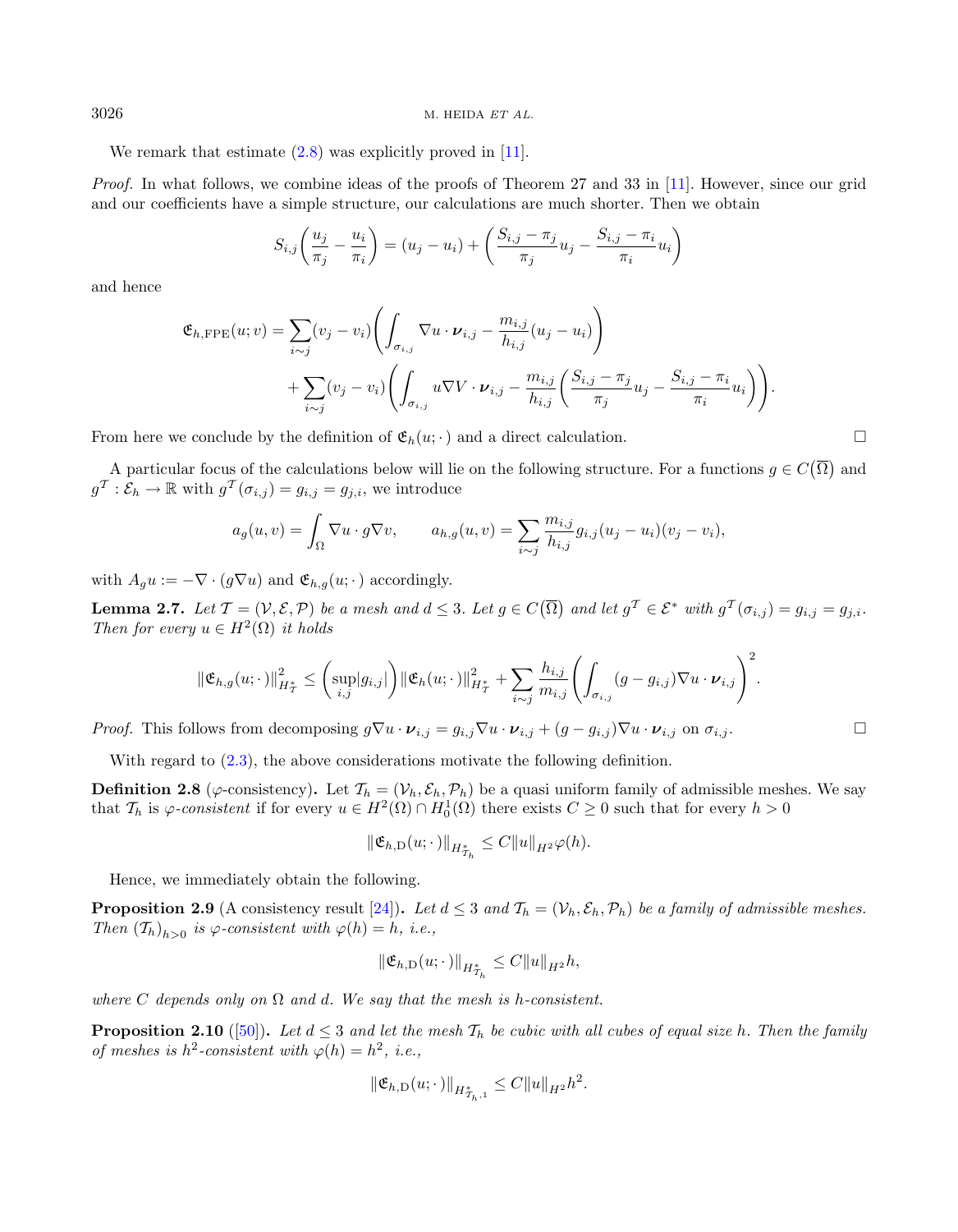<span id="page-10-3"></span>The following proposition explains why we can expect order 2 convergence in the 1d case when the grid is Voronoi.

**Proposition 2.11.** Let  $d = 1$  such that  $\sigma_{i,j} = x_{i,j}$  is one single point. Let then the mesh  $\mathcal{T}_h$  be Voronoi, i.e.,  $|x_i - x_{i,j}| = |x_j - x_{i,j}|$  for every neighboring pair i, j. Then

<span id="page-10-2"></span>
$$
\|\mathfrak{E}_{h,\mathcal{D}}(u;\cdot)\|_{H_{T_h}^*}^2 \le C \begin{cases} \|u\|_{H^2}^2 \sum_{i \sim j} h_{i,j}^4 & \text{if } u \in H^2(\Omega) \\ \|u\|_{C^2}^2 \sum_{i \sim j} h_{i,j}^5 & \text{if } u \in C^2(\overline{\Omega}) \end{cases}
$$
 (2.10)

where  $C > 0$  depends only on  $\Omega$ , d. Furthermore,

<span id="page-10-0"></span>
$$
\sum_{i \sim j} \frac{h_{i,j}}{m_{i,j}} \left( \int_{\sigma_{i,j}} (g - g_{i,j}) \nabla u \cdot \boldsymbol{\nu}_{i,j} \right)^2 \leq C \|u\|_{H^2}^2 \|g\|_{H^2}^2 \sum_{i \sim j} h_{i,j}^5 \tag{2.11}
$$

provided  $g \in H^2(\Omega)$  and  $g_{i,j} = S_{\alpha,\beta}(g_i,g_j)$  for some  $\alpha,\beta$  and for  $g_i = (\mathcal{R}_T g)_i$ ,  $g_j = (\mathcal{R}_T g)_j$  and where  $S_{\alpha,\beta}$  is twice boundedly differentiable on  $R_g := \{(g(x), g(y)) \in \mathbb{R}^2 : x, y \in \overline{\Omega}\}\.$  The constant C then depends on  $||S_{\alpha,\beta}||_{C^2(\overline{R_g})}.$ 

Remark. We observe that  $S_{\alpha,\beta}$  is not twice differentiable in  $(0,0)$  for most choices of  $\alpha$  and  $\beta$ . However, for  $\alpha = 2, \beta = 1$  this is the case.

*Proof.* Throughout this proof,  $C(\alpha, \beta, R_q)$  is a constant changing from line to line depending only on  $(\alpha, \beta, R_q)$ . Note that  $m_{i,j} = 1$  and  $\sigma_{i,j} = x_{i,j}$  consists of one single point. Furthermore, since  $S_{\alpha,\beta}$  is twice boundedly differentiable on  $R_g$  we find  $\sup_{i,j}|D^2S_{\alpha,\beta}(g_i,g_j)| \leq C(\alpha,\beta,R_g)$ .

Step 1. We first prove the second statement. Since

<span id="page-10-1"></span>
$$
g_i - g(x_{i,j}) = g'(x_{i,j}) \cdot (x_i - x_{i,j}) + \int_0^{x_i - x_{i,j}} s^2 g''(s + x_{i,j}) ds
$$
\n(2.12)

and  $x_i - x_{i,j} = x_{i,j} - x_j$  it follows

$$
\left| \frac{1}{2}(g_i - g(x_{i,j})) + \frac{1}{2}(g_j - g(x_{i,j})) \right| \le \left| \int_{-h_{i,j}/2}^{h_{i,j}/2} s^2 g''(s + x_{i,j}) \, ds \right|.
$$
\n(2.13)

Furthermore, since  $g_{i,j} = S_{\alpha,\beta}(g_i, g_j)$  and  $g(x_{i,j}) = S_{\alpha,\beta}(g(x_{i,j}), g(x_{i,j}))$  and for every  $x > 0$  it holds  $\partial_x S_{\alpha,\beta}(x,x) = \partial_y S_{\alpha,\beta}(x,x) = \frac{1}{2}$  and  $S_{\alpha,\beta}$  is twice boundedly differentiable on  $R_g$  we find from Taylors formula for some constant  $C(\alpha, \beta, R_g)$ 

$$
\left| g_{i,j} - g(x_{i,j}) - \frac{1}{2} (g_i - g(x_{i,j})) - \frac{1}{2} (g_j - g(x_{i,j})) \right| \le C(\alpha, \beta, R_g) \left| \left( \frac{g_i - g(x_{i,j})}{g_j - g(x_{i,j})} \right) \right|^2, \tag{2.14}
$$

From [\(2.12\)](#page-10-0) to [\(2.14\)](#page-10-1) we conclude [\(2.11\)](#page-10-2) using  $\sigma_{i,j} = x_{i,j}$  and

$$
|g(x_{i,j}) - g_{i,j}| \leq |g_{i,j} - g(x_{i,j}) - \frac{1}{2}(g_i - g(x_{i,j})) - \frac{1}{2}(g_j - g(x_{i,j}))| + |\frac{1}{2}(g_i - g(x_{i,j})) + \frac{1}{2}(g_j - g(x_{i,j}))|.
$$

**Step 2.** In view of  $(2.8)$  the first statement follows from

$$
\left| \nabla u \cdot \boldsymbol{\nu}_{i,j} - \frac{1}{h_{i,j}} \Big( (\mathcal{R}_h u)_j - (\mathcal{R}_h u)_i \Big) \right| \leq h_{i,j}^{-1} \int_{-h_{i,j}/2}^{h_{i,j}/2} s^2 u''(s + x_{i,j}) \, ds
$$

and a similar argument as in Step 1.

 $\Box$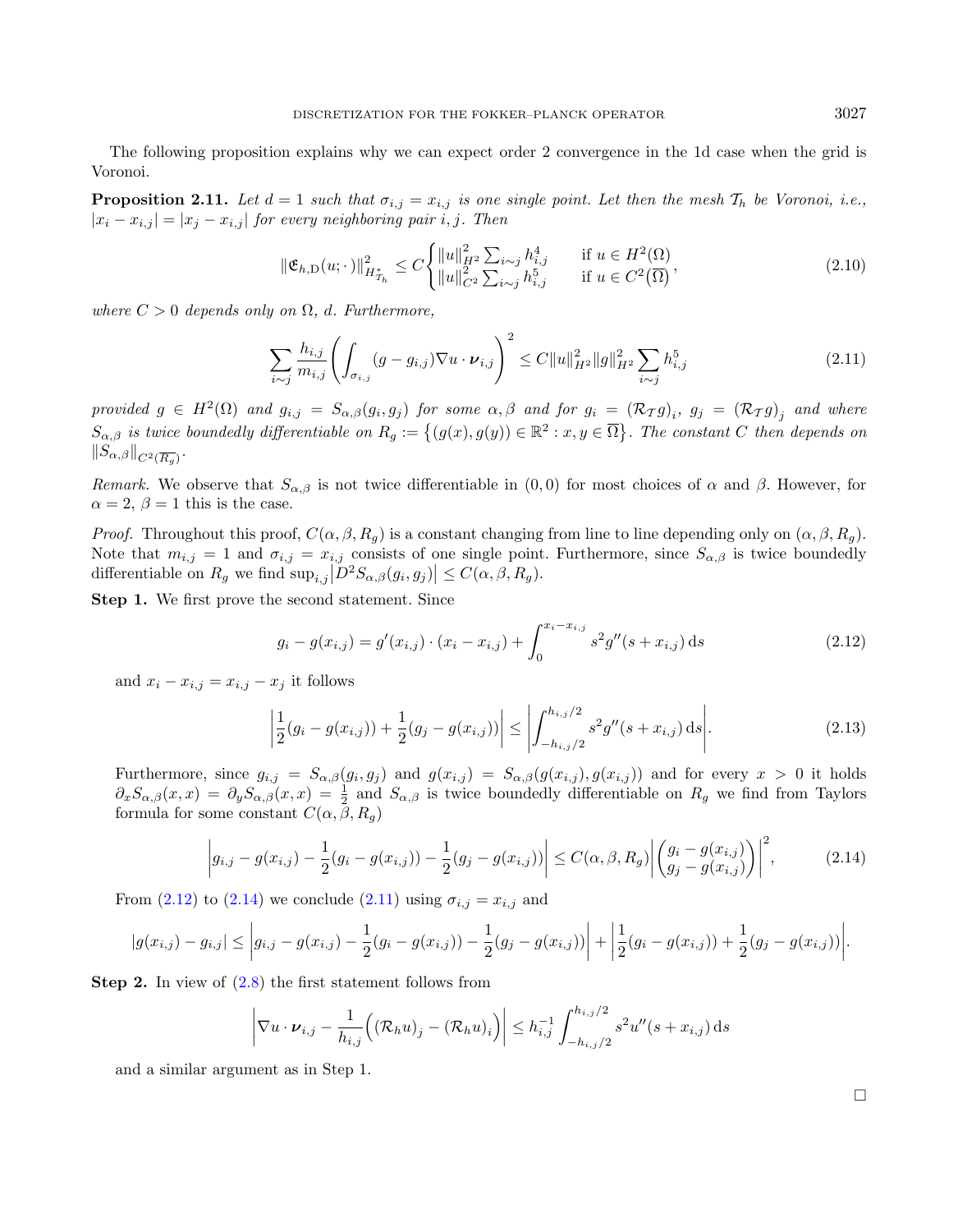#### 3. Derivation of the methods and heuristic comparison

<span id="page-11-2"></span>In this section, we repeat the original derivation of the Scharfetter–Gummel scheme in a more general way and show that both the SG and the SQRA scheme are members of a huge family of discretization schemes. Then we provide a physically motivated derivation of the SQRA scheme which assigns the SQRA a special place in the family of Stolarsky discretizations.

#### <span id="page-11-1"></span>3.1. A family of discretization schemes

In one dimension, the Scharfetter–Gummel scheme for the discrete flux on the interval  $[0, h]$  is derived in [\[47\]](#page-25-0) under the assumption of constant flux J and constant diffusion coefficient  $\kappa$  on [0, h]. In particular, we consider the two-point boundary value problem

$$
J = -\kappa(u'(x) + u(x)V'(x)) \quad \text{on } [0, h], \qquad u(0) = u_0, \quad u(h) = u_h,
$$
\n(3.1)

for a general potential  $V : [0, h] \to \mathbb{R}$ . The solution reads

$$
u(x) = -\left(\frac{1}{\kappa}J\int_0^x e^V + u_0 e^{V(0)}\right) e^{-V(x)}.
$$

The flux can be computed explicitly under the assumption  $J = \text{const}$  and setting  $x = h$  in the above formula. Writing  $V_0 = V(0)$  and  $V_h = V(h)$  this yields

$$
J = -\kappa \frac{u_h e^{V_h} - u_0 e^{V_0}}{\int_0^h e^V} = -\kappa \frac{1}{h} \left( \frac{1}{h} \int_0^h \pi^{-1} \right)^{-1} \left( \frac{u_h}{\pi_h} - \frac{u_0}{\pi_0} \right) = -\kappa \pi_{\text{mean}} \frac{1}{h} \left( \frac{u_h}{\pi_h} - \frac{u_0}{\pi_0} \right)
$$

for the averaged  $\pi_{\text{mean}} = \left(\frac{1}{h} \int_0^h \pi^{-1}\right)^{-1}$ . In particular, for affine  $V(x) = \frac{V_h - V_0}{x_h - x_0}(x - x_0) + V_0$ , one easily calculates  $\pi_{\text{mean}} = (V_h - V_0) / (e^{V_h} - e^{V_0})$ , which yields the Scharfetter–Gummel discretization. However, a potential can also be approximated not by piecewise affine interpolation but in other ways, resulting in different means  $\pi_{\text{mean}}$ . We provide an example of such an approximation for the SQRA in the Appendix [A.2.](#page-23-0)

Generalizing the later considerations to higher dimensions, we find for the flux on the edge between two neighboring points in the discretization the expression

$$
J_{i,j}^{S}u^{T} := -\frac{1}{h_{i,j}} S_{i,j} \left( \frac{u_{j}^{T}}{\pi_{j}} - \frac{u_{i}^{T}}{\pi_{i}} \right), \qquad (3.2)
$$

where relates to  $\kappa$  and  $S_{i,j}$  relates to  $\pi_{\text{mean}}$ .

We aim to express  $\pi_{\text{mean}}$  by means of the values  $\pi_0$  and  $\pi_h$  at the boundaries. The choice of this average is non-trivial and determines the quality of the discretization scheme, as we will see below. In the present work, we focus on the (weighted) Stolarsky mean, putting  $\pi_{\text{mean}} = S(\pi_i, \pi_j)$  although there are also other means like general f-means  $(M_f(x,y) = f([f^{-1}(x) + f^{-1}(y)]/2)$  for a strictly increasing function f). The Stolarsky mean has the advantage that it is a closed formula for a broad family of popular means and that its derivatives can be computed explicitly. Moreover, we can – at least in theory – choose different  $S_{\alpha,\beta}$  on each interface.

Interestingly, the derivation of the SQRA in Section 2.2 of [\[33\]](#page-25-4) relies on the assumption that the flux through a FV-interface has to be proportional to  $(u_j^T/\pi_j - u_i^T/\pi_i)$  with the proportionality factor given by a suitable mean of  $\pi_i$  and  $\pi_j$ . The choice of  $S_{-1,1}$  in [\[33\]](#page-25-4) seems arbitrary, yet it yields very good results [\[14,](#page-24-13) [19,](#page-24-16) [51\]](#page-25-11).

## <span id="page-11-0"></span>3.2. The Wasserstein gradient structure of the Fokker–Planck operator and the SQRA method

The choice of  $S_{\alpha,\beta}$  is crucial for the convergence properties but also from a physical point of view. A physically reasonable discretization is not necessarily the best from the rate of convergence point of view and vice versa,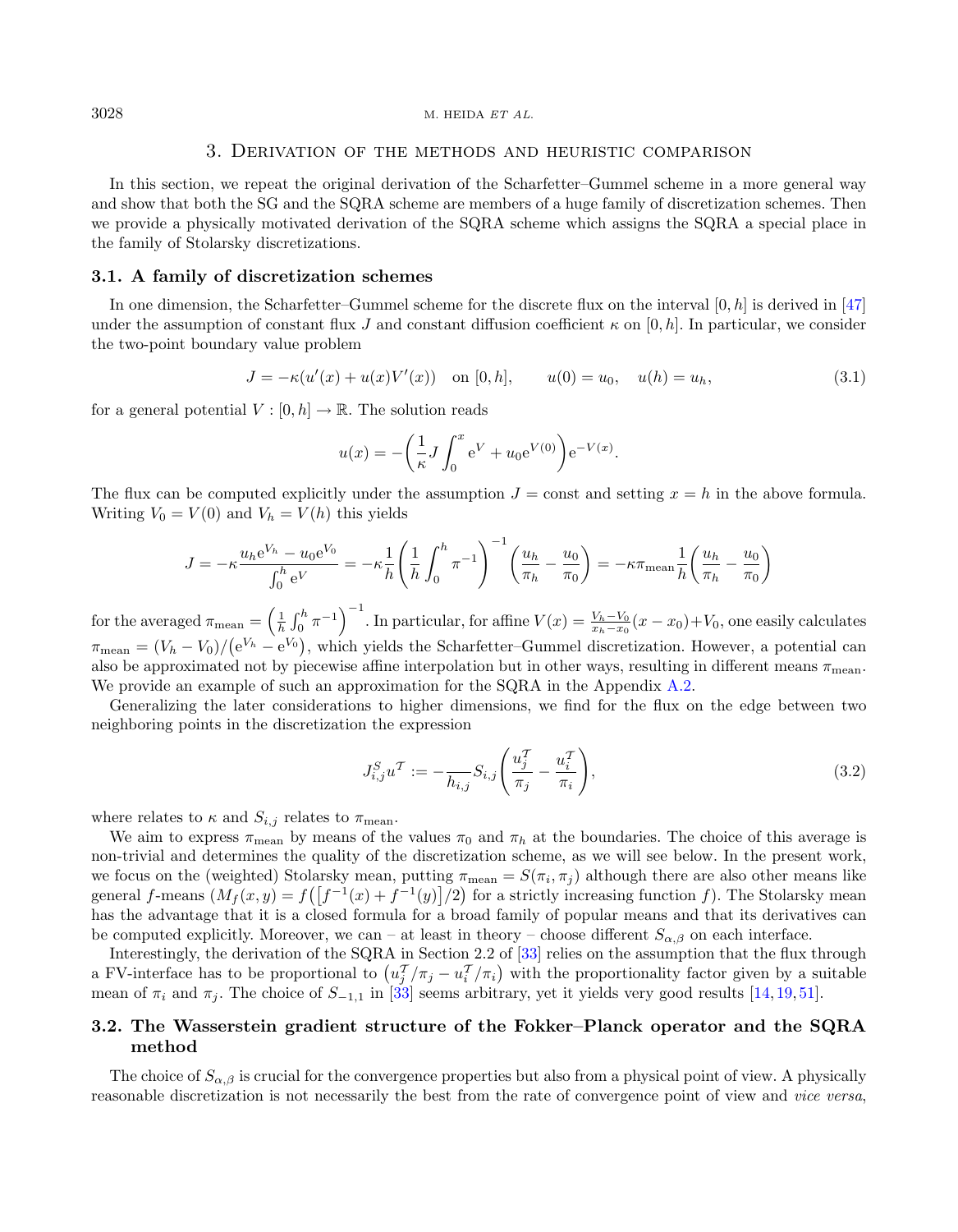compare with numerical simulations in Section [7.](#page-19-1) However, the physical consideration is helpful to understand the family of discretizations from a different point of view.

In [\[30\]](#page-24-17) it was proved that the Fokker–Planck equation

<span id="page-12-2"></span><span id="page-12-1"></span><span id="page-12-0"></span>
$$
\dot{u} = \nabla \cdot (\kappa \nabla u + \kappa u \nabla V) \tag{3.3}
$$

has the gradient flow formulation  $\dot{u} = \partial_{\xi} \Psi^*(u, -DE(u))$  where

$$
E(u) = \int_{\Omega} u \log u + Vu - u + 1 = \int_{\Omega} u \log \left(\frac{u}{\pi}\right) - u + 1, \qquad \Psi^*(u, \xi) = \frac{1}{2} \int_{\Omega} \kappa u |\nabla \xi|^2, \tag{3.4}
$$

and  $\pi = e^{-V}$  is the stationary solution of [\(3.3\)](#page-12-0). Indeed, one easily checks that  $DE(u) = \log u + V = \log(u/\pi)$ and  $\partial_{\xi} \Psi^*(u, \xi) = -\nabla \cdot (\kappa u \nabla \xi)$  such that it formally holds

$$
\partial_{\xi} \Psi^*(u,\xi)|_{\xi=-\mathrm{D}E(u)} = -\nabla \cdot (\kappa u \nabla \xi)|_{\xi=-\mathrm{D}E(u)} = \nabla \cdot \left(\kappa u \left(\frac{\nabla u}{u} + \nabla V\right)\right) = \nabla \cdot (\kappa \nabla u + \kappa u \nabla V) = \dot{u}.
$$

However, the simple parabolic equation  $\partial_t u = \Delta u$  can be described either by [\(3.4\)](#page-12-1) with  $V = 0$  or by the choice  $E(u) = \int u^2$  with  $\Psi^*(\xi) = \int |\nabla \xi|^2$ , which plays a role in phase field modeling (see [\[28\]](#page-24-18) and references therein) or  $E(u) = -\int \log u \text{ with } \Psi^*(\xi) = \int u^2 |\nabla \xi|^2$ .

Due to this non uniqueness, one might pose the question about "natural" gradient structures of the discretization schemes that incorporate the underlying physical principles in a discretized way. The discrete energy functional is clearly prescribed by [\(3.4\)](#page-12-1) with the natural discrete analogue

<span id="page-12-4"></span><span id="page-12-3"></span>
$$
E_{\mathcal{T}}(u) = \sum_{i} m_i \left( u_i \log \left( \frac{u_i}{\pi_i} \right) - u_i + 1 \right).
$$
 (3.5)

Since we identified the continuous flux to be  $J = -\kappa \pi \nabla U$  with  $U = u/\pi$ , we expect the form

$$
\dot{u}_i m_i = \partial_{\xi} \Psi^*_{\mathcal{T}}(u, -DE_{\mathcal{T}}(u)) = \sum_{j:i \sim j} \frac{m_{i,j}}{h_{i,j}} \pi_{i,j} \left( \frac{u_j}{\pi_j} - \frac{u_i}{\pi_i} \right)
$$
(3.6)

for some suitably averaged  $\pi_{i,j}$ . Equation [\(3.6\)](#page-12-2) can be understood as a time-reversible (or detailed balanced) Markov process on the finite state space  $P$ . Recently, various different gradient structures have been suggested for [\(3.6\)](#page-12-2): [\[10,](#page-24-19) [16,](#page-24-20) [36,](#page-25-12) [39,](#page-25-13) [40\]](#page-25-5) for a quadratic dissipation as a generalization of the Jordan–Kinderlehrer–Otto approach; and [\[43,](#page-25-14) [44\]](#page-25-15), where a dissipation of cosh-type was appeared in the large deviation rate functional for a hydrodynamic limit of an interacting particle system. All of them can be written in the abstract form

$$
\Psi_{\mathcal{T}}^{*}(u,\xi) = \frac{1}{2} \sum_{i} \frac{1}{m_{i}} \sum_{j:i \sim j} \frac{m_{i,j}}{h_{i,j}} S_{i,j} a_{i,j}(u,\pi) \psi^{*}(\xi_{i} - \xi_{j}), \tag{3.7}
$$

$$
a_{i,j}(u,\pi) = \left(\frac{u_i}{\pi_i} - \frac{u_j}{\pi_j}\right) \partial_\xi \psi^* \left(\log\left(\frac{u_i}{\pi_i}\right) - \log\left(\frac{u_j}{\pi_j}\right)\right)^{-1}.\tag{3.8}
$$

Any positive, normalized and convex function  $\psi^*$  defines a mathematically valid dissipation functional  $\Psi^*$  by [\(3.7\)](#page-12-3) and [\(3.8\)](#page-12-4). A special case is when choosing for  $\psi^*$  and exponentially fast growing function  $\psi^*(r) := \mathsf{C}^*(r)$ :  $2(\cos h(r/2) - 1)$ . Then  $a_{i,j}$  simplifies to

<span id="page-12-5"></span>
$$
a_{i,j}(u,\pi) = \sqrt{\frac{u_i u_j}{\pi_i \pi_j}},
$$

and hence, providing the square roots. Choosing  $S_{i,j} = \sqrt{\pi_i \pi_j}$ , we obtain the form

$$
\Psi_{\mathcal{T}}^{*}(u,\xi) = \sum_{i} \sum_{j:i \sim j} m_{i,j} h_{i,j} \sqrt{u_i u_j} \frac{1}{h_{i,j}^2} \mathsf{C}^{*}(\xi_i - \xi_j). \tag{3.9}
$$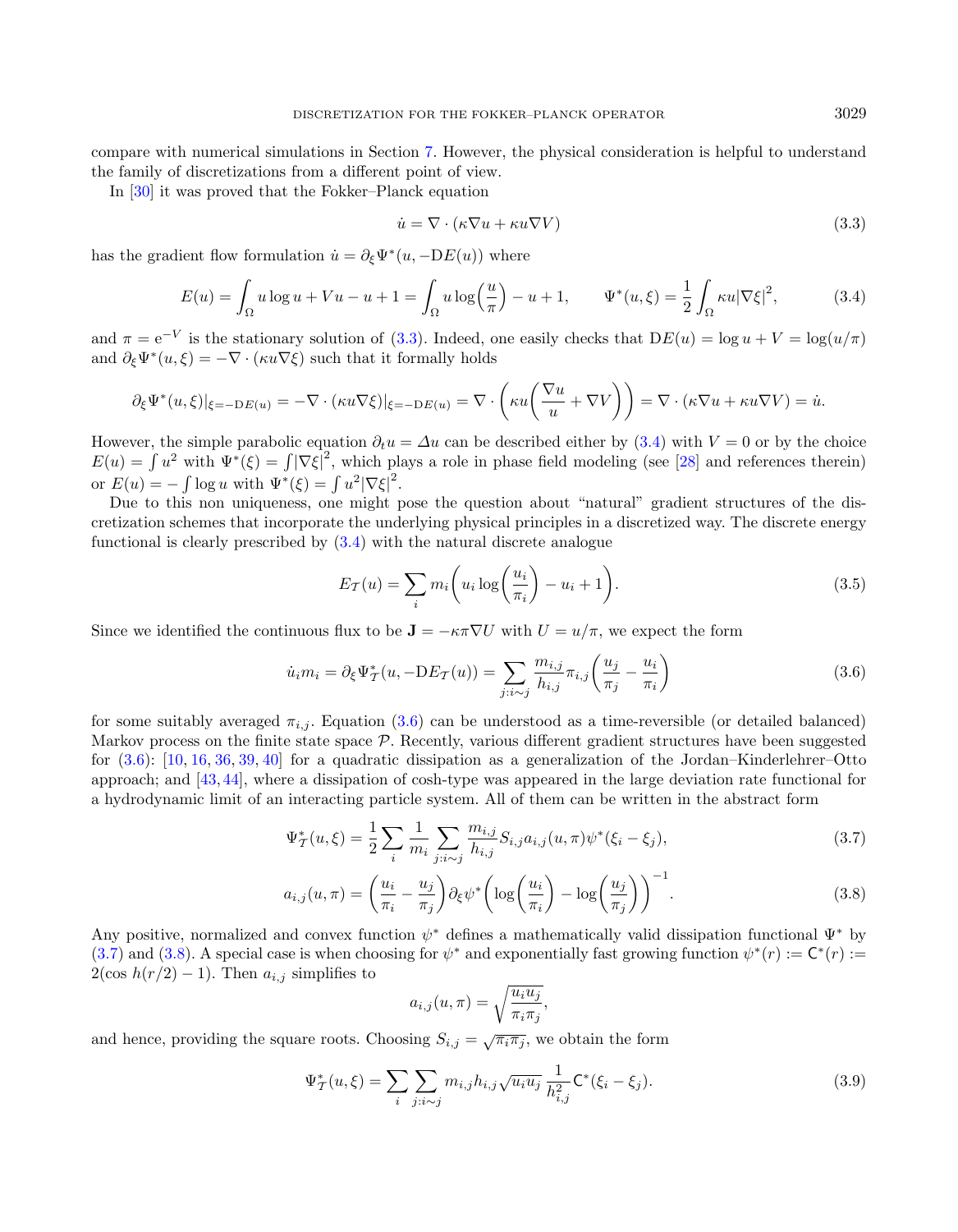The gradient structure of discrete equations has recently attracted a lot of interest. An intense research has developed after [\[5,](#page-24-21) [6\]](#page-24-22), first highlighting the benefit of gradient structures for the convergence analysis. Besides the classical convergence analysis, further benefits are, e.g., the preservation of the large time behavior [\[8\]](#page-24-23). A further recent study on the discrete gradient flows from the more analytical point of view is [\[46\]](#page-25-16). There are (at least) three further good reasons why choosing this gradient structure and modeling fluxes in exponential terms: a historical, a mathematical and a physical:

- (1) Already in Marcelin's Ph.D. thesis from 1915 [\[37\]](#page-25-17) exponential reaction kinetics have been derived, which are still common in chemistry literature.
- (2) Recently, convergence for families of gradient systems has been derived based on the energy-dissipation principle (the so-called EDP-convergence [\[15,](#page-24-24)[34,](#page-25-18)[41\]](#page-25-19)). Vice versa, the above cosh-gradient structure appears as an effective gradient structure applying EDP-convergence to Wasserstein gradient flow problems [\[23,](#page-24-25)[34\]](#page-25-18).
- (3) The dissipation mechanism  $\Psi^*$  of [\(3.4\)](#page-12-1) is totally independent of the particular form of the energy  $\mathcal{E}$ , which is determined by the potential  $V$ . This is physically understandable, since a change of the potential energy should not influence the dissipation structure. The same holds for the discretized version [\(3.9\)](#page-12-5). In fact it was shown in [\[42\]](#page-25-20) (with a similar proof in an earlier version of our paper), that the only discrete gradient structure, where the dissipation does not depend on V, is the cosh-gradient structure with  $S_{i,j}$  =  $S_{-1,1}(\pi_i, \pi_j).$

**Remark 3.1** (Convergence of energy and dissipation functional). Γ-convergence of  $E_{\mathcal{T}} \stackrel{\Gamma}{\to} E$  can be shown if the fineness of T tends to 0 since  $u \mapsto u \log(u/\pi) - u$  is convex. For the dissipation potentials  $\Psi^*_{\mathcal{I}}(u,\xi)$  we observe for smooth functions u and  $\xi$  that  $\frac{1}{h_{i,j}^2} \mathsf{C}^*(\xi_i - \xi_j) = \frac{1}{2} \left( \frac{\mathbf{x}_i - \mathbf{x}_j}{|x_i - x_j|} \right)$  $\frac{\mathbf{x}_i-\mathbf{x}_j}{|x_i-x_j|}\cdot\nabla\xi\right)^2+O(h_{i,j}^2)$  and  $\sqrt{u_iu_j}\approx u\left(\frac{1}{2}(x_i+x_j)\right)$ . For small mesh size, we get approximately  $\Psi_{\mathcal{T}}^*(u,\xi) \approx \frac{1}{2} \int_{\Omega} \kappa u |\nabla \xi|^2$ .

For quadratic dissipation, qualitative convergence results using the underlying gradient structure and the energy-dissipation principle are obtained in [\[12\]](#page-24-26) in 1D, and in [\[22\]](#page-24-27) for multiple dimensions. In [\[25\]](#page-24-28) convergence of the associated metric is proved.

#### <span id="page-13-2"></span><span id="page-13-1"></span>4. Comparison of discretization schemes

<span id="page-13-0"></span>We consider two different smooth mean coefficients  $S_{i,j} = S(\pi_i, \pi_j)$  and  $\tilde{S}_{i,j} = \tilde{S}(\pi_i, \pi_j)$  for two different Stolarsky means S and  $\tilde{S}$ . In view of [\(2.4\)](#page-7-4) they both come up with their own consistency  $\mathfrak{E}_{h,\text{FPE}}^{S}(u;\cdot)$  resp.  $\mathfrak{E}^{\tilde{S}}_{h,\text{FPE}}(u;\cdot)$  from Lemma [2.6](#page-8-0) and a short calculation reveals that

$$
\mathfrak{E}_{h,\text{FPE}}^S(u;v) = \mathfrak{E}_{h,\text{FPE}}^{\tilde{S}}(u;v) + \sum_{i \sim j} \frac{m_{i,j}}{h_{i,j}} \left( S_{i,j} \mathcal{R}_h \frac{u}{\pi} - \tilde{S}_{i,j} \mathcal{R}_h \frac{u}{\pi} \right) (v_j - v_i). \tag{4.1}
$$

Relating to  $(1.11)$  we introduce  $O_{\pi}(x^k)$  through

there exists C depending only on  $d, \Omega, \alpha, \beta$  and  $||\pi||_{\infty}$  s.t.  $|O_{\pi}(x^k)| \leq C |x|^k$ .

The derivatives of a general Stolarsky mean  $S_{\alpha,\beta}$  satisfy in  $x = y \neq 0$  (see Appendix [A.1\)](#page-22-0)

$$
\partial_x S_{\alpha,\beta}(x,x) = \partial_y S_{\alpha,\beta}(x,x) = \frac{1}{2},
$$
  
\n
$$
\partial_x^2 S_{\alpha,\beta}(x,x) = \partial_y^2 S_{\alpha,\beta}(x,x) = -\partial_{xy}^2 S_{\alpha,\beta}(x,x) = -\partial_{yx}^2 S_{\alpha,\beta}(x,x) = \frac{1}{12x}(\alpha + \beta - 3),
$$
\n(4.2)

so we have the following expansion of  $S_{i,j}$ : writing  $\pi_{i,j} = \frac{1}{2}(\pi_i + \pi_j)$ ,  $\pi_+ = \pi_- = \frac{1}{2}(\pi_i - \pi_j)$  and  $\pi_i = \pi_0 + \pi_+$ and  $\pi_i = \pi_0 - \pi_-$  we obtain from Taylor's formula

$$
S_{i,j} = S_{\alpha,\beta}(\pi_{i,j}, \pi_{i,j}) + \frac{1}{2}(\pi_+ - \pi_-) + \frac{1}{2}\partial_x^2 S_{\alpha,\beta}(\pi_{i,j}, \pi_{i,j})(\pi_+ + \pi_-)^2 + O_{\pi}(\pi_{\pm}^3)
$$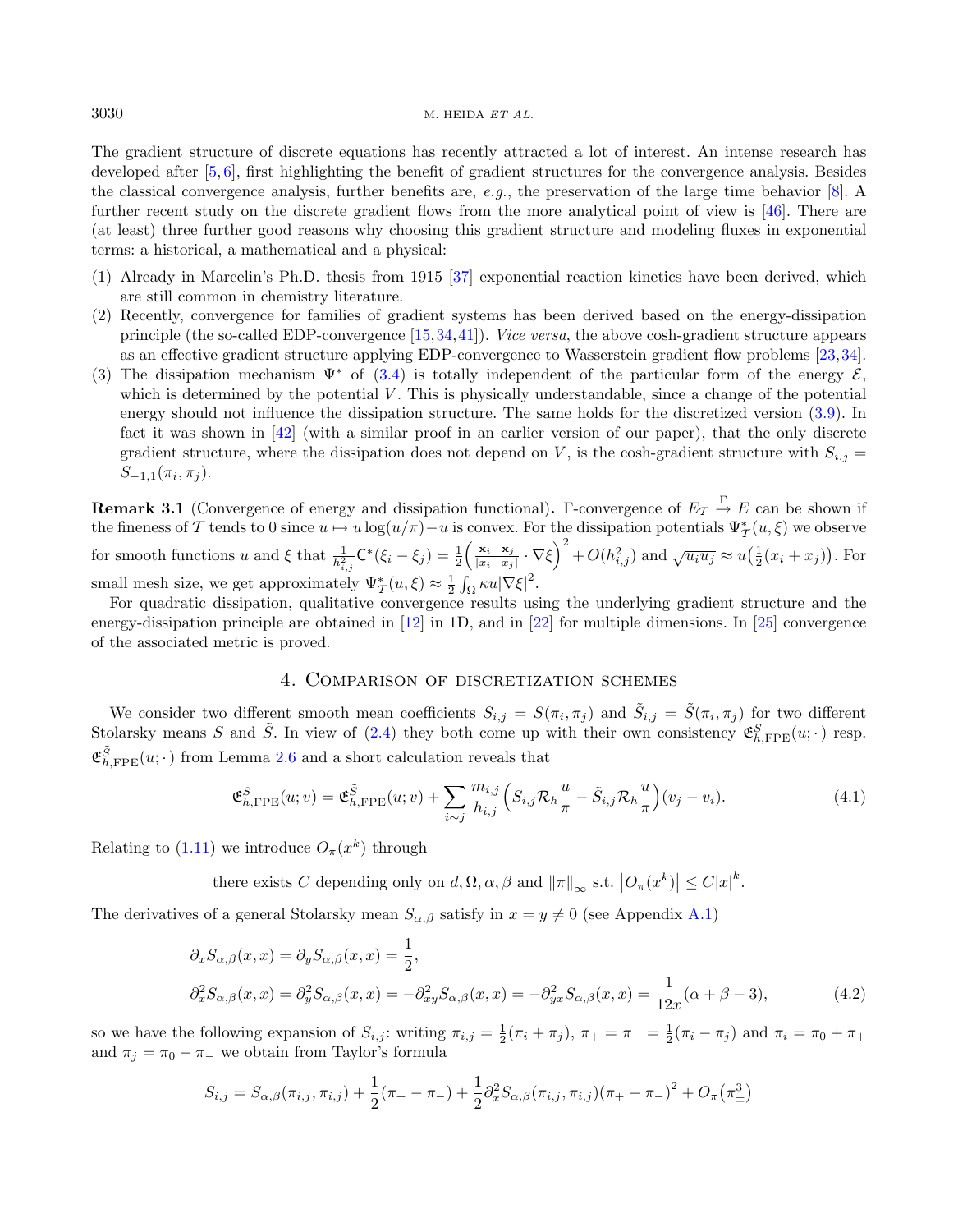DISCRETIZATION FOR THE FOKKER–PLANCK OPERATOR 3031

<span id="page-14-3"></span>
$$
= \pi_{i,j} + \frac{\frac{1}{3}(\alpha+\beta)-1}{8\pi_{i,j}}(\pi_i-\pi_j)^2 + O_\pi(\pi_i-\pi_j)^3,
$$
\n(4.3)

and hence

<span id="page-14-0"></span>
$$
S_{i,j} - \tilde{S}_{i,j} = \frac{(\alpha + \beta) - (\tilde{\alpha} + \tilde{\beta})}{24 \pi_{i,j}} (\pi_i - \pi_j)^2 + O_{\pi} (\pi_i - \pi_j)^3.
$$
 (4.4)

<span id="page-14-1"></span>**Proposition 4.1.** Let  $\mathcal T$  be an admissible mesh. Then

$$
\left|\mathfrak{E}_{h,\text{FPE}}^{S}(u; v)\right| \leq \left|\mathfrak{E}_{h,\text{FPE}}^{\tilde{S}}(u; v)\right| + 2\left(\frac{\left|(\alpha+\beta)-\left(\tilde{\alpha}+\tilde{\beta}\right)\right|}{24\,\pi_{i,j}}\left(\pi_{i}-\pi_{j}\right)^{2} + O_{\pi}(\pi_{i}-\pi_{j})^{3}\right)\|u\|_{H^{2}(\Omega)}\|v\|_{H_{T}}.
$$

In particular, the last result shows that convergence rates are similar up to order three for different  $\alpha, \beta$  which satisfy  $\alpha + \beta = \text{const.}$ 

**Corollary 4.2.** Let  $\mathcal{T}_h$  be a quasi uniform family of admissible meshes and let  $S_{i,j} = S_{\alpha,\beta}(\pi_i, \pi_j)$  and  $\tilde{S}_{i,j} = S_{\alpha,\beta}(\pi_i, \pi_j)$  $S_{\tilde{\alpha},\tilde{\beta}}(\pi_i,\pi_j)$  with  $\alpha+\beta=\tilde{\alpha}+\tilde{\beta}$  be two different Stolarsky mean coefficients. Then there is a constant C depending only on d,  $\Omega$  and  $\|\pi\|_{C^2(\Omega)}$  such that

<span id="page-14-6"></span>
$$
\left\| \mathfrak{E}^S_{\mathcal{T},\mathrm{FPE}}(u;v) \right\|_{H^*_\mathcal{T}}^2 \leq 2 \left\| \mathfrak{E}^{\tilde{S}}_{\mathcal{T},\mathrm{FPE}}(u;v) \right\|_{H^*_\mathcal{T}}^2 + Ch^6.
$$

*Proof.* This follows from  $(4.1)$  and  $(4.4)$ .

#### 5. Convergence of the discrete FPE

<span id="page-14-2"></span>Throughout this section, we assume that the mesh satisfies the consistency property of Definition [2.8](#page-9-0) with a suitable consistency function  $\varphi : \mathbb{R}_{\geq 0} \to \mathbb{R}_{\geq 0}$  and discretization operator  $\mathcal{R}_h : H^2(\Omega) \to L^2(\mathcal{P}_h)$  as introduced in Section [2.](#page-6-1) The parameters  $\pi_i$  and  $u_i$  below are then given in terms of

<span id="page-14-5"></span>
$$
\pi_i = (\mathcal{R}_h \pi)_i, \qquad u_i = (\mathcal{R}_h u)_i, \qquad U_i = (\mathcal{R}_h U)_i.
$$
\n
$$
(5.1)
$$

We derive consistency errors for  $U$  in Section [5.1](#page-15-2) and consistency errors for  $u$  in Section [5.2.](#page-15-0) For both calculations we will need the following result.

**Lemma 5.1.** Let  $d \leq 3$ ,  $\mathcal{T}_h$  be a quasi uniform family of meshes on a polygonal domain  $\Omega \subset \mathbb{R}^d$  and let  $S_{\alpha,\beta}$  be a Stolarsky mean,  $\omega \in H^2(\Omega)$  and let  $R_{\omega} := \{(\omega(x), \omega(y)) : x, y \in \overline{\Omega}\}\$  such that  $S_{\alpha,\beta} \in C^2(R_{\omega})$ . Then there exists  $C > 0$  depending on  $\Omega$ , d,  $\alpha$ ,  $\beta$  and  $\varpi$ such that for every h it holds: for every functions  $U \in H^2(\Omega)$  with  $\overline{\omega}_i := \overline{\omega}(x_i)$  and  $S_{i,j} := S_{\alpha,\beta}(\overline{\omega}_i, \overline{\omega}_j)$ 

$$
\left| \int_{\sigma_{i,j}} (\varpi - S_{i,j}) \nabla U \cdot \boldsymbol{\nu}_{i,j} \right| \leq C \left\{ \sum_{k=i,j} \|\nabla \varpi\|_{H^1(\Omega_k)} \|\nabla U\|_{H^1(\Omega_k)} \sum_{k=i,j} h_k^{\frac{1}{2}} \|\nabla \varpi\|_{H^1(\Omega_k)} \left( \int_{\sigma_{i,j}} |\nabla U|^2 \right)^{\frac{1}{2}} \right\} \tag{5.2}
$$

In particular, we find

$$
\sum_{i \sim j} \frac{h_{i,j}}{m_{i,j}} \left( \int_{\sigma_{i,j}} (\varpi - S_{i,j}) \nabla U \cdot \boldsymbol{\nu}_{i,j} \right)^2 \le C h^2 \|\nabla \varpi\|_{H^1}^2 \|\nabla U\|_{H^1(\Omega)}^2.
$$
\n(5.3)

<span id="page-14-4"></span>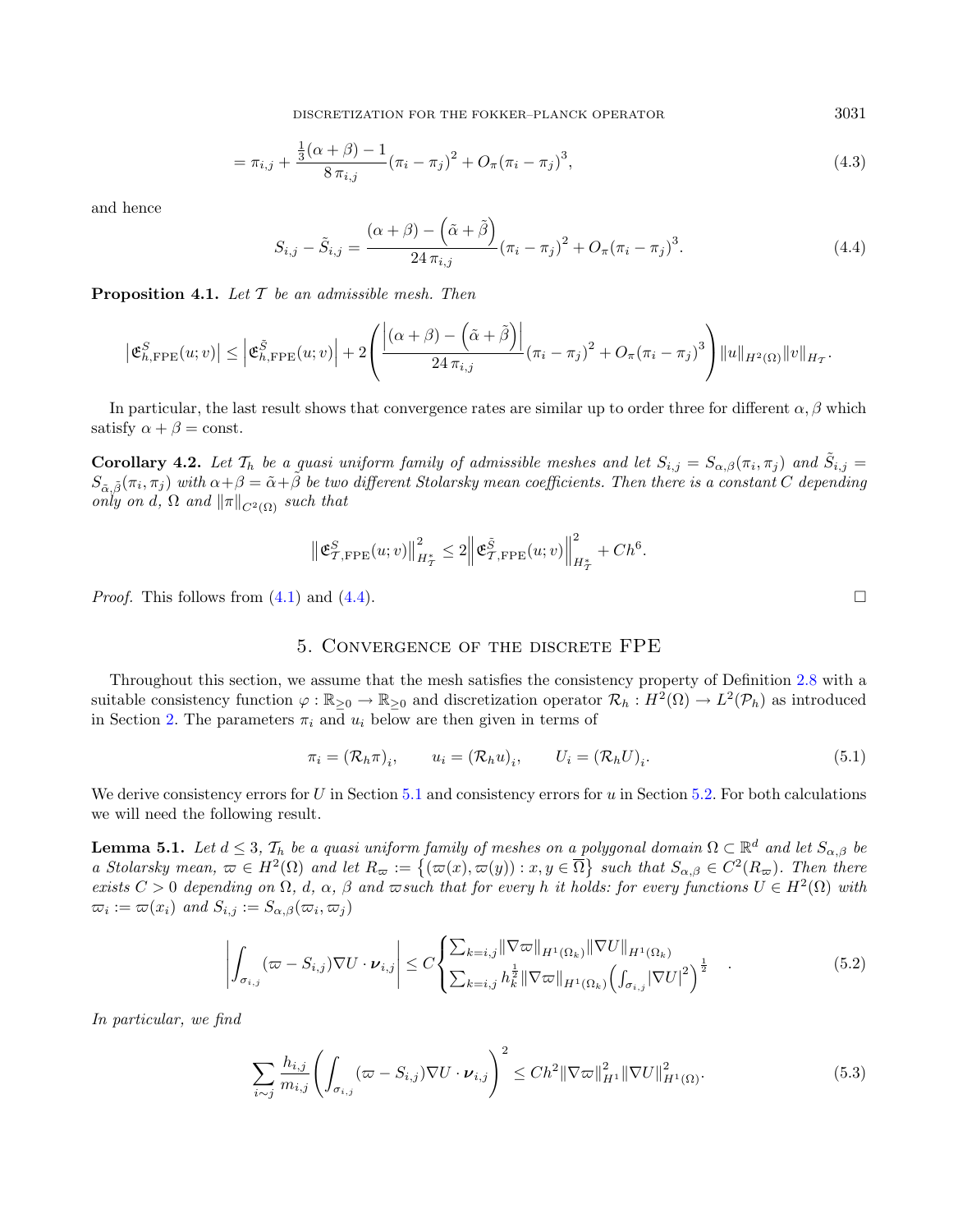*Proof.* Due to Definition [1.3,](#page-2-3) *i.e.*, the condition  $\mathbb{B}_{rh_i}(x) \subset \Omega_i \subset \mathbb{B}_{Rh_i}(x)$  uniformly over all cells, and the convex polytope shape of the  $(\Omega_i)_i$  we find  $C > 0$  such that for every cell  $\Omega_i$ 

<span id="page-15-4"></span><span id="page-15-3"></span>
$$
\forall f \in H^{1}(\Omega_{i}) : \qquad \qquad \|f\|_{L^{2}(\sigma_{i,j})}^{2} \leq \frac{1}{h_{i}} C^{2} \|f\|_{H^{1}(\Omega_{i})}^{2}, \qquad (5.4)
$$

<span id="page-15-1"></span>
$$
\forall f \in H^{2}(\Omega_{i}) : \qquad \|f - f_{i}\|_{L^{2}(\sigma_{i,j})}^{2} \leq h_{i} C^{2} \|\nabla f\|_{H^{1}(\Omega_{i})}^{2}.
$$
\n
$$
(5.5)
$$

Here, equation [\(5.4\)](#page-15-3) follows e.g., from Section 2.1 of [\[27\]](#page-24-29) and [\(5.5\)](#page-15-4) follows from  $||f - f_i||^2_{C(\Omega_i)} \leq h_i C^2 ||\nabla f||^2_{H^1(\Omega_i)}$ . Observe that

<span id="page-15-5"></span>
$$
\int_{\sigma_{i,j}} |\varpi - S_{i,j}| |\nabla U \cdot \boldsymbol{\nu}_{i,j}| \leq \left( \int_{\sigma_{i,j}} |\varpi - S_{i,j}|^2 \right)^{\frac{1}{2}} \left( \int_{\sigma_{i,j}} |\nabla U \cdot \boldsymbol{\nu}_{i,j}|^2 \right)^{\frac{1}{2}}.
$$
\n(5.6)

Using [\(5.4\)](#page-15-3), [\(5.5\)](#page-15-4) and the  $C^2$ -regularity of  $S_{\alpha,\beta}$  and  $R_{\varpi}$  we obtain [\(5.2\)](#page-14-4). Equation [\(5.3\)](#page-14-5) follows from summing  $up.$ 

#### <span id="page-15-2"></span>5.1. Error analysis in U

In view of  $(2.6)$  and  $(2.8)$  we observe that the natural variational consistency error for a given Stolarsky mean  $S$  equivalently takes the form

$$
\mathfrak{E}_{h,\text{FPE}}(u; v) = \widetilde{\mathfrak{E}}_{h,\text{FPE}}(U; v) := \sum_{i \sim j} (v_j - v_i) \Biggl( \int_{\sigma_{i,j}} \pi \nabla U \cdot \boldsymbol{\nu}_{i,j} - S_{i,j} \frac{m_{i,j}}{h_{i,j}} \Bigl( (\mathcal{R}_h U)_j - (\mathcal{R}_h U)_i \Bigr) \Biggr).
$$

And as a consequence of Lemma [2.7](#page-9-3) we find

$$
\left\| \widetilde{\mathfrak{E}}_{h,\text{FPE}}(U;\cdot) \right\|_{H_{\mathcal{T}_h,S}^*}^2 \leq \left\| \pi \right\|_{\infty}^2 \left\| \mathfrak{E}_{h,D}(U;\cdot) \right\|_{H_{\mathcal{T}_h,S}^*}^2 + \sum_{i \sim j} \frac{h_{i,j}}{m_{i,j}}^{-1} S_{i,j}^{-1} \left( \int_{\sigma_{i,j}} (\pi - S_{i,j}) \nabla U \cdot \boldsymbol{\nu}_{i,j} \right)^2.
$$
 (5.7)

Using the strict positivity of  $\pi$  on  $\overline{\Omega}$  we may apply Lemma [5.1](#page-14-6) for  $\varpi = \pi$  for every  $d \leq 3$  or Proposition [2.11](#page-10-3) for strictly positive  $g = \pi$  and  $d = 1$ . Then we immediately infer from [\(5.7\)](#page-15-5) the main result of the section.

**Proposition 5.2** (Localized order of convergence). Let  $d \leq 3$  and the mesh  $\mathcal{T}_h$  be a quasi uniform family of admissible meshes and  $\varphi$ -consistent in sense of Definition [2.8.](#page-9-0) Then for every  $U \in H^2(\Omega) \cap H^1_0(\Omega)$  it holds

$$
\|\mathfrak{E}_{h,\text{FPE}}(U;\cdot)\|_{H_{T,S}^*}^2 \le \|\pi\|_{\infty}^2 \|\mathfrak{E}_{h,D}(U;\cdot)\|_{H_{T_h,S}^*}^2 + C(\pi,d,\|\nabla U\|_{H^1}) \times h^2.
$$

If  $d = 1$  and the mesh  $\mathcal{T}_h$  is Voronoi and  $U \in C^2(\overline{\Omega})$ , then

<span id="page-15-6"></span>
$$
\left\| {\mathfrak E}_{h,\text{FPE}}(U;\cdot) \right\|_{H^*_{\mathcal{I},S}}^2 \leq C(\pi,d,\|U\|_{C^2})\,h^4.
$$

#### <span id="page-15-0"></span>5.2. Error analysis in  $u$

We will now derive an alternative estimate for the consistency error which accounts more for the convective aspect of the FPE and which directly aims at  $u$  instead of  $U$ . In Lemma [2.6](#page-8-0) we have split the consistency error  $\mathfrak{E}_{h,\text{FPE}}(u; \cdot)$  into the two parts  $\mathfrak{E}_{h}(u; \cdot)$  and  $\mathfrak{E}_{h,\text{conv}}(u; \cdot)$ .

**Proposition 5.3.** Let  $d \leq 3$  and  $\mathcal{T}_h = (\mathcal{V}_h, \mathcal{E}_h, \mathcal{P}_h)$  be a quasi uniform family of admissible meshes and let the assumptions of Lemma [5.1](#page-14-6) hold. Using the notation of Lemma [2.6](#page-8-0) let  $u_{i,j} := \frac{1}{2}(u_i + u_j)$ . Then for some constant C depending on  $S_{\alpha,\beta}$  and  $||V||_{C^2}$ 

$$
\|\mathfrak{E}_{h,\text{conv}}(u;\cdot)\|_{H^*_\mathcal{I}}^2 \leq 2\|u\|_\infty \|\mathfrak{E}_{h,D}(V;\cdot)\|_{H^*_{\mathcal{I}_h}}^2 + 2\sum_{i \sim j} \frac{h_{i,j}}{m_{i,j}} \left(\int_{\sigma_{i,j}} (u - u_{i,j}) \nabla V \cdot \boldsymbol{\nu}_{i,j}\right)^2 + Ch^2.
$$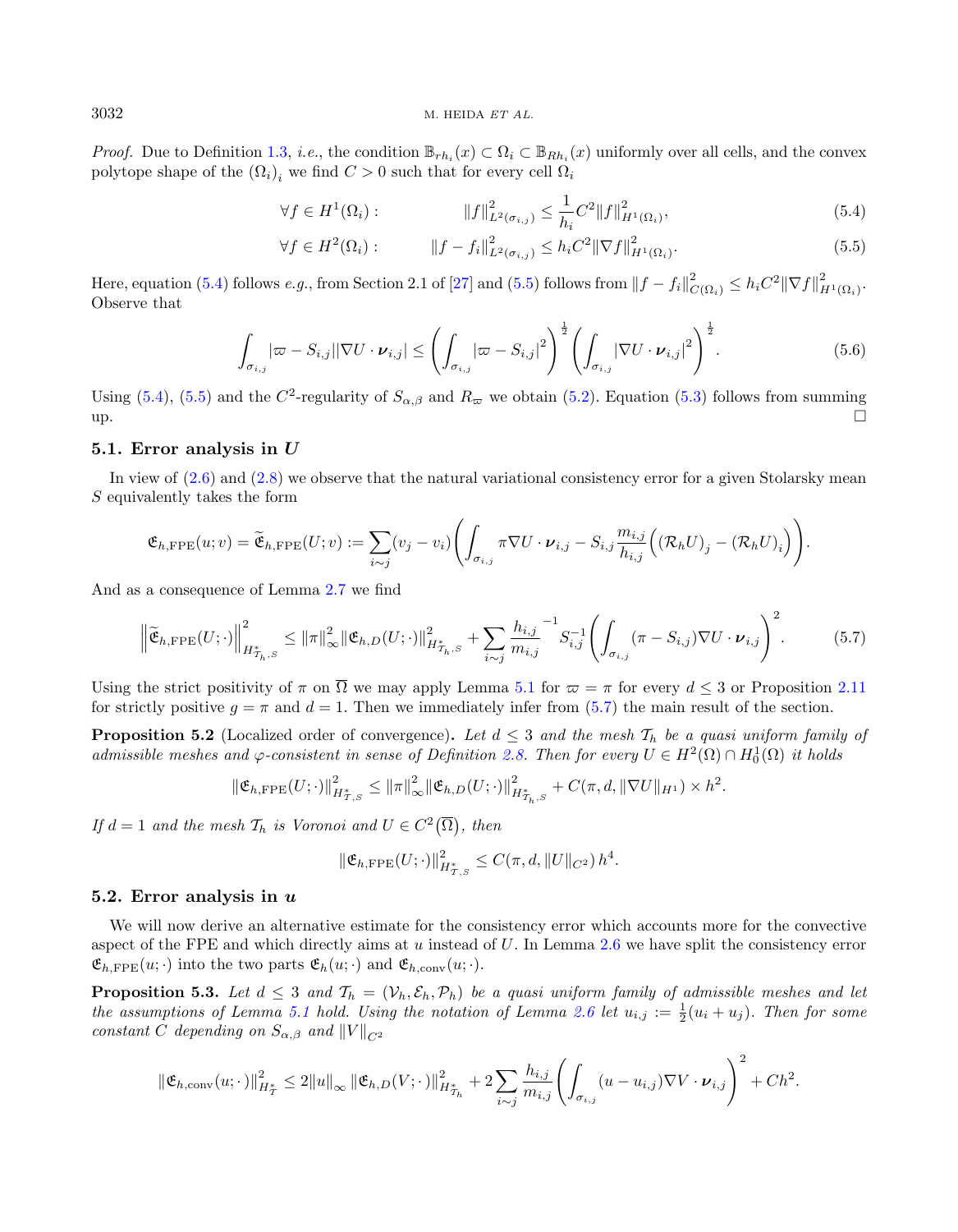In case  $\alpha + \beta = -1$  the above can be improved to

$$
\|\mathfrak{E}_{h,\mathrm{conv}}(u;\cdot)\|_{H^*_{\mathcal{I}}}^2 \leq 2\|u\|_{\infty} \|\mathfrak{E}_{h,D}(V;\cdot)\|_{H^*_{\mathcal{I}_h}}^2 + 2\sum_{i \sim j} \frac{h_{i,j}}{m_{i,j}} \left(\int_{\sigma_{i,j}} (u - u_{i,j}) \nabla V \cdot \boldsymbol{\nu}_{i,j}\right)^2 + Ch^4.
$$

*Proof.* Following  $(4.2)$  we find

$$
\frac{S_{i,j} - \pi_j}{\pi_j} u_j - \frac{S_{i,j} - \pi_i}{\pi_i} u_i = \frac{1}{2} \frac{S_{i,j}}{\pi_i \pi_j} (\pi_i - \pi_j)(u_i + u_j) + \frac{1}{2} \frac{1}{\pi_i \pi_j} (S_{i,j} \pi_i + S_{i,j} \pi_j - 2\pi_i \pi_j)(u_i - u_j)
$$
  

$$
(S_{i,j} \pi_i + S_{i,j} \pi_j - 2\pi_i \pi_j) = \left(\frac{1}{2} + C_{\alpha,\beta} \left(\frac{\pi_j}{\pi_i} + \frac{\pi_i}{\pi_j}\right)\right) (\pi_i - \pi_j)^2 + O_{\pi} (\pi_i - \pi_j)^3
$$

for  $C_{\alpha,\beta} = \frac{1}{12}(\alpha + \beta - 3)$ . Hence, we conclude from

$$
\mathfrak{E}_{h, \text{conv}}(u; v) = \sum_{i \sim j} \left( \frac{m_{i,j}}{h_{i,j}} \frac{1}{2} \frac{S_{i,j}}{\pi_i \pi_j} (\pi_i - \pi_j)(u_i + u_j) - \int_{\sigma_{i,j}} u \nabla V \cdot \nu_{i,j} \right) (v_j - v_i) + \sum_{i \sim j} \left( \frac{m_{i,j}}{h_{i,j}} \frac{1}{2} \frac{1}{\pi_i \pi_j} \left( \left( \frac{1}{2} + C_{\alpha, \beta} \left( \frac{\pi_j}{\pi_i} + \frac{\pi_i}{\pi_j} \right) \right) (\pi_i - \pi_j)^2 (u_i - u_j) + O_{\pi} (\pi_i - \pi_j)^3 \right) \right) (v_j - v_i)
$$

that there is a constant C depending on  $\|\pi\|_{\infty}$ ,  $\|\nabla\pi\|_{\infty}$ ,  $\|u\|_{\infty}$ ,  $\|\nabla u\|_{\infty}$  such that we have

$$
\|\mathfrak{E}_{h,\text{conv}}(u;\cdot)\|_{H^*_{\mathcal{I}}}^2 \leq \sum_{i\sim j}\frac{h_{i,j}}{m_{i,j}}\left(\int_{\sigma_{i,j}}u\nabla V\cdot \boldsymbol{\nu}_{i,j}-\frac{m_{i,j}}{h_{i,j}}\frac{1}{2}\frac{S_{i,j}}{\pi_i\pi_j}(\pi_i-\pi_j)(u_i+u_j)\right)^2 + C h^4.
$$

To estimate the right-hand side, we use that for a general Stolarsky mean we have

$$
\frac{S_{i,j}}{\pi_i \pi_j} (\pi_i - \pi_j) = \frac{1}{2} S_{i,j} \left( \frac{1}{\pi_i} + \frac{1}{\pi_j} \right) (V_j - V_i) + O(h).
$$

Defining  $g := u$  and  $g_{i,j} := \frac{1}{4} S_{i,j} \left( \frac{1}{\pi_i} + \frac{1}{\pi_j} \right) (u_i + u_j)$  and applying Lemma [2.7](#page-9-3) we now obtain

$$
\|\mathfrak{E}_{h,\text{conv}}(u;\cdot)\|_{H^*_{\mathcal{I}}}^2 \leq 2 \bigg(\sup_{i,j}|g_{i,j}|\bigg) \|\mathfrak{E}_h(V;\cdot)\|_{H^*_{\mathcal{I}_h}}^2 + 2 \sum_{i \sim j} \frac{h_{i,j}}{m_{i,j}} \bigg(\int_{\sigma_{i,j}} (u - g_{i,j}) \nabla V \cdot \nu_{i,j}\bigg)^2 + Ch^2.
$$

We observe that  $\frac{1}{2}S_{i,j}\left(\frac{1}{\pi_i}+\frac{1}{\pi_j}\right)=1+O(h|\nabla\pi|)$ , which implies that

$$
\left| \int_{\sigma_{i,j}} (u - g_{i,j}) \nabla V \cdot \boldsymbol{\nu}_{i,j} \right| \leq \left| \int_{\sigma_{i,j}} (u - u_{i,j}) \nabla V \cdot \boldsymbol{\nu}_{i,j} \right| + C|h|.
$$

So, the first claim now follows for general  $S_{\alpha,\beta}$ .

For the case  $S_{\alpha,\beta} = S_{0,-1}$ , we have  $S_{0,-1}(x,y) = \frac{xy}{x-y} \log(x/y)$ . Hence, we observe that

$$
\frac{S_{i,j}}{\pi_i \pi_j} (\pi_i - \pi_j) = (V_j - V_i).
$$

For general  $S_{\alpha,\beta}$  with  $\alpha + \beta = -1$ , we apply Corollary [4.2,](#page-14-0) which proves the second estimate.

We conclude the section by the following proof.

Proof of Theorem [1.5.](#page-5-0) Using the Definition [2.8,](#page-9-0) the result is an immediate consequence of Lemma [2.6,](#page-8-0) Propo-sition [5.3](#page-15-6) and Lemma [5.1.](#page-14-6)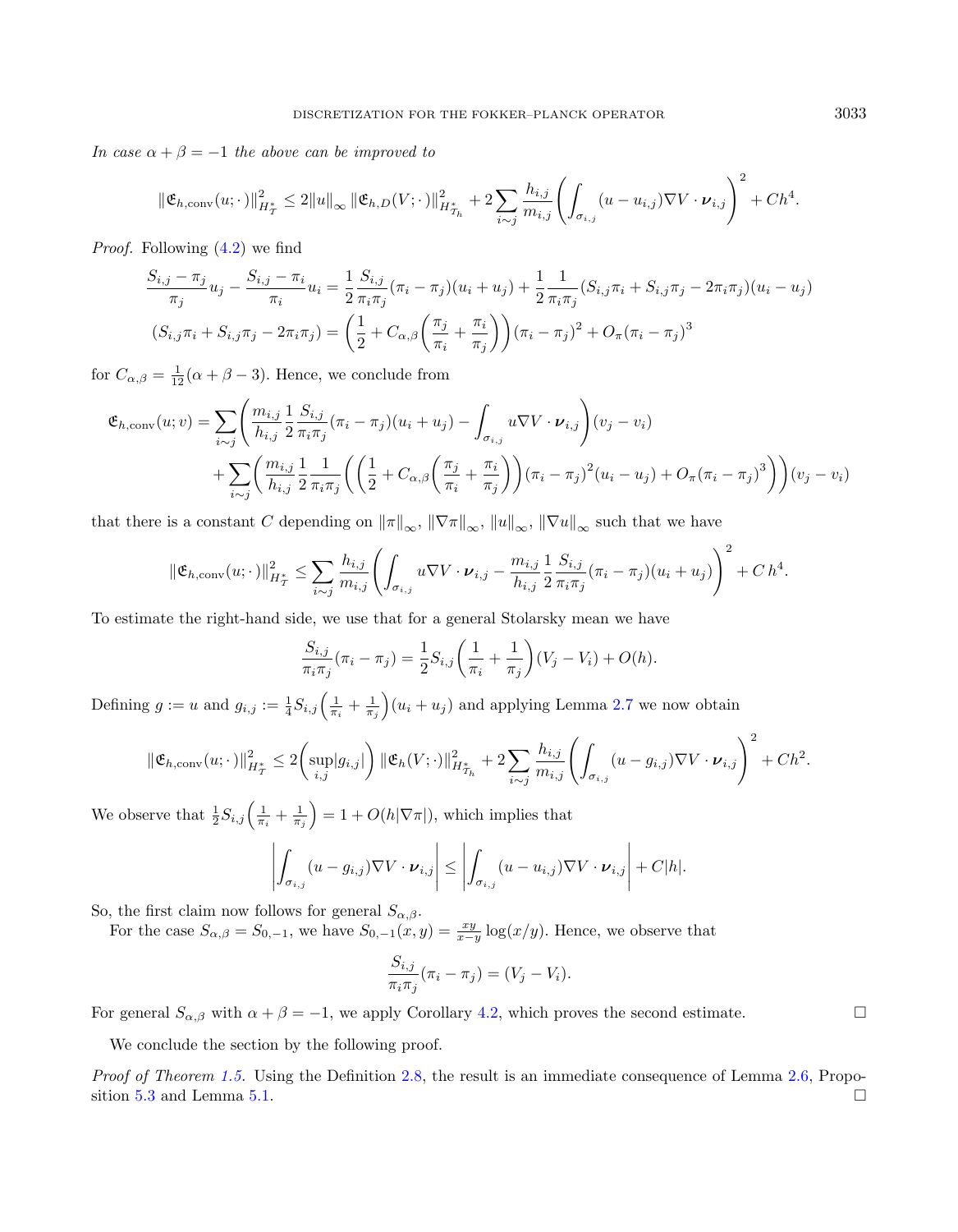## <span id="page-17-5"></span><span id="page-17-4"></span><span id="page-17-3"></span><span id="page-17-2"></span><span id="page-17-1"></span>6. Cubic Meshes

<span id="page-17-0"></span>Throughout this section we consider  $d \leq 3$  and a polygonal domain  $\Omega \subset \mathbb{R}^d$  with a cubic mesh where  $\Omega_i = x_i + [-h/2, h/2]^d, x_i \in h\mathbb{Z} \cap \Omega.$ 

**Lemma 6.1.** Let  $\Omega \subset \mathbb{R}^d$  be a polygonal domain with  $d \leq 3$  and a cubic mesh where  $\Omega_i = x_i + [-h/2, h/2]^d$ ,  $x_i \in h\mathbb{Z} \cap \Omega$ . Then for every functions  $V \in C^1(\overline{\Omega})$  and  $\varpi \in C^2$  with  $\varpi_i := \varpi(x_i)$  and  $S_{i,j} := S_{\alpha,\beta}(\varpi_i, \varpi_j)$  there  $\text{exist } C_{\varpi}, C_V > 0 \text{ depending only on } \|\varpi\|_{C^2} \text{ and } \|\nabla V\|_{C^1} \text{ respectively, such that for every } U, u \in H^2(\Omega) \cap H^1_0(\Omega)$ it holds

$$
\left| \int_{\sigma_{i,j}} (\varpi - S_{i,j}) \nabla U \cdot \boldsymbol{\nu}_{i,j} \right|^2 \leq C_{\varpi} h^{d+2} \|\nabla U\|_{H^1(\Omega_i)}^2,
$$
\n(6.1)

$$
\left| \int_{\sigma_{i,j}} (u - u_{i,j}) \nabla V \cdot \boldsymbol{\nu}_{i,j} \right|^2 \le C_V h^{d+2} ||\nabla u||_{H^1(\Omega_i)}^2,
$$
\n(6.2)

where  $u_{i,j} = \frac{1}{2}(u_i + u_j)$ .

*Proof.* Let  $Q = [0,1]^d$  with midpoint  $\overline{x}$ . There exists  $C > 0$  such that for every  $f \in H^1(Q)$  with  $\int_Q f = 0$  and every  $g \in H^2(Q)$  it holds

$$
\int_{\partial Q} f^2 \le C \int_Q |\nabla f|^2, \qquad \int_{\partial Q} (g - g(\overline{x}))^2 \le C \int_Q \Big( |\nabla g|^2 + |\nabla^2 g|^2 \Big).
$$

Hence for each  $\Omega_i \in \mathcal{V}_h$  and  $G_{U,i} := \int_{\Omega_i} \nabla U$  we find by a scaling argument

$$
\int_{\partial\Omega_i} |\nabla U - G_{U,i}|^2 \le hC \int_{\Omega_i} |\nabla(\nabla U)|^2,\tag{6.3}
$$

$$
\int_{\partial\Omega_i} |u - u_i|^2 \le hC \int_{\Omega_i} \left( |\nabla u|^2 + |\nabla^2 u|^2 \right). \tag{6.4}
$$

*Proof of*  $(6.1)$ : We first observe

$$
\left| \int_{\sigma_{i,j}} (\varpi - S_{i,j}) \nabla U \cdot \boldsymbol{\nu}_{i,j} \right| \leq \left| \int_{\sigma_{i,j}} (\varpi - S_{i,j}) G_{U,i} \right| + \left| \int_{\sigma_{i,j}} |\varpi - S_{i,j}| |\nabla U - G_{U,i}| \right|.
$$

We then find for some C depending on d that  $|\varpi - S_{i,j}| \leq C ||\nabla \varpi||_{\infty} h$  and hence using also [\(6.3\)](#page-17-2)

$$
\left| \int_{\sigma_{i,j}} |\varpi - S_{i,j}| |\nabla U - G_{U,i}| \right|^2 \le \left( \int_{\sigma_{i,j}} |\varpi - S_{i,j}|^2 \right) \left( \int_{\sigma_{i,j}} |\nabla U - G_{U,i}|^2 \right) \le Ch^{d+2} \int_{\Omega_i} |\nabla (\nabla U)|^2.
$$

We have for  $x \in \sigma_{i,j}$  and  $\xi_x \in \left\{\nabla^2 \varpi(y) : y \in \overline{\Omega}\right\}$ ,  $\xi_{x,i,j}, \xi_x \in \left\{\nabla^2 S(\varpi(y), \varpi(y)) : y \in \overline{\Omega}\right\}$  with

$$
|\xi_{x,i,j}|_{\infty} \leq C_{\alpha,\beta,\varpi} := \sup_{y \in \Omega} \left\| \nabla^2 S(\varpi(y), \varpi(y))) \right\|_{\infty},
$$
  

$$
|\xi_x| \leq \|\varpi\|_{C^2}
$$

that for  $G_{\varpi,i} := \int_{\Omega_i} \nabla \varpi$  it holds

$$
S_{i,j} - \varpi(x) = \frac{1}{2}(\varpi_i - \varpi(x)) + \frac{1}{2}(\varpi_j - \varpi(x)) + \begin{pmatrix} \varpi_i - \varpi(x) \\ \varpi_j - \varpi(x) \end{pmatrix} \cdot \xi_{x,i,j} \begin{pmatrix} \varpi_i - \varpi(x) \\ \varpi_j - \varpi(x) \end{pmatrix},
$$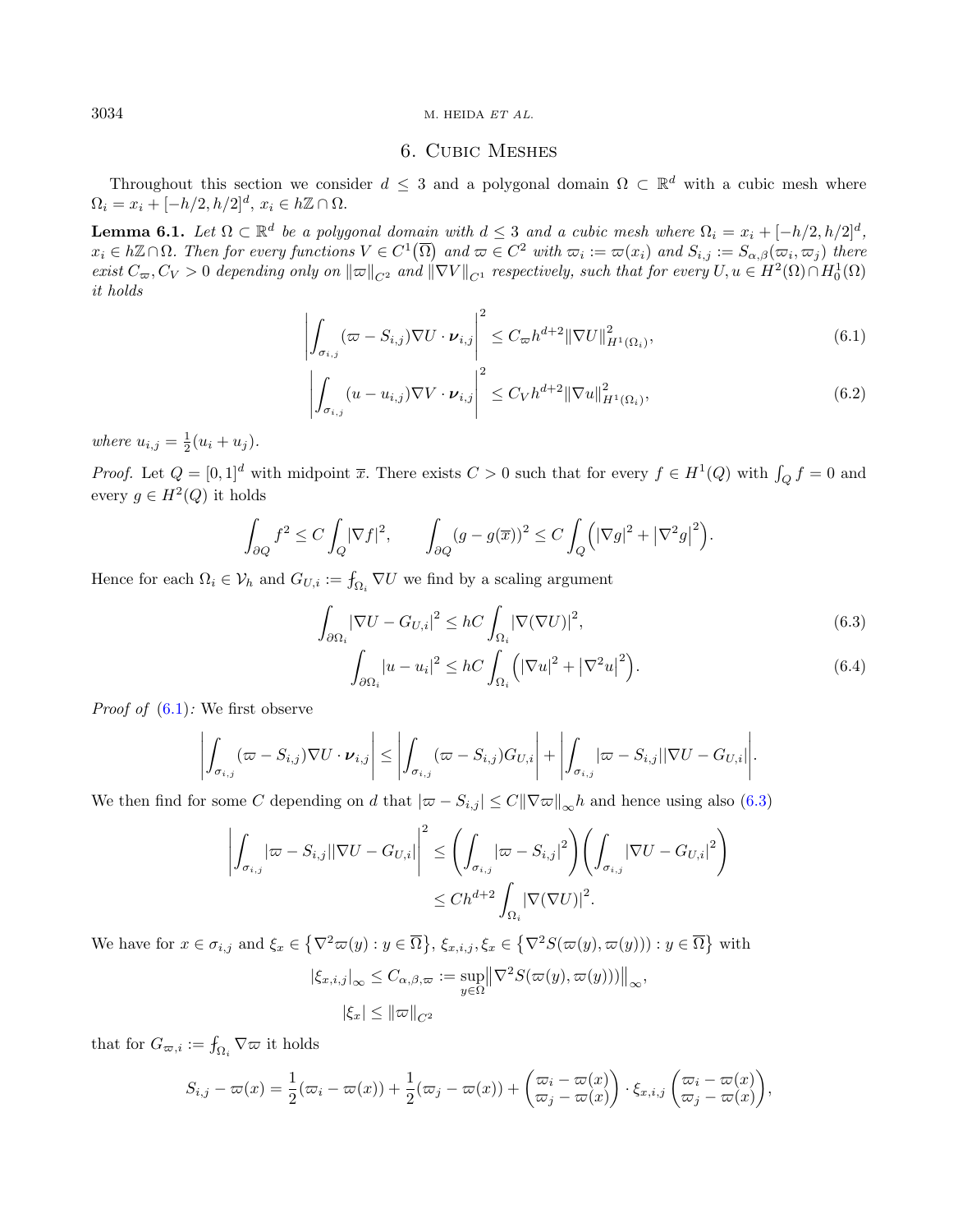$$
\varpi_i - \varpi(x) = G_{\varpi,i} \cdot (x_i - x) + (\nabla \varpi(x) - G_{\varpi,i})(x_i - x) + (x_i - x)\xi_x(x_i - x).
$$

Thus we find

$$
\left| \int_{\sigma_{i,j}} (\varpi - S_{i,j}) G_{U,i} \right| \leq \sum_{k=i,j} \left| \int_{\sigma_{i,j}} (\varpi - \varpi_k) G_{U,i} \right| + C ||\nabla \varpi||_{\infty}^2 h^{d+1} |G_{U,i}|,
$$

where  $C = C_{\alpha,\beta,\omega}$  in general and  $C_{\alpha,\beta,\omega} = 0$  if  $S_{\alpha,\beta}(a, b) = \frac{1}{2}(a+b)$ . Due to the anti symmetry of  $G_{\varpi,i} \cdot (x_i - x)$ on  $\sigma_{i,j}$ ,  $|\nabla \varpi(x) - G_{\varpi,i}| \leq ||\varpi||_{C^2} h$  and  $|\xi_x| \leq ||\varpi||_{C^2}$  we obtain

$$
\left| \int_{\sigma_{i,j}} (\varpi - S_{i,j}) G_{U,i} \right| \leq h^{d+1} ||\varpi||_{C^2} |G_{U,i}|
$$

Now with  $|G_{U,i}| \leq h^{-\frac{d}{2}} \|\nabla U\|_{L^2(\Omega_i)}$  it follows in total

$$
\left| \int_{\sigma_{i,j}} (\varpi - S_{i,j}) \nabla U \cdot \boldsymbol{\nu}_{i,j} \right|^2 \leq Ch^{d+2} \|\nabla U\|_{H^1(\Omega_i)}^2.
$$

*Proof of*  $(6.2)$ : We start from

$$
\left| \int_{\sigma_{i,j}} (u - u_{i,j}) \nabla V \cdot \boldsymbol{\nu}_{i,j} \right| \leq \left| \int_{\sigma_{i,j}} (u - u_{i,j}) G_{V,i} \right| + \left| \int_{\sigma_{i,j}} |u - u_{i,j}| |\nabla V - G_{V,i}| \right|.
$$

We find for some C depending on d that  $|\nabla V - G_{V,i}| \leq C ||\nabla(\nabla V)||_{\infty} h$  and using [\(6.4\)](#page-17-4)

$$
\left| \int_{\sigma_{i,j}} |u - u_{i,j}| |\nabla V - G_{V,i}| \right|^2 \le Ch^{d+2} \int_{\Omega_i} |\nabla u|^2.
$$

For the second term, we make use of  $G_{u,i} := \int_{\Omega_i} \nabla u$  and

$$
u_i - u(x) = G_{u,i} \cdot (x_i - x) + (\nabla u(x) - G_{u,i})(x_i - x) + \int_0^1 (x_i - x) \nabla^2 u(tx + (1-t)x_i)(x_i - x) dt.
$$

By anti-symmetry of  $G_{u,i} \cdot (x_i - x)$  on  $\sigma_{i,j}$  we obtain using [\(6.3\)](#page-17-2)

$$
\left| \int_{\sigma_{i,j}} (u - u_i) G_{V,i} \right| \le h^{1 + \frac{d-1}{2}} |G_{V,i}| \left( \int_{\sigma_{i,j}} |\nabla u(x) - G_{u,i}|^2 \right)^{\frac{1}{2}} + h |G_{V,i}| \int_{\Omega_i} |\nabla^2 u| \le h^{1 + \frac{d}{2}} |G_{V,i}| \left( \int_{\Omega_i} |\nabla^2 u|^2 \right)^{\frac{1}{2}}.
$$

Together, this implies  $(6.2)$ .

<span id="page-18-0"></span>**Proposition 6.2** (Consistency on cubic meshes). Let  $\Omega \subset \mathbb{R}^d$  with  $d \leq 3$  be a polygonal domain with a family of cubic meshes where for each h we set  $\Omega_i = x_i + [-h/2, h/2]^d$ ,  $x_i \in h\mathbb{Z} \subset \Omega$ . Then for some constant C depending only on d,  $\Omega$  and  $\|\pi\|_{C^2(\Omega)}$ 

$$
\|\mathfrak{E}_{h,S}(u;\cdot)\|_{H^*_{\mathcal{I},S}}^2 \leq Ch^4 \|u\|_{H^2(\Omega)}^2.
$$

*Proof.* The statement follows from the application of Lemma [2.7](#page-9-3) twice for  $g = S$  together with Lemma [6.1](#page-17-5) and Proposition [2.10.](#page-9-2)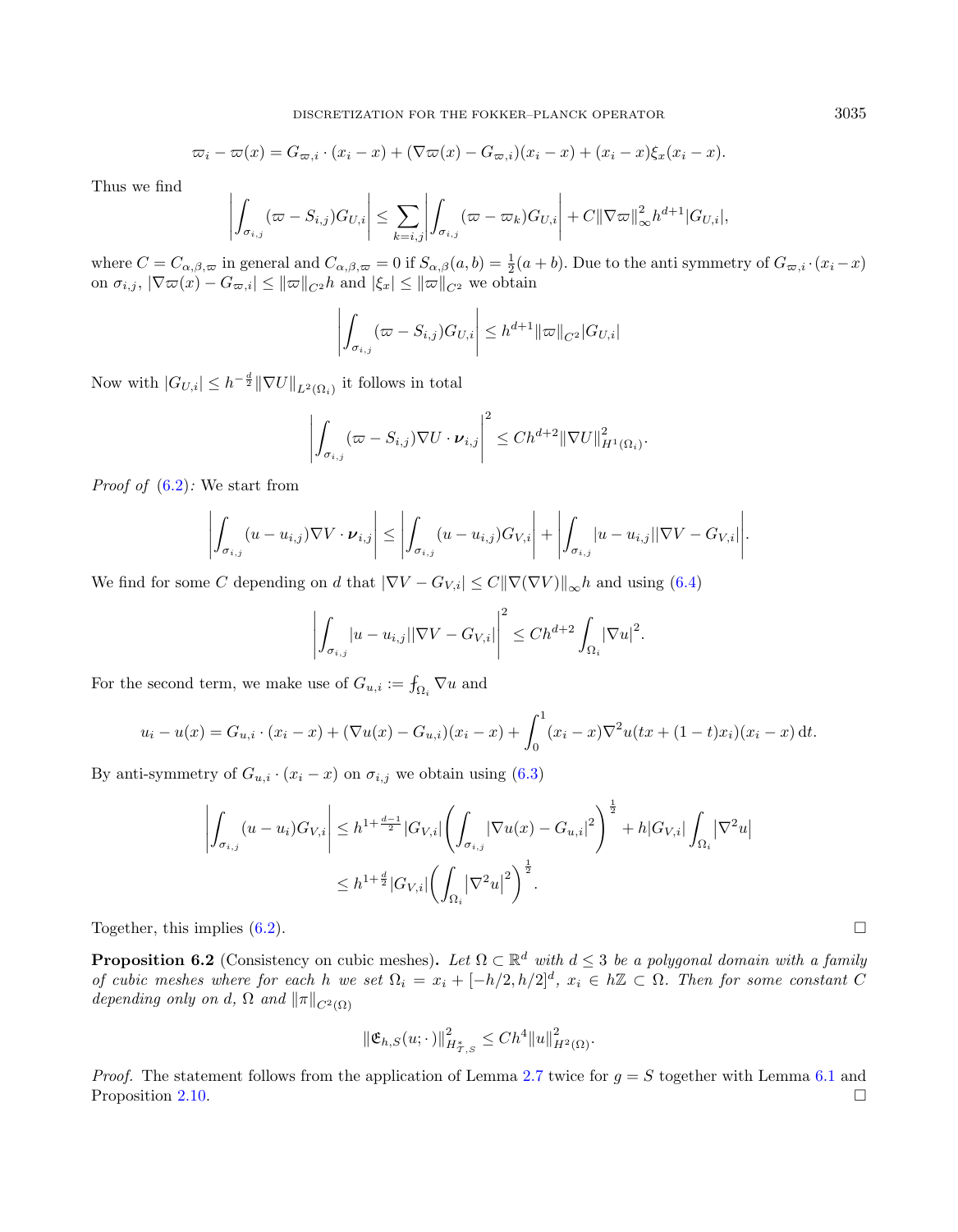In view of Theorem [5.3](#page-15-6) combined with Theorem [6.2](#page-18-0) and Lemma [6.1](#page-17-5) with  $\frac{1}{2}(u_i + u_j) = S_{2,1}(u_i, u_j)$  we also obtain the following.

**Proposition 6.3.** Let  $d \leq 3$ . On a polygonal domain  $\Omega \subset \mathbb{R}^d$  with a cubic mesh where  $\Omega_i = x_i + [-h/2, h/2]^d$ ,  $x_i \in h\mathbb{Z} \subset \Omega$ , it holds: Using the notation of Lemma [2.6](#page-8-0) it holds for some constant C depending only on d,  $\Omega$ and  $\|\pi\|_{C^2(\Omega)}$ 

$$
\|\mathfrak{E}_{h,\text{conv}}(u;\cdot)\|_{H_{T,S}^*}^2 \leq Ch^k \|u\|_{H^2(\Omega)}^2,
$$

where  $k = 2$  in general and  $k = 4$  in case  $\alpha + \beta = -1$ .

*Proof of Theorem [1.4.](#page-5-2)* The claim follows from Proposition [5.2](#page-15-1) (general case) or Proposition [2.10](#page-9-2) together with twice application of Lemma [6.1](#page-17-5) in the cubic case.

<span id="page-19-1"></span>*Proof of Theorem [1.7.](#page-6-0)* This is a consequence of Lemma [2.6,](#page-8-0) Propositions [2.10](#page-9-2) (resp. Prop. [6.2\)](#page-18-0) and [6.3.](#page-19-2)  $\Box$ 

#### <span id="page-19-3"></span>7. Numerical tests and convergence analysis

In this section, we provide a numerical convergence analysis of the discretization schemes based on Stolarsky means described above. As the central problem of flux discretization is in the context of the finite volume method essentially one-dimensional  $(cf. Sect. 3)$  $(cf. Sect. 3)$ , we restrict ourselves to the analysis of one-dimensional test problems on iteratively refined grids, for which already non-trivial results can be observed. We consider non-equidistant grids in order to rule out possible cancellation effects and spurious convergence properties which might occur on uniform grids.

In the examples below, the non-equidistant grids are generated with the help of a mesh density function  $\rho : [0, 1] \rightarrow [0, 1]$ . We choose

$$
\rho(x) = \frac{1}{1 + \left(\frac{1-x}{x}\right)^a},\tag{7.1}
$$

where  $a > 0$  is a shape parameter. The mesh density function equation [\(7.1\)](#page-19-3) transforms an equidistant mesh  ${x_i}_{i=1...N}$  with  $x_i = (i-1)h$  and  $h = 1/(N-1)$  into a non-equidistant one  ${\lbrace \rho(x_i) \rbrace}_{i=1...N}$ , where N is the number of nodes. For  $a > 1$ , the mesh density function is S-shaped, which implies small grid spacings close to the boundaries and larger grid spacings in the center of the computational domain. Note that the grids satisfy the quasi uniformity condition given in Definition [1.3.](#page-2-3) The example calculations described below are carried out for  $a = 1$  (equidistant grid,  $\rho(x)|_{a=1} = x$ ) and  $a = 4$  (non-equidistant grid).

<span id="page-19-4"></span>**Example 7.1.** We consider the potential  $V(x) = 30x(1+x)$  and the right hand side  $f(x) = x(1-x)$  on the domain  $(0, 1)$  with diffusion coefficient  $\kappa = 1$  and homogeneous Dirichlet boundary conditions  $u(0) = u(1) = 0$ . The numerical solutions obtained using the Stolarsky mean discretizations are compared point-wise with the exact solution  $u_{\text{ref}}$  (involving the imaginary error function) that has been obtained analytically with the help of Mathematica [\[52\]](#page-25-21).

<span id="page-19-0"></span>The numerical results for Example [7.1](#page-19-4) are summarized in Figure [2.](#page-20-0) In Figure [2a](#page-20-0), the logarithmic error  $\log_{10}(\|u-u_{\text{ref}}\|_{H_T})$  is shown in the  $(\alpha, \beta)$ -plane of the Stolarsky-mean parameters for an equidistant grid with  $2^{10} + 1 = 1025$  nodes. First, we note that the accuracy for a mean  $S_{\alpha,\beta}$  is indeed practically invariant along  $\alpha + \beta = \text{const.}$ , which supports Corollary [4.2](#page-14-0) in Section [4](#page-13-0) and our main theorems (see Sect. [1.2\)](#page-4-0), respectively. In the present example, we observe optimal accuracy around  $\alpha + \beta = -1$ , which includes the SG-scheme (Stolarsky mean  $S_{0,-1}$ ) as a special case. Figure [2b](#page-20-0) shows the convergence behavior under iterative mesh refinement, where the fastest convergence in the  $H<sub>\tau</sub>$ -norm is indeed observed for the SG-scheme. Note that, however, also the other schemes considered in the comparison show a quadratic convergence behavior (as predicted in for one-dimensional problems by Thm. [5.2\)](#page-15-1), but with a larger constant. The results for the non-equidistant grid (shape parameter  $a = 4$ ) shown in Figures [2c](#page-20-0) and [2d](#page-20-0) are qualitatively the same as in the equidistant case. We observe that the optimum around  $\alpha + \beta = -1$  becomes sharper in the case of non-equidistant grids (compare Figs. [2a](#page-20-0) and [2c](#page-20-0)), which we interpret as a result of the improved grid resolution at the domain boundaries.

<span id="page-19-2"></span>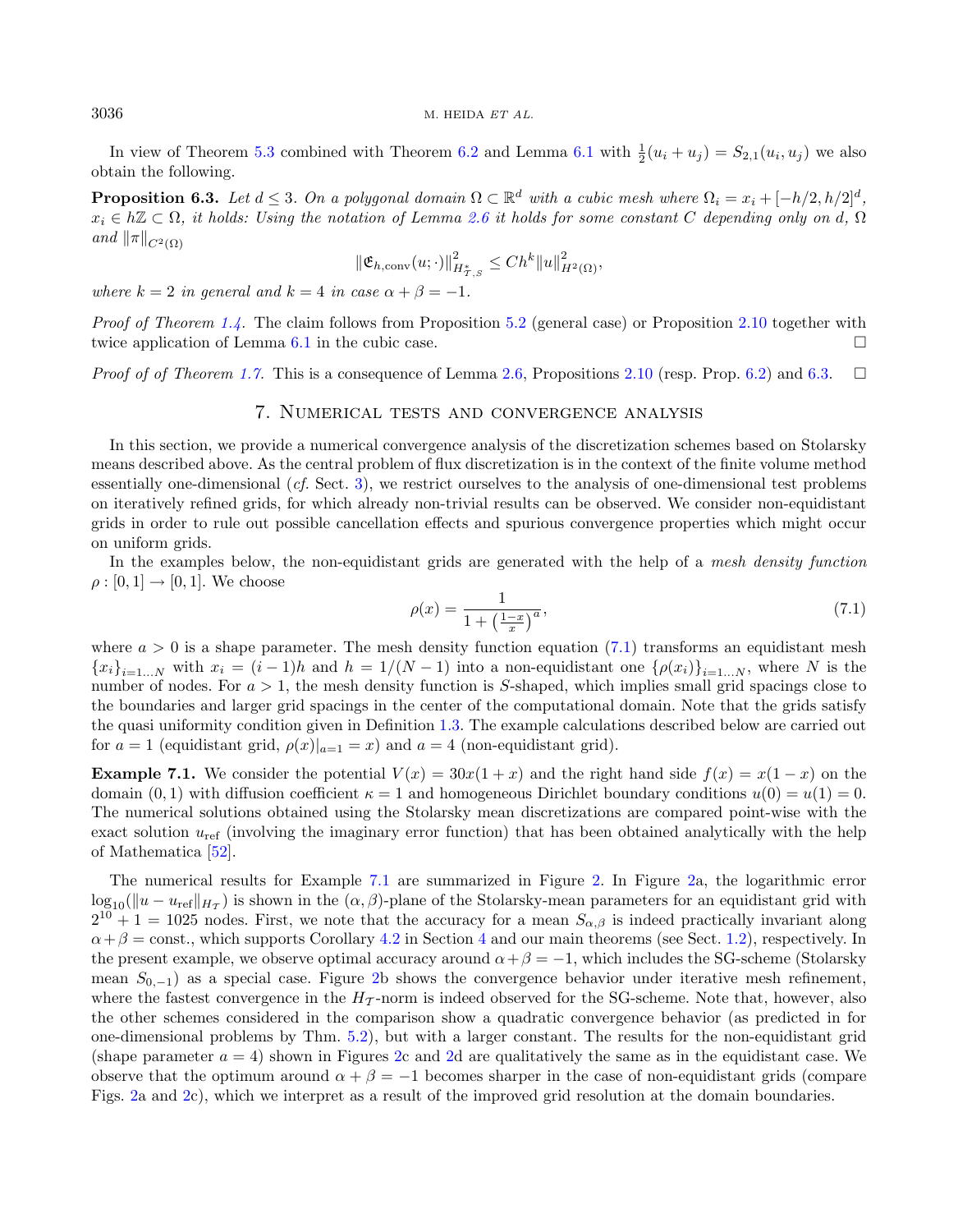

<span id="page-20-0"></span>FIGURE 2. Numerical results for Example [7.1.](#page-19-4) (a) Discretization error  $\log_{10}(\|u - u_{\text{ref}}\|_{H_T})$  in the  $(\alpha, \beta)$ -plane on an equidistant grid  $(a = 1)$  with  $2^{10} + 1$  nodes. The error is color-coded and is minimal around  $\alpha + \beta = -1$ . Several special Stolarsky means (*cf.* Tab. [1\)](#page-2-0) are highlighted by crosses. Note the symmetry  $S_{\alpha,\beta}(x, y) = S_{\beta,\alpha}(x, y)$ . (b) Quadratic convergence of the discrete solution to the exact reference solution  $u_{\text{ref}}$  under mesh refinement in the  $H_T$ -norm. See the inset for a legend and color-coding of the considered means  $S_{\alpha,\beta}$ . In the present example, the SG scheme  $S_{0,-1}$  provides the fastest convergence under mesh refinement. (c), (d) Same as in panels (a), (b) but on a non-equidistant mesh with shape parameter  $a = 4$ .

**Example 7.2.** We consider the potential  $V(x) = 2 \exp(2x)$  and keep the right hand side, diffusion constant and boundary conditions as in Example [7.1.](#page-19-4) The reference solution was computed numerically to a high precision using a shooting method (involving a fourth order Runge–Kutta method together with Brent's root finding algorithm [\[3\]](#page-24-30)) on a fine grid with 7937 nodes.

The results of the numerical convergence analysis for Example [7.2](#page-19-0) are presented in Figure [3.](#page-21-0) The plot of the discretization errors  $\|u-u_{\text{ref}}\|_{H_{\mathcal{T}}}$  in the  $(\alpha, \beta)$ -plane of the Stolarsky-mean parameters shows a minimum around  $\alpha + \beta = 0$ , see Figures [3a](#page-21-0) and [3c](#page-21-0). This optimum includes the SQRA scheme with geometric mean  $S_{1,-1}$  and is qualitatively the same in the case of equidistant and non-equidistant grids. Just as in the previous example, we observe quadratic convergence for all considered Stolarsky-mean schemes under iterative mesh refinement, see Figures [3b](#page-21-0) and [3d](#page-21-0). Note that the potential gradient  $V'(x)$ , which acts as a driving force for the drift-like flux component, in Example [7.2](#page-19-0) ( $4 \leq V'(x) < 30$ ) is smaller than in Example [7.1](#page-19-4) ( $30 \leq V'(x) \leq 90$ ). Hence, our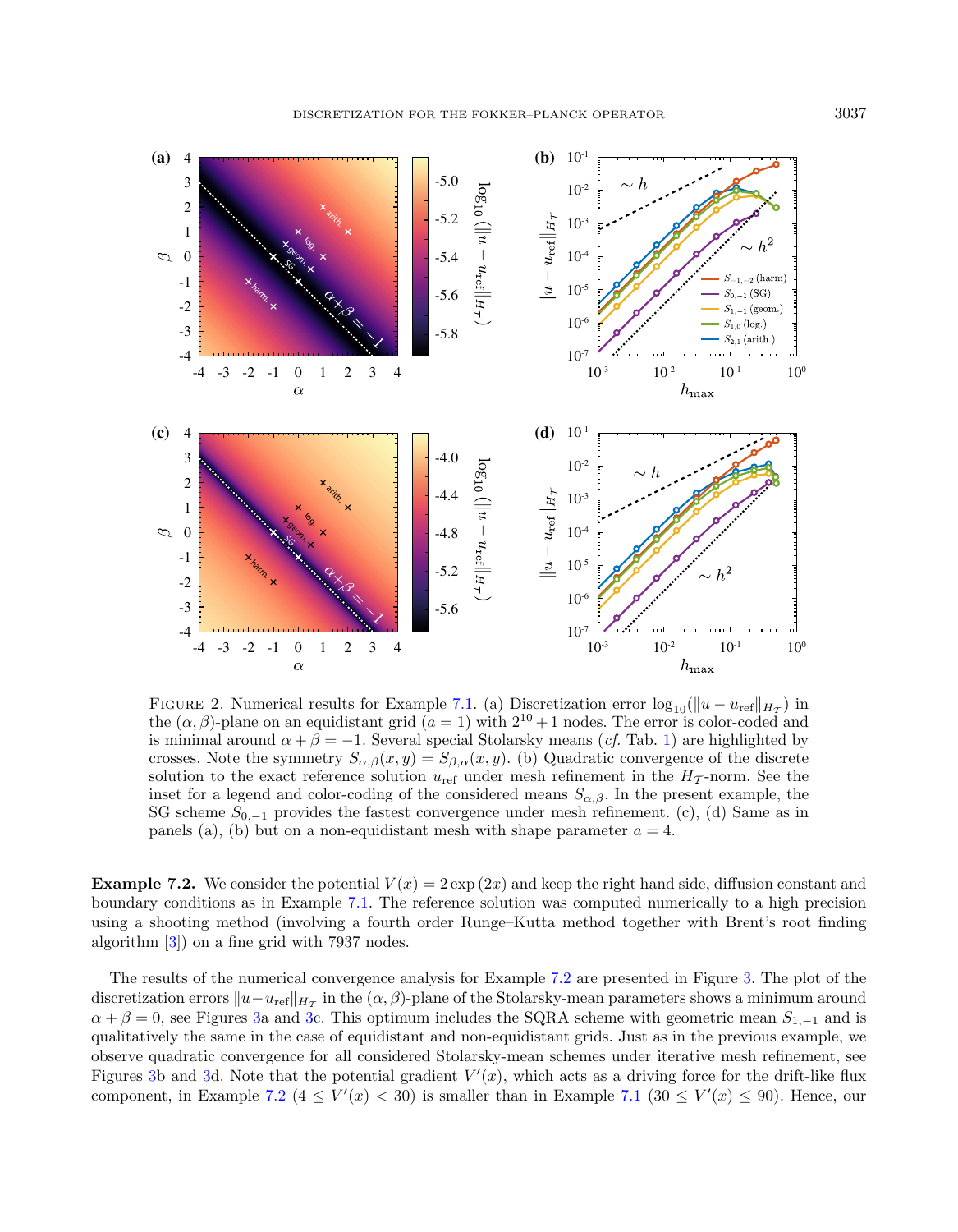

<span id="page-21-0"></span>Figure 3. Discretization errors and convergence behavior of the numerically computed solution u in the  $H_T$ -norm for Example [7.2](#page-19-0) using the Stolarsky-mean schemes. The errors in (a) and (c) are color-coded (as before, on grids with  $2^{10} + 1 = 1025$  nodes). The coloring of the means in (b) and (d) is the same as in Figure [2b](#page-20-0). For the considered example, the results indicate a superior performance of the SQRA scheme (geometric mean  $S_{1,-1}$ ) on the equidistant as well as on the non-equidistant grid (shape parameter  $a = 4$ ).

results obtained for Example [7.2](#page-19-0) indicate that away from the drift-dominated regime, the SG-scheme might be outperformed by other Stolarsky-mean schemes (e.g., the SQRA scheme). This legitimizes the use of alternative flux discretizations for problems with moderate potential gradients, as carried out in reference [\[14\]](#page-24-13).

Finally, Figure [4](#page-22-1) shows the discretization error  $\log_{10}(|U - U_{\text{ref}}|_{H_T})$  obtained using the Stolarsky-mean schemes for Example [7.2.](#page-19-0) We observe that the optimal parameters are  $\alpha + \beta = 0.6$  in the equidistant case. see Figure [4a](#page-22-1), and  $\alpha + \beta = -0.2$  in the non-equidistant case, see Figure [4b](#page-22-1), which is clearly different from the optimal parameter set required to obtain maximum accuracy of  $u$ , cf. Figures [3a](#page-21-0) and [3c](#page-21-0).

#### 8. OUTLOOK

The results of this work suggest to search for "optimal" parameters  $\alpha$  and  $\beta$  in the choice of the Stolarsky mean in order to reduce the error of the approximation as much as possible. However, from an analytical point of view, the quest for such optimal  $\alpha$  and  $\beta$  is quite challenging. Moreover, since the optimal choice might vary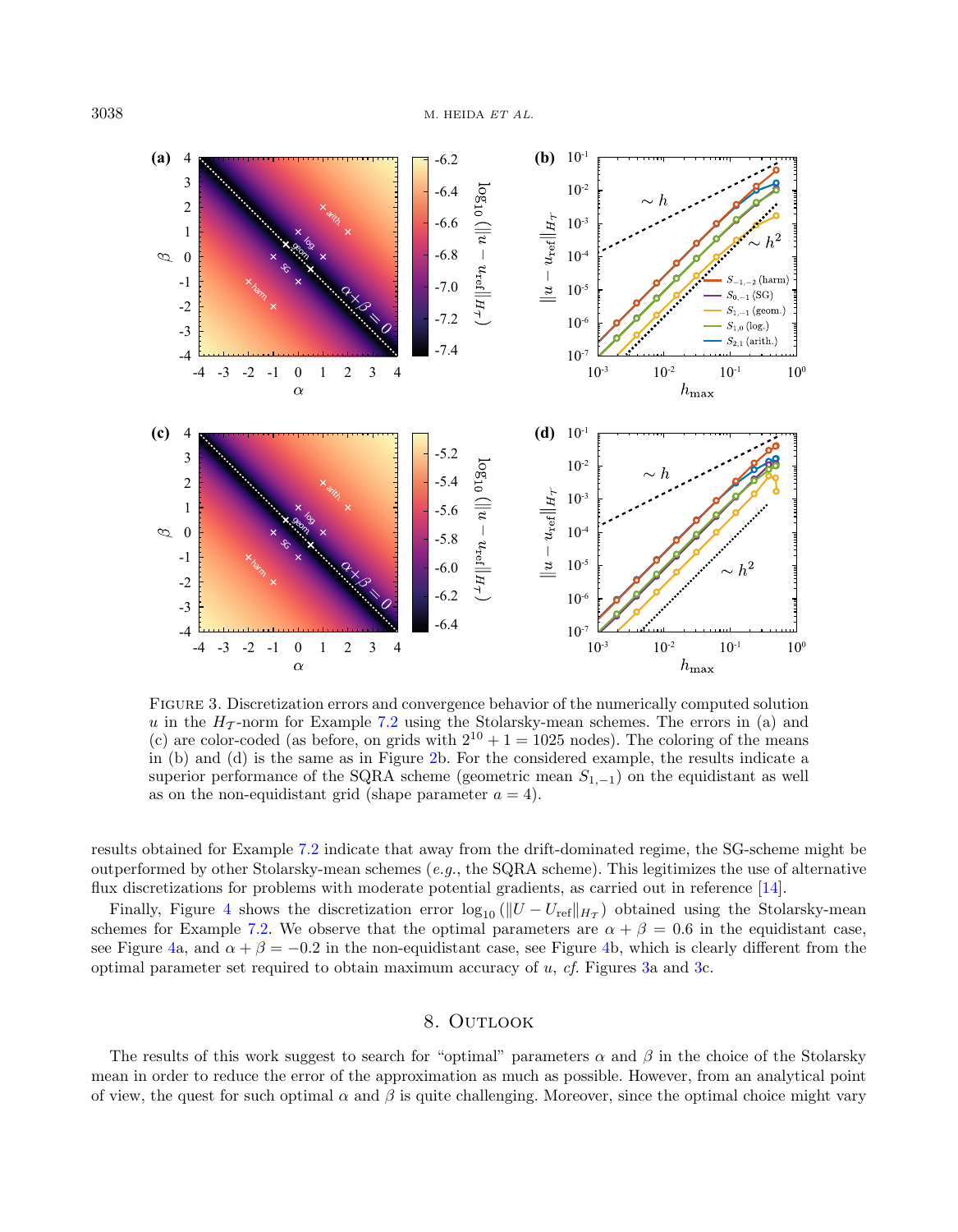<span id="page-22-1"></span>DISCRETIZATION FOR THE FOKKER–PLANCK OPERATOR 3039



FIGURE 4. Comparison of the discretization errors  $\log_{10} (||U - U_{ref}||_{H_T})$  for Example [7.2](#page-19-0) on a grid with 1025 nodes with (a) equidistant and (b) non-equidistant spacing (shape parameter  $a = 4$ ). The optimum Stolarsky-mean parameters  $(\alpha, \beta)$  for minimum error in U are different from those required for minimum error in  $u$ ,  $cf$ . Figure [3.](#page-21-0)

locally, depending on the local properties of the potential  $V$ , we suggest to implement a learning algorithm that provides suitable parameters  $\alpha$  and  $\beta$  depending on the local structure of V and the mesh.

#### <span id="page-22-3"></span><span id="page-22-2"></span>Appendix A.

#### <span id="page-22-0"></span>A.1. Properties of the Stolarsky mean

<span id="page-22-4"></span>**Lemma A.1.** For every of the above Stolarsky means  $S_*(x, y)$  it holds

$$
\partial_x S_*(x, x) = \partial_y S_*(x, x) = \frac{1}{2} \quad \text{and} \quad \partial_x^2 S_*(x, x) = \partial_y^2 S_*(x, x) = -\partial_{xy}^2 S_*(x, x) = -\partial_{yx}^2 S_*(x, x).
$$

*Proof.* Since  $S_*(x, x) = x$  and  $S_*$  is symmetric in  $x$  and  $y$ , we find from differentiating  $\partial_x S_* = \partial_y S_* = \frac{1}{2}$ . From the last equality, we find  $\partial_x S_*(x, x) - \partial_y S_*(x, x) = 0$  as well as  $\partial_x S_*(x, x) + \partial_y S_*(x, x) = 1$  and differentiation yields

$$
\partial_x^2 S_*(x, x) - \partial_y^2 S_*(x, x) - \partial_{xy}^2 S_*(x, x) + \partial_{yx}^2 S_*(x, x) = 0,
$$
\n(A.1)

$$
\partial_x^2 S_*(x, x) + \partial_y^2 S_*(x, x) + \partial_{xy}^2 S_*(x, x) + \partial_{yx}^2 S_*(x, x) = 0.
$$
\n(A.2)

Since  $-\partial_{xy}^2 S_*(x,x) + \partial_{yx}^2 S_*(x,x) = 0$ , equation  $(A.1)$  yields  $\partial_x^2 S_*(x,x) = \partial_y^2 S_*(x,x)$ . Inserting the last two relations into [\(A.2\)](#page-22-3) yields  $\partial_{xy}^2 S_*(x, x) = \partial_{yx}^2 S_*(x, x) = -\partial_x^2 S_*(x, x)$ .

**Lemma A.2.** It holds  $\partial_x^2 S_{\alpha,\beta}(\pi,\pi) = \frac{1}{12\pi}(\alpha+\beta-3)$ .

*Proof.* We know from Lemma [A.1](#page-22-4) that  $\partial_x S_{\alpha,\beta}(x,x) = \frac{1}{2}$  and  $\partial_x^2 S_{\alpha,\beta}(x,x) = -\partial_y \partial_x S_{\alpha,\beta}(x,x)$ . Given a fixed y, we define  $z = x/y$  and find

$$
f(z) := yzS_{\alpha,\beta}(1,z) = S_{\alpha,\beta}(yz,y)
$$

satisfies

$$
\partial_z f(z) = y \partial_x S_{\alpha,\beta}(yz, y), \qquad \partial_{zz} f(z) = y^2 \partial_{xx} S_{\alpha,\beta}(yz, y),
$$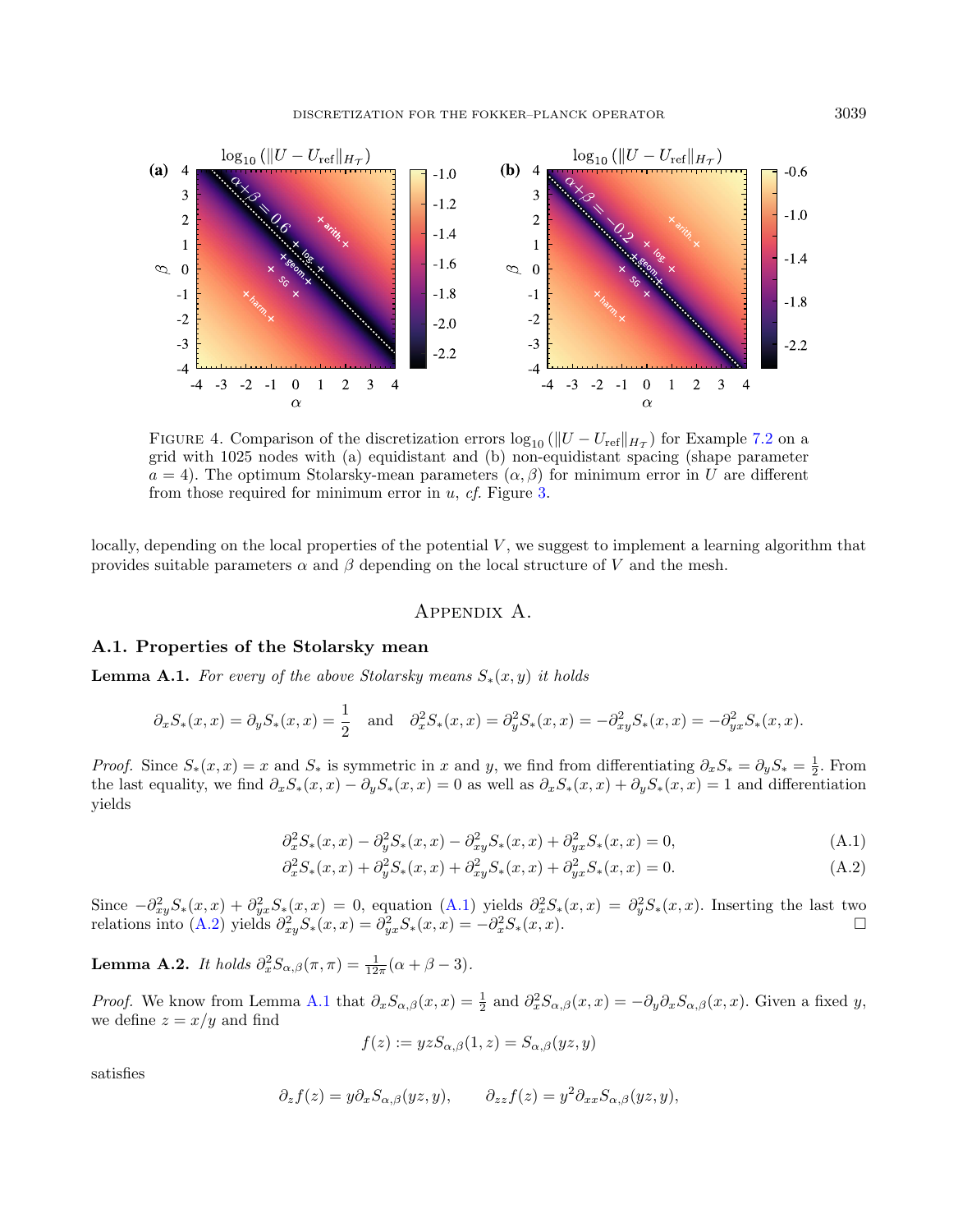and hence  $\partial_{zz} f(1) = y^2 \partial_{xx} S_{\alpha,\beta}(y, y)$ . In  $z \neq 1$  it holds

$$
\partial_z f(z) = y \left(\frac{\beta}{\alpha}\right)^{\frac{1}{\alpha-\beta}} \frac{(z^{\alpha}-1)^{\frac{1}{\alpha-\beta}-1}}{(z^{\beta}-1)^{\frac{1}{\alpha-\beta}-1}} \frac{\alpha (z^{\beta}-1) z^{\alpha} - \beta (z^{\alpha}-1) z^{\beta}}{(\alpha-\beta) z (z^{\beta}-1)^2}
$$

and in  $z = 1$  we find  $\partial_z f(1) = y \frac{1}{2}$ . Using an expansion  $z = 1 + h$  in

$$
\lim_{h \to 0} h^{-1} \left( y^{-1} \partial_z f(1+h) - \frac{1}{2} \right) = y \partial_{xx} S(y, y)
$$

we conclude with  $(4.2)$ .

## <span id="page-23-0"></span>A.2. Approximation of potential to get the SQRA mean

The aim of this section is to provide a class of potentials which are easy to handle and which generate the SQRA-mean  $S_{-1,1}(\pi_0, \pi_h)$  by  $\pi_{\text{mean}} = \left(\frac{1}{h} \int_0^h \pi^{-1}\right)^{-1}$ . Clearly, choosing the constant potential  $V(x) := V_c :=$  $-\log S_{-1,1}(\pi_0, \pi_h)$  we obtain right mean. Although this works for any means, this has two drawbacks

- (1) The potential jumps and hence the gradient is somewhere infinite, which means that at these points the force on the particles is infinitely high which is not physical.
- (2) Approximating a general function by piecewise constants, on each interval the accuracy is only of order  $h$ . However, approximating a function by affine interpolation the accuracy is of order  $h^2$  on each interval (see below for the calculation).

So we want to get a potential which may be used as a good approximation (*i.e.*, approximating of order  $h^2$ ), is physical (i.e., continuous) and generates the SQRA-mean. Note, that most considerations below also work for other Stolarsky means. For simplicity we focus on the SQRA mean  $S_{-1,1}$ .

We consider a piecewise affine potential of the form

$$
\hat{V}(x) = \begin{cases}\n\frac{V_c - V_0}{x_1} x + V_0, & x \in [0, x_1] \\
V_c, & x \in [x_1, x_2] \\
\frac{V_h - V_c}{h - x_2} (x - x_2) + V_c, & x \in [x_2, h]\n\end{cases}
$$

where  $x_1, x_2 \in [0, h]$  are firstly arbitrary and  $V_c = -\log S_{-1,1}(\pi_0, \pi_h) = \frac{1}{2}(V_h + V_0)$ . The potential is clearly continuous. Then

$$
\frac{1}{h} \int_0^h e^{\hat{V}(x)} dx = \frac{x_1}{h} \frac{e^{V_c} - e^{V_0}}{V_c - V_0} + \frac{x_2 - x_1}{h} e^{V_c} + \frac{h - x_2}{h} \frac{e^{V_h} - e^{V_c}}{V_h - V_c}.
$$

Introducing the ratios  $\alpha = \frac{x_1}{h}$  and  $\beta = \frac{h - x_2}{h}$  (which are in [0, 1/2]), we want to solve  $\frac{1}{h} \int_0^h e^{\hat{V}(x)} dx = e^{\frac{1}{2}(V_h + V_0)}$ . Indeed, introducing the difference of the difference of the potentials  $\bar{V} = V_h - V_0$ , we obtain

$$
\lambda=\frac{\alpha}{\beta}=\frac{\mathrm{e}^{\bar{V}/2}-\bar{V}/2-1}{\mathrm{e}^{-\bar{V}/2}+\bar{V}/2-1}\approx 1+\frac{1}{3}\bar{V}+\frac{1}{18}\bar{V}^2.
$$

Hence, any value  $\alpha$ ,  $\beta$  satisfying this ratio generates a potential with the SQRA-mean.

Acknowledgements. M.H. is financed by Deutsche Forschungsgemeinschaft (DFG) within SPP 2256 Project 441154659, HE 8716/1-1. A. S. is financed by DFG through Grant CRC 1114 "Scaling Cascades in Complex Systems", Project C05 Effective models for materials and interfaces with multiple scales. The work of M. K. received funding from the DFG under Germany's Excellence Strategy EXC2046: MATH+.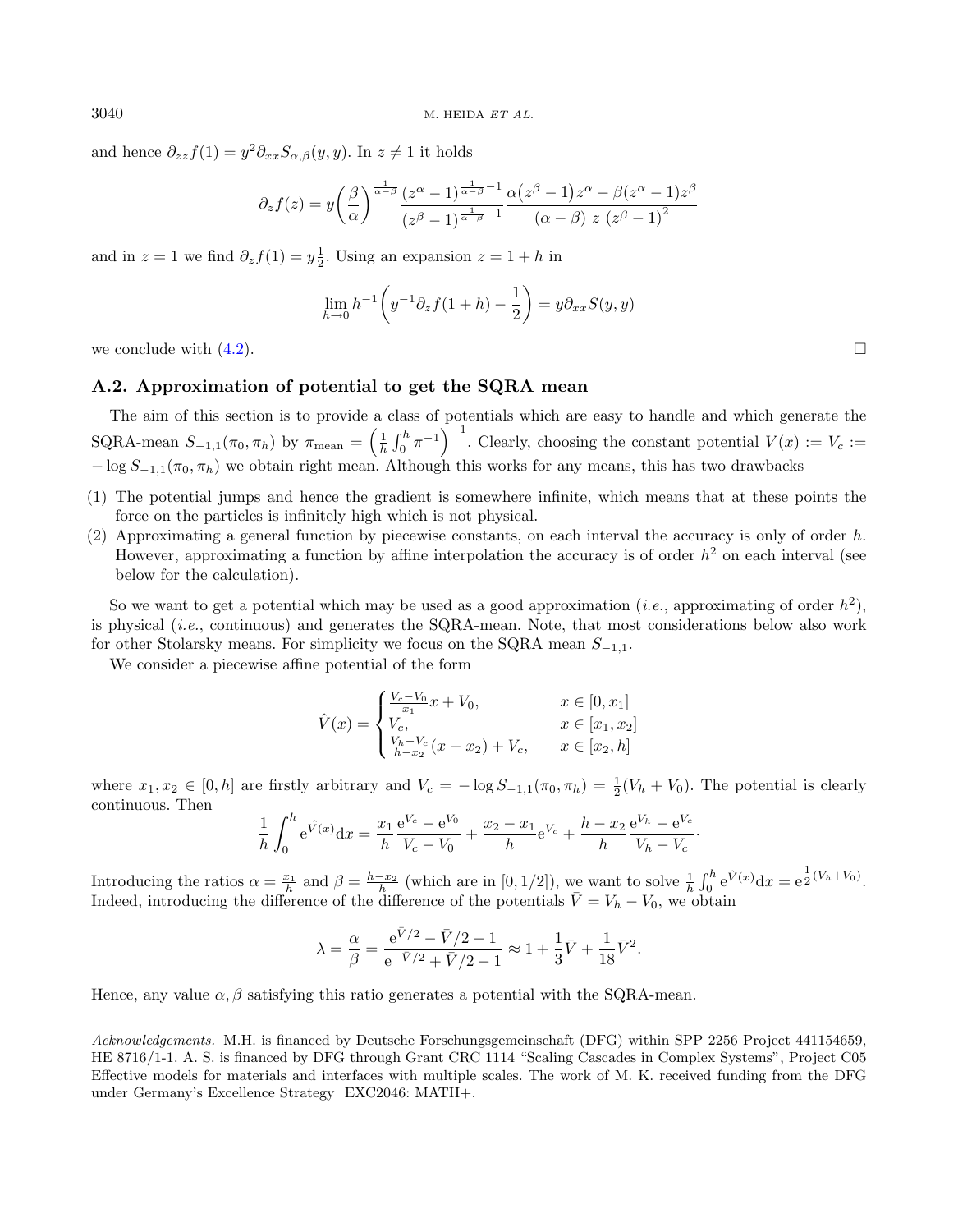#### **REFERENCES**

- <span id="page-24-30"></span><span id="page-24-23"></span><span id="page-24-22"></span><span id="page-24-21"></span><span id="page-24-12"></span><span id="page-24-11"></span><span id="page-24-8"></span><span id="page-24-3"></span><span id="page-24-0"></span>[1] D.N.D.G. Allen and R.V. Southwell, Relaxation methods applied to determine the motion in two dimensions of a viscous fluid past a fixed cylinder. Q. J. Mech. Appl. Math. 8 (1955) 129–145.
- <span id="page-24-19"></span>[2] R. Bank, W. Coughran and L.C. Cowsar, The finite volume scharfetter-gummel method for steady convection diffusion equations. Comput. Visulaization Sci. 1 (1998) 123-136.
- <span id="page-24-15"></span>[3] R.P. Brent, An algorithm with guaranteed convergence for finding a zero of a function. Comput. J. 14 (1971) 422–425.
- <span id="page-24-26"></span>[4] F. Brezzi, L.D. Marini and P. Pietra, Numerical simulation of semiconductor devices. Comput. Methods Appl. Mech. Eng. 75 (1989) 493–514.
- <span id="page-24-7"></span>[5] C. Cancès and C. Guichard, Convergence of a nonlinear entropy diminishing control volume finite element scheme for solving anisotropic degenerate parabolic equations. Math. Comput. 85 (2016) 549–580.
- <span id="page-24-13"></span>[6] C. Cancès and C. Guichard, Numerical analysis of a robust free energy diminishing finite volume scheme for parabolic equations with gradient structure. Found. Comput. Math. 17 (2017) 1525–1584.
- <span id="page-24-24"></span>[7] C. Chainais-Hillairet and J. Droniou, Finite-volume schemes for noncoercive elliptic problems with neumann boundary conditions. IMA J. Numer. Anal. **31** (2011) 61-85.
- <span id="page-24-20"></span>[8] C. Chainais-Hillairet and M. Herda, Large-time behaviour of a family of finite volume schemes for boundary-driven convection– diffusion equations. IMA J. Numer. Anal. 40 (2020) 2473–2504.
- <span id="page-24-9"></span>[9] J.S. Chang and G. Cooper, A practical difference scheme for fokker-planck equations. J. Comput. Phys. 6 (1970) 1–16.
- <span id="page-24-4"></span>[10] S.-N. Chow, W. Huang, Y. Li and H. Zhou, Fokker–Planck equations for a free energy functional or Markov process on a graph. 203 (2012) 969–1008.
- <span id="page-24-16"></span>[11] D.A. Di Pietro and J. Droniou, A third strang lemma and an Aubin–Nitsche trick for schemes in fully discrete formulation. Calcolo 55 (2018) 40.
- <span id="page-24-5"></span>[12] K. Disser and M. Liero, On gradient structures for Markov chains and the passage to Wasserstein gradient flows. Networks Heterg. Media 10 (2015) 233–253.
- <span id="page-24-2"></span>[13] P.D. Dixit, A. Jain, G. Stock and K.A. Dill, Inferring transition rates of networks from populations in continuous-time markov processes. J. Chem. Theory Comput. 11 (2015) 5464–5472.
- [14] L. Donati, M. Weber and B.G. Keller, Markov models from the square root approximation of the Fokker–Planck equation: calculating the grid-dependent flux. J. Phys. Condensed Matter 33 (2021) 115902.
- <span id="page-24-27"></span>[15] P. Dondl, T. Frenzel and A. Mielke, A gradient system with a wiggly energy and relaxed EDP-convergence. ESAIM Control Optim. Calc. Var. 25 (2019) 68.
- <span id="page-24-25"></span>[16] M. Erbar and J. Maas, Ricci curvature of finite Markov chains via convexity of the entropy. Arch. Ratio. Mech. Anal. 206 (2012) 997–1038.
- <span id="page-24-10"></span>[17] R. Eymard, T. Gallouët and R. Herbin, Finite volume methods. *Handb. Numer. Anal.* **7** (2000) 713–1018.
- <span id="page-24-28"></span>[18] R. Eymard, J. Fuhrmann and K. Gärtner, A finite volume scheme for nonlinear parabolic equations derived from onedimensional local dirichlet problems. Numer. Math. 102 (2006) 463–495.
- <span id="page-24-14"></span>[19] K. Fackeldey, P. Koltai, P. Névir, H. Rust, A. Schild and M. Weber, From metastable to coherent setstime-discretization schemes. Chaos Interdisciplinary J. Nonlinear Sci. 29 (2019) 012101.
- <span id="page-24-29"></span>[20] P. Farrell, T. Koprucki and J. Fuhrmann, Computational and analytical comparison of flux discretizations for the semiconductor device equations beyond Boltzmann statistics. J. Comput. Phys. **346** (2017) 497-513.
- <span id="page-24-18"></span><span id="page-24-1"></span>[21] P. Farrell, N. Rotundo, D.H. Doan, M. Kantner, J. Fuhrmann and T. Koprucki, Drift-Diffusion Models. In: Handbook of Optoelectronic Device Modeling and Simulation: Lasers, Modulators, Photodetectors, Solar Cells, and Numerical Methods, edited by J. Piprek. Vol. 2, Chapter 50, CRC Press, Taylor & Francis Group, Boca Raton (2017) 731–771.
- <span id="page-24-17"></span>D. Forkert, J. Maas and L. Portinale, Evolutionary  $\gamma$ -convergence of entropic gradient flow structures for fokker-planck equations in multiple dimensions. Preprint [arXiv:2008.10962](https://arxiv.org/abs/2008.10962) (2020).
- <span id="page-24-6"></span>[23] T. Frenzel and M. Liero, Effective diffusion in thin structures via generalized gradient systems and EDP-convergence. Discr. Cont. Dyn. Syst.-S. 14 (2021) 395.
- [24] T. Gallouët, R. Herbin and M.H. Vignal, Error estimates on the approximate finite volume solution of convection diffusion equations with general boundary conditions. SIAM J. Numer. Anal. 37 (2000) 1935–1972.
- [25] P. Gladbach, E. Kopfer, J. Maas and L. Portinale, Homogenisation of one-dimensional discrete optimal transport. J. Math. Pures App. 139 (2020) 204–234.
- [26] M. Heida, Convergences of the squareroot approximation scheme to the Fokker–Planck operator. Math. Models Methods Appl. Sci. 28 (2018) 2599–2635.
- [27] M. Heida, Stochastic homogenization on randomly perforated domains. Preprint [arXiv:2001.10373](https://arxiv.org/abs/2001.10373) (2020).
- [28] M. Heida, J. Màlek and K.R. Rajagopal, On the development and generalizations of Allen–Cahn and Stefan equations within a thermodynmic framework. Z. Angew. Math. Phys. (ZAMP) 63 (2012) 759–776.
- [29] A.M. Il'in, Differencing scheme for a differential equation with a small parameter affecting the highest derivative. Math. Notes Acad. Sci. USSR 6 (1969) 237–248. Translated from Mat. Zametki 6 (1969) 237–248.
- [30] R. Jordan, D. Kinderlehrer and F. Otto, The variational formulation of the Fokker–Planck equation. SIAM J. Math. Anal. 29 (1998) 1–17.
- [31] M. Kantner, Generalized Scharfetter–Gummel schemes for electro-thermal transport in degenerate semiconductors using the Kelvin formula for the Seebeck coefficient. J. Comput. Phys. 402 (2020) 109091.